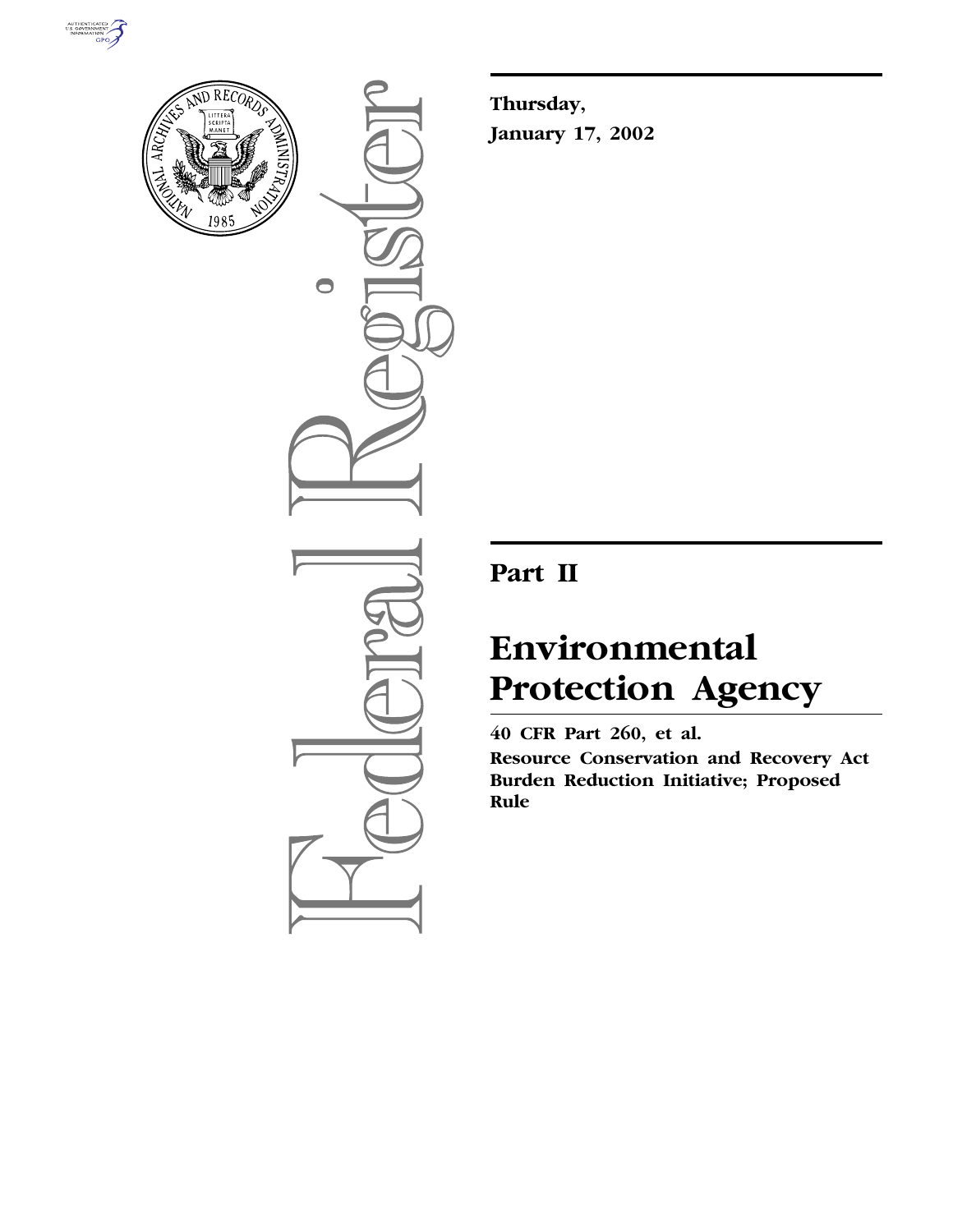# **ENVIRONMENTAL PROTECTION AGENCY**

**40 CFR Parts 260, 261, 264, 265, 266, 268, 270, and 271**

**[FRL–7123–9]**

**RIN 2050–AE50**

# **Resource Conservation and Recovery Act Burden Reduction Initiative**

**AGENCY:** Environmental Protection Agency.

# **ACTION:** Proposed rule.

**SUMMARY:** The Environmental Protection Agency (EPA) proposes to reduce the recordkeeping and reporting burden the Resource Conservation and Recovery Act (RCRA) imposes on the states, the public, and the regulated community. The burden reduction ideas proposed today will have no anticipated impact on the protections for human health and the environment we have established. At the same time, our proposals will eliminate non-essential paperwork.

In a **Federal Register** ''Notice of Data Availability'' published June 18, 1999, we asked for comment on an initial set of burden reduction ideas. In today's action, we are proposing for rulemaking many of these ideas.

**DATES:** Written comments must be received by April 17, 2002.

**ADDRESSES:** If you wish to comment on this proposed rule, you must send an original and two copies of the comments referencing Docket Number F–1999– IBRA–FFFFF to: RCRA Information Center (RIC), Office of Solid Waste (5305G), U.S. Environmental Protection Agency Headquarters (EPA HQ), Ariel Rios Building, 1200 Pennsylvania Avenue, NW., Washington, DC 20460– 0002; or, (2) if using special delivery, such as overnight express service: RIC, Crystal Gateway One, 1235 Jefferson Davis Highway, First Floor, Arlington, VA 22202. You may also submit comments electronically following the directions in the **SUPPLEMENTARY INFORMATION** section below.

You may view public comments and supporting materials in the RIC. The RIC is open from 9 am to 4 pm Monday through Friday, excluding Federal holidays. To review docket materials, we recommend that you make an appointment by calling 703–603–9230. You may copy up to 100 pages from any regulatory document at no charge. Additional copies cost \$ 0.15 per page. For information on accessing an electronic copy of the data base, see the **SUPPLEMENTARY INFORMATION** section. **FOR FURTHER INFORMATION CONTACT:** For general information, call the RCRA

Hotline at 1–800–424–9346 or TDD 1– 800–553–7672 (hearing impaired). Callers within the Washington Metropolitan Area must dial 703–412– 9810 or TDD 703–412–3323 (hearing impaired). The RCRA Hotline is open Monday–Friday, 9 am to 6 pm, Eastern Standard Time. For more information on specific aspects of this proposed rule, contact Mr. Robert Burchard at 703–308–8450, *burchard.robert@epa.gov,* write him at the Office of Solid Waste, 5302W, U.S. EPA, Ariel Rios Building, 1200 Pennsylvania Avenue, NW., Washington, DC 20460.

# **SUPPLEMENTARY INFORMATION:**

# **Submittal of Comments**

You may submit comments electronically by sending electronic mail through the Internet to: *rcradocket@epamail.epa.gov.* You should identify comments in electronic format with the docket number F–1999–IBRA– FFFFF. You must submit all electronic comments as an ASCII (text) file, avoiding the use of special characters or any type of encryption. The official record for this action will be kept in the paper form. Accordingly, we will transfer all comments received electronically into paper form and place them in the official record which will also include all comments submitted directly in writing. The official record is the paper record maintained at the RIC as described above. We may seek clarification of electronic comments that are garbled in transmission or during conversion to paper form.

You should not electronically submit any confidential business information (CBI). You must submit an original and two copies of CBI under separate cover to: RCRA CBI Document Control Officer, Office of Solid Waste (5305W), U.S. EPA, Ariel Rios Building, 1200 Pennsylvania Avenue, NW., Washington, DC 20460.

If you do not submit comments electronically, we are asking prospective commenters to voluntarily submit one additional copy of their comments on labeled personal computer diskettes in ASCII (text) format or a word processing format that can be converted to ASCII (text). It is essential that you specify on the disk label the word processing software and version/edition as well as the commenter's name. This will allow us to convert the comments into one of the word processing formats used by the Agency. Please use mailing envelopes designed to protect the diskettes. We emphasize that submission of diskettes is not mandatory, nor will it result in any advantage or disadvantage to any commenter.

# **Accessing Electronic Data**

Background information materials for this Notice are available on the Internet. Follow the instructions below to access these materials electronically:

*WWW: http://www.epa.gov/epaoswer/ hazwaste/data/burdenreduction.*

*FTP: ftp.epa.gov.*

*Login:* anonymous.

*Password:* Your Internet address.Files are located in */pub/epaoswer.*

#### **Index**

- I. Background and Purpose of Today's Proposed Rulemaking
	- A. Why are We Reducing Burden?
	- B. How is Burden Estimated?
	- C. What is the Baseline for the Resource Conservation and Recovery Act (RCRA) Paperwork Requirements?
	- D. What is the Resource Conservation and Recovery Act (RCRA) Burden Reduction Initiative and What have We Done to Date?
	- E. How Can I Influence EPA's Thinking on this Rule?
- II. Our Main Burden Reduction Proposals
- A. We Propose to Reduce the Reporting Requirements for Generators and Treatment, Storage and Disposal Facilities (TSDFs)
- B. We are Proposing Weekly Hazardous Waste Tank Inspections
- C. We Propose to Allow Facilities the Opportunity to Adjust the Frequency of their Self-Inspections
- D. We Propose Reducing the Burden of RCRA Personnel Training Requirements and Eliminating an Overlap with Occupational Safety and Health Administration Training Requirements
- E. We Propose to Further Eliminate and Streamline the Land Disposal Restrictions (LDR) Paperwork Requirements
- III. Other Burden Reduction Proposals
- IV. How Would Today's Proposed Regulatory Changes be Administered and Enforced in the States?
	- A. Applicability of Federal Rules in Authorized States
	- B. Authorization of States for Today's Proposal
- C. Abbreviated Authorization Procedures V. Administrative Requirements
- A. Executive Order 12866
- B. Environmental Justice Executive Order 12898
- C. Executive Order 13045: Protection of Children from Environmental Health Risks and Safety Risks
- D. National Technology Transfer and Advancement Act of 1995
- E. Regulatory Flexibility Act (RFA), as amended by the Small Business Regulatory Enforcement Fairness Act of 1996 (SBREFA)
- F. Executive Order 13132 (Federalism)
- G. Unfunded Mandates Reform Act
- H. Executive Order 13175: Consultation with Indian and Tribal Governments
- I. Paperwork Reduction Act
- J. Executive Order 13211 (Energy Effects)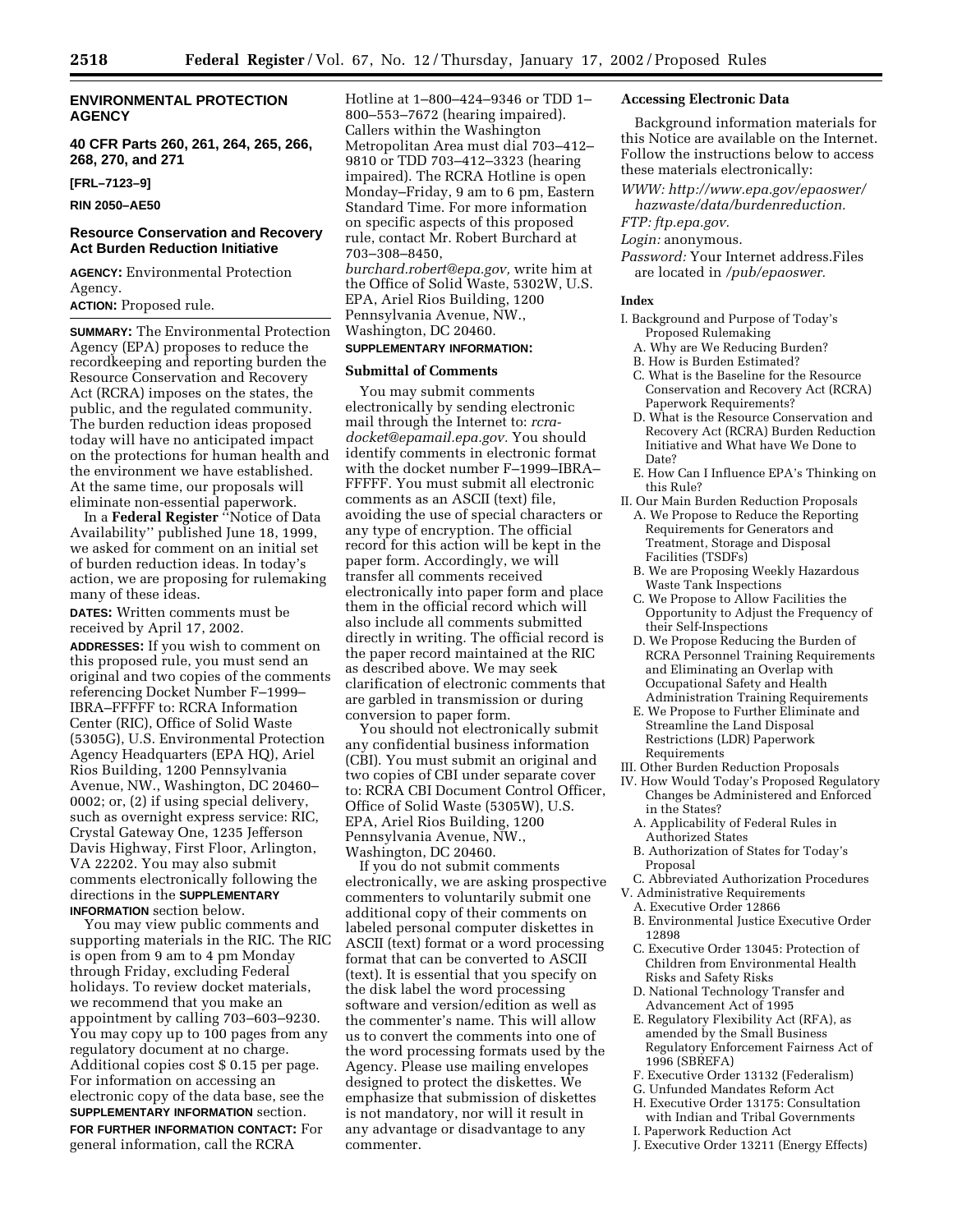#### **Regulatory Language**

# **I. Background and Purpose of Today's Proposed Rulemaking**

# *A. Why Are We Reducing Burden?*

To meet the federal government-wide goal established by the Paperwork Reduction Act (PRA), we plan to reduce the burden imposed by our reporting and recordkeeping requirements. Burden is the time that a state employee, member of the regulated community, or private citizen spends generating and reporting information to us and keeping records. The PRA establishes a federal government-wide goal of reducing burden 40 percent from the total burden imposed annually on September 30, 1995.

#### *B. How Is Burden Estimated?*

We estimate burden by first listing the activities undertaken to collect and organize information in response to our regulations, report the information, or keep it as records. For each activity, we then estimate the time in hours it takes an average respondent to complete the information request, taking into account differences such as facility size and amount of information required. Next, we verify these estimates through consultations with affected parties. These hour estimates are then multiplied by the number of people or entities expected to complete the information collection. The results of these analyses are the basis for our Information Collection Requests, which are published in the **Federal Register**.

*C. What Is the Baseline for the Resource Conservation and Recovery Act (RCRA) Paperwork Requirements?*

On September 30, 1995, the baseline for the PRA, the burden imposed by RCRA regulation was 12,600,000 hours per year. Forty per cent reduction from the baseline is 7,560,000 hours per year. This proposed rule will eliminate 929,000 hours. Coupled with reductions that have occurred, and reductions that are planned, we expect to reduce our burden by 47% from 1995.

# *D. What Is the Resource Conservation and Recovery Act (RCRA) Burden Reduction Initiative and What Have We Done to Date?*

There have already been substantial burden reduction efforts in implementing the Resource Conservation and Recovery Act (RCRA), such as for the Land Disposal Restrictions and Used Oil programs. We have already achieved reductions of close to five million burden hours.

And there are other ongoing, proactive burden reduction efforts such

as revisions to the Hazardous Waste Manifest system, including allowing manifests to be sent electronically, development of a standardized permit for selected RCRA facilities, and a major information system overhaul through the Waste Information Needs (WIN) Initiative.

The WIN Initiative is a multi-year project which is reinventing RCRA information management. It operates as a partnership among EPA Headquarters, EPA Regions, and the states. Both information management experts and implementers of hazardous waste programs participate in the Initiative.

The WIN Initiative began by identifying the information needed to carry out the activities of the RCRA program, assessing the reliability and accessibility of current information systems that support these activities, projecting future information needs, and analyzing what the needed information technologies will be. It is now implementing information change, starting with the Biennial Report, Notification, and part A permit application requirements.

The standardized permit, which was proposed on October 12, 2001 (66 FR 52191), would be available to facilities that generate hazardous waste and then manage the waste in on-site units such as tanks, containers, and containment buildings. The standardized permit would streamline the entire permitting process.

Revisions to the Hazardous Waste Manifest include standardizing the content and appearance of manifest forms and allowing waste handlers to complete, send, and store manifest information electronically.

Additionally, we have combined our two main databases of hazardous waste information (the Biennial Report and the Resource Conservation and Recovery Information System—RCRIS) into a new database, named ''RCRAInfo'', which will provide easier and faster access to the information we collect.

These are part of the Agency's efforts to comprehensively reform and improve RCRA information management. This process has asked the questions: Who uses hazardous waste information, why do they need it, is the information useful as it is currently collected, and how can the quality and timeliness of the information be improved?

Over the past three years, the RCRA Burden Reduction Initiative has reviewed and analyzed all RCRA reporting and recordkeeping requirements. We have developed ideas for eliminating or streamlining many of them. We obtained input from program

offices at EPA Headquarters, the EPA Regions, and state experts on the validity of the ideas, and whether the ideas would detract from our mission to protect human health and the environment. This input was obtained through almost twenty intensive information gathering sessions and workgroup meetings. We also had the assistance of EPA's Office of Inspector General, which made field visits to see whether certain records required by regulation are kept and used by regulatory authorities. The ideas for the Land Disposal Restrictions changes we are proposing today came from a series of information gathering roundtables on the Land Disposal Restrictions program sponsored by the Agency that brought together EPA, state implementors, the regulated community, and environmental groups.

Our ideas were first announced for comment in a June 18, 1999 **Federal Register** ''Notice of Data Availability'' (64 FR 32859). In the ''Notice'' and background documents (which are available on the Internet), we included every burden reduction idea we considered. We received 36 comments, all of which were taken into consideration when developing today's proposal. Based on comments we received on the ''Notice'', we dropped a number of burden reduction ideas. Ideas were dropped when a commenter demonstrated a practical use for the information, or where they presented a specific example of how an idea would negatively impact human health and the environment. Based on these comments, we also added some additional ideas which appear in today's proposal.

We discussed our burden reduction plans in public forums, including a national public meeting in April 2000, sponsored by the Office of Management and Budget on reinventing government, a national meeting of states sponsored by the Association of Territorial and Solid Waste Management Officials, several industry-outreach roundtables, and a meeting with a coalition of environmental groups. At these forums, we invited discussion of the same questions we had posed in the ''Notice of Data Availability''. We received no specific information from meeting participants indicating that human health and the environment would be impaired if our burden reduction ideas were implemented.

# *E. How Can I Influence EPA's Thinking on This Rule?*

We invite comment on all aspects of this proposal. We specifically want comment on: How will this proposal affect users of environmental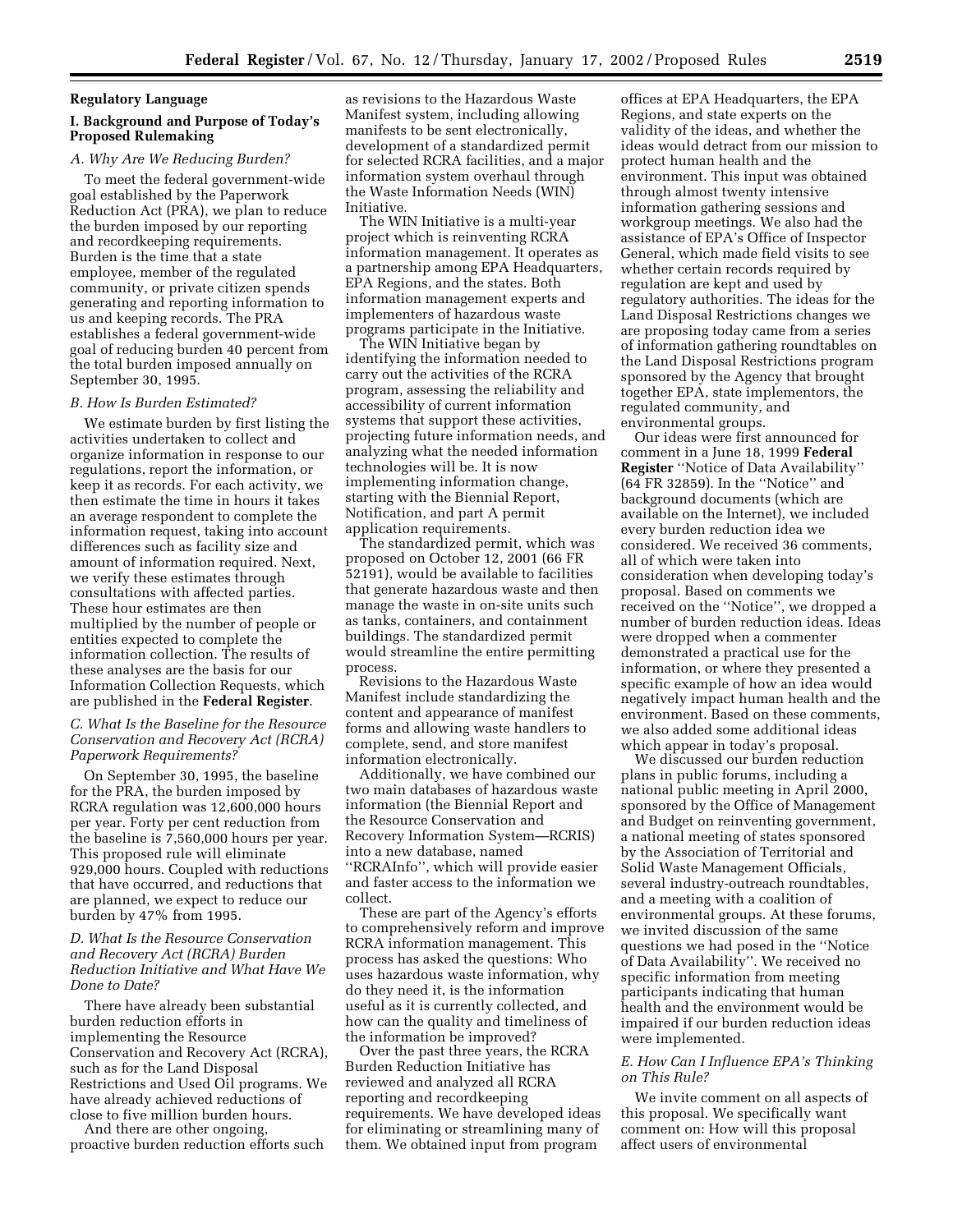information, particularly the public? Are any of the regulations we are proposing to eliminate crucial to protecting human health and the environment? What kinds of information do people need to protect public health and the environment, and how can they get it most efficiently? Most importantly, what information is actually used? Although a very broad range of information might be theoretically useful to regulators and the public, it is our understanding that much of the information we have required to be collected and reported is not accessed or used on a regular basis for protecting human health and the environment. At this point, twenty years into the RCRA program, we would like our information requirements to reflect demonstrated needs.

We plan to implement the ideas in today's proposal in a final rulemaking, and your comments will play an important part in our decision-making process.

If you have any comments on this proposal, you must submit them even if you already submitted comments on the ''Notice of Data Availability.'' Today's proposed rule responds to the comments we received on the NODA, and we will assume that any concerns identified in the comments on the NODA have been addressed unless we hear otherwise.

In developing this proposal, we tried to address the concerns of our stakeholders. Your comments will help us improve this rule. We invite you to provide different views on options we propose, new approaches we haven't considered, new data, how this rule may effect you, or other relevant information. Your comments will be most effective if you follow the suggestions below:

• Explain your views clearly, and why you feel that way.

• Provide technical and cost data to support your views.

• If you estimate potential costs, explain how you arrived at the estimate.

• Tell us which parts you support, as well as those that you disagree with.

• Provide specific examples to illustrate your concerns.

• Offer specific alternatives.

• Refer your comments to specific sections of the proposal, such as the units or page numbers of the preamble, or the regulatory sections.

• Submit your comments by the deadline in this Notice.

• Include your name, date, and docket number with your comments.

# **II. Our Main Burden Reduction Proposals**

*A. We Propose To Reduce the Reporting Requirements for Generators and Treatment, Storage and Disposal Facilities (TSDFs)*

We require the submittal of 334 different types of notifications, reports, certifications, demonstrations, and plans from generators and TSDFs to show compliance with the RCRA regulations. We also ask for this information as part of applications for extensions, permits, variances, and exemptions. A study done by the Chemical Manufacturers Association showed that as with the other major environmental statutes implemented by EPA—such as The Clean Air Act and The Clean Water Act—RCRA imposes a large number of reporting requirements.

When we crafted our regulations, we decided to collect as much information as possible about facility operations. Without prior experience as a guide, our philosophy was that it was better to collect information in all cases, knowing that we could eliminate information requirements later if they turned out to not be useful.

Given that we now have 20 years of operating history in RCRA, we have decided to use this proposed rulemaking to step back and reevaluate based on actual experience whether this level of information collection is necessary. And if not, whether we can reduce paperwork while ensuring that public health and environmental protection continues. Doing so will ease some of the unnecessary bureaucratic controls we have established.

Based on comments we received on the ''Notice of Data Availability,'' our own analysis (which consisted of interviews with Agency experts, consulting with stakeholders, and professional judgement in weighing the qualitative costs and benefits of the ideas), and an analysis conducted by EPA's Office of Inspector General (discussed above), we identified approximately one third of the 334 reporting requirements for elimination or modification.

We developed two criteria for determining which reports to keep, cut, or modify, to the extent there was no indication from our outreach activities and analysis that protection of human health and the environment would be affected in any way: (1) Reporting should occur for information about the opening and closing of a facility, along with informational updates such as financial assurance updates and the Biennial Report submission, and, (2) reporting on the majority of the day-to-

day functions of a facility is unnecessary. Although oversight of hazardous waste facilities on a day-today basis is important, many of the various notices now required are not used in assessing the protectiveness of facility operations, and some are simply redundant. One of the measures we used to determine this was whether the information was put into a database by regulatory authorities.

The bulk of the reports we propose cutting or modifying are reports notifying the regulatory agency that some other regulatory requirement (such as complying with a technical standard for the operation of a treatment unit) was performed. Other reports we propose to cut are instances when a facility has to notify the regulatory authorities twice about something that happened at the facility. Requiring a double notification is overly burdensome and does not appreciably improve protection of human health and the environment.

Our proposal maintains facility accountability and responsibility. It still has a facility undertaking the basic environmentally protective activities that are in the regulations—it just won't have to submit a report to the regulatory authority that each activity was completed. And, it will still have to record what happens at the facility in the operating record.

Through this proposal, we hope to focus attention on those critical reports regulators really need to have to ensure protection of human health and the environment.

We are not curtailing the right of regulatory agencies to request and receive any information. We are simply saying that facilities no longer have to send in many of the reports they currently have to submit on a regular basis.

We are not cutting back the government's or the public's ability to know what is happening at a facility, and whether environmentally protective activities are still occurring, because a basic set of compliance information will still be at the facility (in the facility's operating record). This information can be examined by regulatory authorities and then shared with the public. And, another set of information about a facility (how much waste they generate and what is done with it) will still be readily accessible to the public via Agency Web sites and Web sites run by non-Agency organizations such as the Right-to-Know Network (*www.rtknet.org*).

Many of the notices and reports we propose eliminating are obscure and only rarely needed to be sent to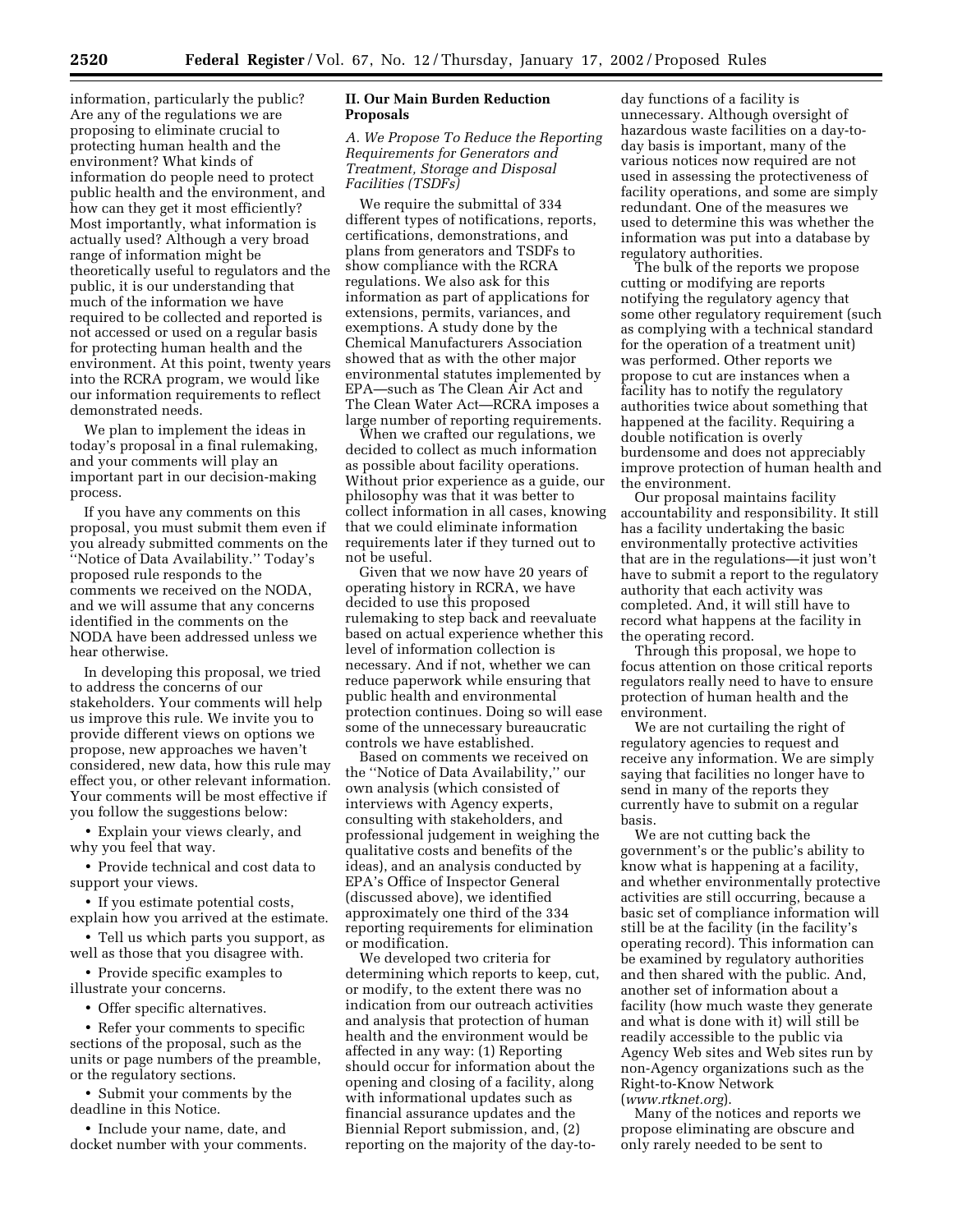regulatory authorities. They are the kind of notices and reports that, based on our outreach and information gathering, are little, if at all, used by the public.

Please review the regulatory language that is part of today's rulemaking for the specific changes we are proposing to existing regulatory requirements. If commenters believe that any of the notices or reports we are proposing to eliminate are necessary, they should provide specific examples of how the

information has been used to address a human health or environmental problem. And, if commenters have a different way to identify which reports to eliminate or modify, they should let us know.

The following chart contains all of the reporting and recordkeeping requirements we propose to eliminate or modify. The first column shows the requirement and what we propose to do with it. The second column provides the regulatory citation that implements the requirement. The Code of Federal Regulations (CFR) is a publication containing all federal regulations. EPA's regulations are in 40 CFR.

We are interested in whether or not any of these items have an existing, specific, and demonstrable use to the public or regulators. In your comments, please provide specific examples of how this information is used, and whether it is stored in an accessible database.

# RCRA REPORTING AND RECORDKEEPING REQUIREMENTS PROPOSED FOR ELIMINATION OR MODIFICATION

| Requirement                                                                                                                                                                                                                                                                                                                                                                                                                                                                                                                                                                                                                                                                     | 40 CFR (Code of Federal<br>Regulations) citation |
|---------------------------------------------------------------------------------------------------------------------------------------------------------------------------------------------------------------------------------------------------------------------------------------------------------------------------------------------------------------------------------------------------------------------------------------------------------------------------------------------------------------------------------------------------------------------------------------------------------------------------------------------------------------------------------|--------------------------------------------------|
| Submit report on industry-wide prevalence of the material production process: Eliminate—Regulatory authorities<br>can decide whether to give a variance from classification as a solid waste without this information.                                                                                                                                                                                                                                                                                                                                                                                                                                                          | $260.31(b)(2)$ .                                 |
| Exclusion—Submit one-time notification for recycled wood-preserving wastewaters and spent wood-preserving<br>solutions: Eliminate—an unnecessary requirement. According to an EPA expert, this requirement now has<br>limited use for regulators. Also, this proposed change does not affect the other, existing, protective regulatory<br>requirements.                                                                                                                                                                                                                                                                                                                        | 261.4(a)(9)(iii)(E).                             |
| Submit report estimating the number of studies and amount of waste to be used in treatability studies: Elimi-<br>nate—an unnecessary requirement, since this information is provided to the regulatory agency at a later<br>date, meaning that the information has to be supplied by the facility twice (an unnecessary duplication). Plus,<br>according to EPA staff experts, these estimates are not usually accurate.                                                                                                                                                                                                                                                        | $261.4(f)(9)$ .                                  |
| Exclusion—Generator submit a one-time comparable/syngas fuel notice to the permitting agency: Eliminate—an<br>unnecessary requirement given the subsequent public notice regulatory requirements (where this information<br>is also submitted). Plus, we are not eliminating the overall regulatory requirements for burning, blending, gen-<br>eration, sampling, etc.                                                                                                                                                                                                                                                                                                         | $261.38(c)(1)(i)(A)$ .                           |
| Personnel training requirements—training program: Eliminate the RCRA requirements, and have facilities follow<br>Occupational Safety and Health Administration standards, which are more comprehensive. This is an area of<br>overlap that has been identified in a comprehensive study of federal personnel training requirements by the<br>General Accounting Office.                                                                                                                                                                                                                                                                                                         | $264.16(a)(3)$ .                                 |
| Personnel training requirements—record job title: Eliminate—based on comments from a state expert, we are<br>recommending that these requirements be deleted. The rationale is that the job title doesn't necessarily cor-<br>respond to the work the employee does, and has little bearing on whether the employee is capable of doing<br>the job safely.                                                                                                                                                                                                                                                                                                                      | $264.16(d)(1)$ .                                 |
| Personnel training requirements—record job description: Eliminate—based on comments from a state expert,<br>we are recommending that these requirements be deleted. The rationale is that this requirement has little<br>bearing on whether the employee is capable of doing the job safely.                                                                                                                                                                                                                                                                                                                                                                                    | $264.16(d)(2)$ .                                 |
| Personnel training requirements—record type and amount of training that will be provided: Eliminate—based on<br>comments from a state expert, we are recommending that these requirements be deleted. The rationale is<br>that this requirement isn't necessarily a good indicator of whether an employee is capable of doing the job<br>safely.                                                                                                                                                                                                                                                                                                                                | $264.16(d)(3)$ .                                 |
| Contingency Plan-Coordination with other plans: Modify-Plan should be based on the One Plan guidance,<br>which will eliminate the need to prepare multiple contingency plans for Agency requirements.                                                                                                                                                                                                                                                                                                                                                                                                                                                                           | 264.52(b).                                       |
| Emergency Procedures—Notify Regional Administrator that facility is in compliance with 264.56(h) before re-<br>suming operations: Eliminate—an unnecessary requirement. This is a notification to the regulatory Agency<br>that the emergency coordinator has ensured that no incompatible waste is being treated at the site and that<br>the emergency equipment is ready to use again. This emergency coordinator does not need to have this no-<br>tification to ensure that these tasks are done. The environmentally protective activities are still in place, and<br>are documented in the facility operating record, as well as documented by the emergency coordinator. | 264.56(i).                                       |
| Operating record: Maintain operating record for facility Modify amount of time most of the information in oper-<br>ating records have to be kept-three years instead of for the life of the facility. We are proposing this to<br>standardize our record retention requirements.                                                                                                                                                                                                                                                                                                                                                                                                | 264.73(b).                                       |
|                                                                                                                                                                                                                                                                                                                                                                                                                                                                                                                                                                                                                                                                                 | $264.90(a)(2)$ .                                 |
| Detection Monitoring (Permitted Facilities)—Conduct and maintain ground-water monitoring: Modify—We plan<br>to introduce flexibility by allowing sampling for a smaller subset of constituents from the Appendix IX list of<br>constituents. This idea originated from state staff with field experience.                                                                                                                                                                                                                                                                                                                                                                       | 264.98(c).                                       |
| Detection Monitoring (Permitted Facilities)—Prepare and submit the notification of contamination: We are taking<br>comment on eliminating this requirement (but we are not proposing this in today's rule)—this has been identi-<br>fied through our review of the regulations as a duplicative requirement. The owner/operator must still sample<br>groundwater wells for hazardous constituents (this is required by regulation) and also submit a permit modi-<br>fication to the Regional Administrator that establishes a compliance monitoring program for the constituents.<br>This should be sufficient to protect human health and the environment.                    | $264.98(g)(1)$ .                                 |
| Detection Monitoring (Permitted Facilities)—Prepare and submit an engineering feasibility plan for corrective ac-<br>tion, if required: Modify—Our review of the regulations identified this requirement as one that could be<br>switched from having to send it to the regulatory authority to just keeping it as part of the facility operating<br>record. Our rationale is that this information will be available at the facility for inspectors to see, and that the<br>facility operator still has to undertake the environmentally protective actions described in the regulation.                                                                                       | $264.98(g)(5)(ii)$ .                             |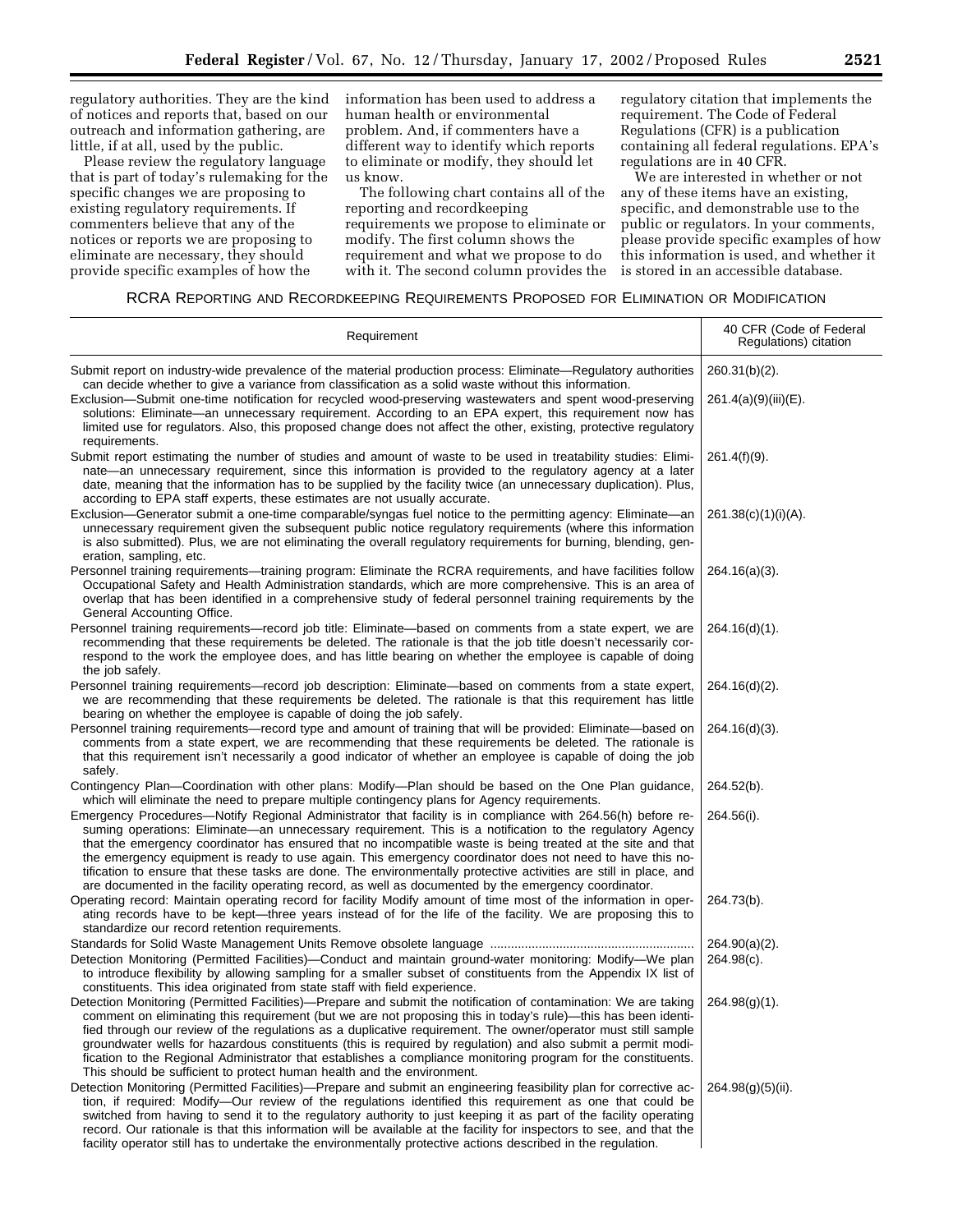۳

۰

# RCRA REPORTING AND RECORDKEEPING REQUIREMENTS PROPOSED FOR ELIMINATION OR MODIFICATION—Continued

| Requirement                                                                                                                                                                                                                                                                                                                                                                                                                                                                                                                                                                                                                                                                                                                                                                                     | 40 CFR (Code of Federal<br>Regulations) citation                        |
|-------------------------------------------------------------------------------------------------------------------------------------------------------------------------------------------------------------------------------------------------------------------------------------------------------------------------------------------------------------------------------------------------------------------------------------------------------------------------------------------------------------------------------------------------------------------------------------------------------------------------------------------------------------------------------------------------------------------------------------------------------------------------------------------------|-------------------------------------------------------------------------|
| Detection Monitoring (Permitted Facilities)— Prepare and submit notification of intent to make a demonstration:<br>Modify-make part of operating record instead of sending it to the regulatory authority. This information will<br>be available at the facility for inspectors to see. Additionally, this kind of information is also provided to the<br>regulatory authorities in the permit modification submitted under $264.98(g)(6)(iii)$ .<br>Compliance Monitoring (Permitted Facilities)—Prepare and submit notification of new constituent concentra-<br>tions: Modify--number of wells, samples, and constituents will be determined on a case-by-case basis, in-<br>stead of for all wells. This idea came from state experts, and is based on their field experience that sampling | $264.98(g)(6)(i)$ , (ii).<br>$264.99(q)$ .                              |
| all wells can be unnecessary.<br>Compliance Monitoring (Permitted Facilities)—Prepare and submit notification of exceeded concentration limits:<br>Eliminate—this has been identified through our review of the regulations as a duplicative requirement, since                                                                                                                                                                                                                                                                                                                                                                                                                                                                                                                                 | 264.99(h)(1).                                                           |
| this information is later included as part of a permit modification that must be submitted under 264.99(h)(2).<br>Compliance Monitoring (Permitted Facilities)—Prepare and submit notification of intent to make a demonstra-<br>tion: Eliminate—this has been identified through our review of the regulations as a duplicative requirement,                                                                                                                                                                                                                                                                                                                                                                                                                                                   | $264.99(i)(1)$ , (2).                                                   |
| since the Regional Administrator will get the same information through the 264.99(i)(3) permit modification.<br>Closure (Permitted Facilities)—Submit semi-annual corrective action report: Modify—report only needs to be<br>submitted annually, instead of semi-annually. According to staff experts at the Agency, annual reports will be<br>sufficient to ensure protection of human health and the environment.                                                                                                                                                                                                                                                                                                                                                                            | 264.113(e)(5).                                                          |
| Certification of Closure: We are taking comment on (but we are not proposing in today's rule) whether a Cer-                                                                                                                                                                                                                                                                                                                                                                                                                                                                                                                                                                                                                                                                                    | 264.115.                                                                |
| tified Hazardous Materials Manager is capable of performing this certification.<br>Certification of Completion of Post-Closure Care: Modify-certification can be by a Certified Hazardous Mate-<br>rials Manager, who will have sufficient education and skill to make this certification.                                                                                                                                                                                                                                                                                                                                                                                                                                                                                                      | 264.120.                                                                |
| Containers—Inspection frequency: Allow self-inspection frequencies to be changed, on a case-by-case basis.<br>Based on comments from states and the regulated community, we want to provide flexibility in inspections for<br>well-performing facilities.                                                                                                                                                                                                                                                                                                                                                                                                                                                                                                                                       | 264.174.                                                                |
| Assessment of existing tank system's integrity: Modify—assessment can be made by a Certified Hazardous<br>Materials Manager, who will have sufficient education and skill to do this certification.                                                                                                                                                                                                                                                                                                                                                                                                                                                                                                                                                                                             | $264.191(a)$ , (b)(5)(ii).                                              |
| Assessment of new tank system and components: Modify-can be made by a Certified Hazardous Materials<br>Manager, who will have sufficient education and skill to do this certification. And, this assessment may be re-<br>tained on-site.                                                                                                                                                                                                                                                                                                                                                                                                                                                                                                                                                       | $264.192(a)$ , (b).                                                     |
| Leak Detection System for Tanks: Eliminate need for demonstrations to the regulatory authorities, and make<br>this requirement self-implementing. The owner or operator is in the best position to make the determination<br>as to what is the earliest practical time, based on the site characteristics.                                                                                                                                                                                                                                                                                                                                                                                                                                                                                      | 264.193(a), (a)(1)–(5).<br>$264.193(c)(3)$ , $(c)(4)$ , $(e)(3)(iii)$ . |
| Variance from Leak Detection Systems for Tanks: Eliminate need to obtain variance, and make this provision<br>self-implementing. The owner or operator can implement alternate design and operating practices as long as                                                                                                                                                                                                                                                                                                                                                                                                                                                                                                                                                                        | 264.193(g), (h).                                                        |
| they follow the requirements of this section.<br>Tank Systems (Permitted)—Inspection frequency: Change frequency to weekly. Based on comments and the<br>existence of substantial safety features required by regulation, this change will have little negative impact on<br>human health and the environment. Also, inspections may be less frequent than weekly, as determined on a<br>case-by-case basis by regulatory authorities.                                                                                                                                                                                                                                                                                                                                                          | 264.195(b).                                                             |
| Tank Systems (Permitted)—Notify EPA of release and submit report: Eliminate—the existing regulatory require-<br>ments for cleanup and certification of the cleanup are adequately protective; this extra notification to the reg-                                                                                                                                                                                                                                                                                                                                                                                                                                                                                                                                                               | 264.196(d0(1)-(3).                                                      |
| ulatory authorities is unnecessary. This information will be retained in the facility records.<br>Tank Systems (Permitted)—Submit certification of completion of major repairs: Eliminate requirement to submit<br>certification—we do not ask for certifications to be submitted for other kinds of repairs; there is no special<br>reason for this certification to be submitted. Also, the certification may be made by a Certified Hazardous Ma-                                                                                                                                                                                                                                                                                                                                            | 264.196(f).                                                             |
| terials Manager.<br>Surface Impoundments (Permitted)—Notify EPA in writing if flow rate exceeds action leakage rate (ALR) for<br>any sumps within 7 days: Eliminate—an unnecessary requirement as long as action is taken to stop leaks;<br>action that is already required by regulation. We do not think regulatory authorities need to be notified in<br>these cases.                                                                                                                                                                                                                                                                                                                                                                                                                        | 264.223(b)(1).                                                          |
| Surface Impoundments (Permitted)—Submit a written assessment to the Regional Administrator within 14 days<br>of determination of leakage: Eliminate—an unnecessary requirement as long as action is taken to stop leaks,<br>action that is already required by regulation. We do not think regulatory authorities need to be notified in<br>these cases.                                                                                                                                                                                                                                                                                                                                                                                                                                        | 264.223(b)(2).                                                          |
| Surface Impoundments (Permitted)—Submit information to EPA each month the Action Leakage Rate is ex-<br>ceeded: Eliminate—an unnecessary requirement as long as action is taken to stop leaks, action that is al-                                                                                                                                                                                                                                                                                                                                                                                                                                                                                                                                                                               | 264.223(b)(6).                                                          |
| ready required by regulation. We do not think regulatory authorities need to be notified in these cases.<br>Waste Piles (Permitted)—Installation of liners and leachate collection systems after January 29, 1992: Elimi-<br>nate-obsolete language.                                                                                                                                                                                                                                                                                                                                                                                                                                                                                                                                            | $264.251(c)$ .                                                          |
| Waste Piles (Permitted)—Notify EPA in writing of the exceedance amount of the leakage: Eliminate—an unnec-<br>essary requirement as long as action is taken to stop leaks, action that is already required by regulation. We                                                                                                                                                                                                                                                                                                                                                                                                                                                                                                                                                                    | 264.253(b)(1).                                                          |
| do not think regulatory authorities need to be notified in these cases.<br>Waste Piles (Permitted)—Submit a written assessment to the RegionalAdministrator within 14 days of deter-<br>mination of leakage: Eliminate—an unnecessary requirement as long as action is taken to stop leaks, action<br>that is already required by regulation. We do not think regulatory authorities need to be notified in these                                                                                                                                                                                                                                                                                                                                                                               | 264.253(b)(2).                                                          |
| cases.<br>Waste Piles (Permitted)—Compile and submit information to EPA each month that the Action Leakage Rate<br>(ALR) is exceeded: Eliminate—an unnecessary requirement as long as action is taken to stop leaks, action<br>that is already required by regulation. We do not think regulatory authorities need to be notified in these<br>cases.                                                                                                                                                                                                                                                                                                                                                                                                                                            | 264.253(b)(6).                                                          |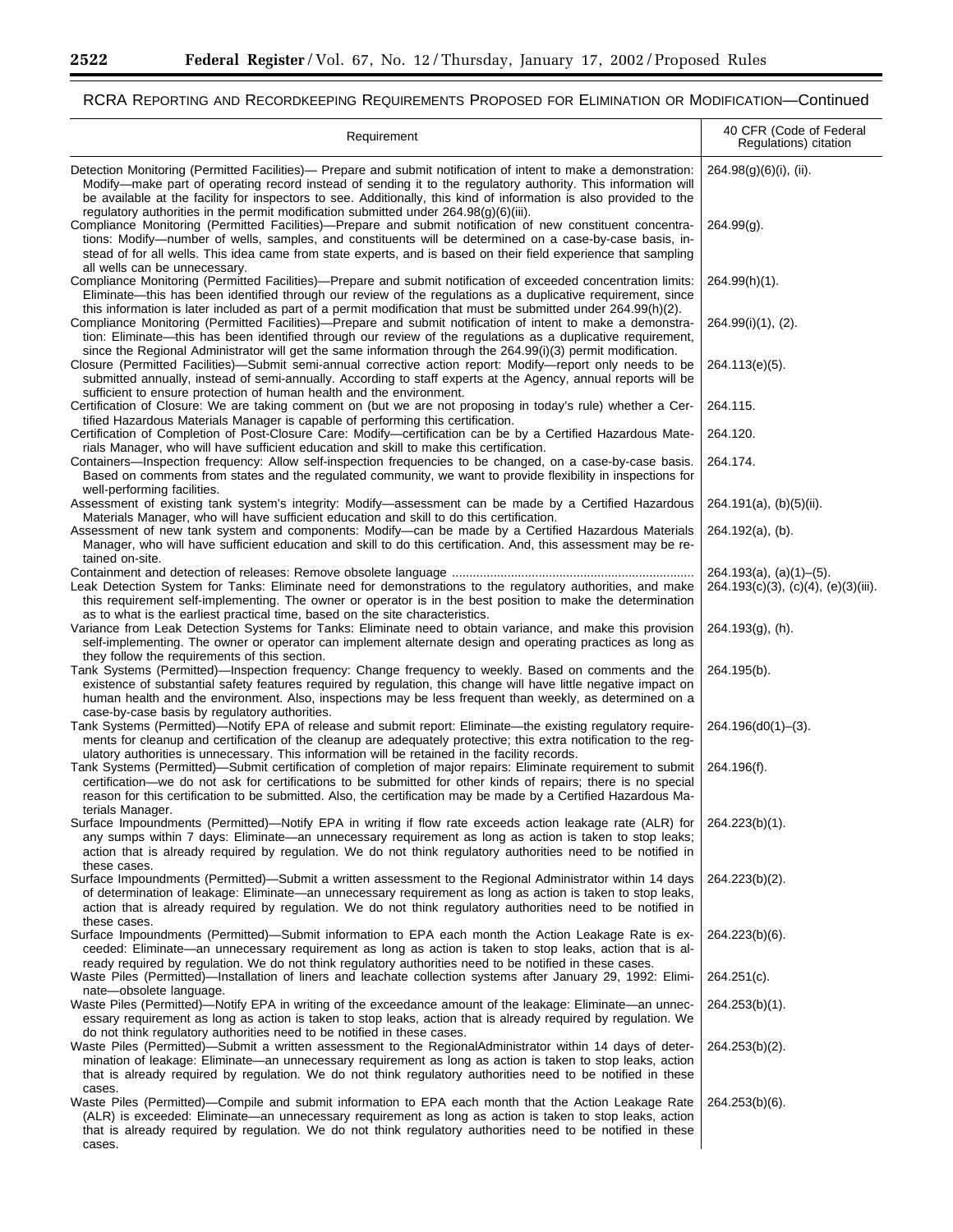# RCRA REPORTING AND RECORDKEEPING REQUIREMENTS PROPOSED FOR ELIMINATION OR MODIFICATION—Continued

| Requirement                                                                                                                                                                                                                                                                                                                                                                                                           | 40 CFR (Code of Federal<br>Regulations) citation         |
|-----------------------------------------------------------------------------------------------------------------------------------------------------------------------------------------------------------------------------------------------------------------------------------------------------------------------------------------------------------------------------------------------------------------------|----------------------------------------------------------|
| Land Treatment (Permitted)—Prepare and submit a notice of statistically significant increases in hazardous<br>constituents below treatment zone: Eliminate-a duplicative requirement since this information will be in the<br>permit modification that has to be submitted if this event happens. The regulatory authorities do not need to<br>be notified twice.                                                     | $264.278(g)(1)$ .                                        |
| Land Treatment (Permitted)—Prepare and submit notice of intent to make a demonstration that other sources<br>or error led to increases below treatment zone: Eliminate—an unnecessary requirement since this information<br>will be in the permit modification that has to be submitted if this event happens. The regulatory authorities do<br>not need to be notified twice.                                        | 264.278(h)(1), (2).                                      |
| Land Treatment (Permitted)-Certification of closure: We are taking comment on (but not proposing in today's<br>rule) whether a Certified Hazardous Materials Manager is capable of doing this certification.                                                                                                                                                                                                          | 264.280(b).                                              |
| Land Fills (Permitted)—Notify EPA if action leakage rate is exceeded within 7 days of determination: Elimi-<br>nate—an unnecessary requirement as long as the procedures in the response action plan (a response action<br>plan is regulatorily required) are followed.                                                                                                                                               | 264.304(b)(1).                                           |
| Land Fills (Permitted)—Submit a written assessment to the Regional Administrator within 14 days of determina-<br>tion of leakage: Eliminate—an unnecessary requirement as long as the procedures in the response action<br>plan are followed. Response action plans are required by regulation.                                                                                                                       | $264.304(b)(2)$ .                                        |
| Land Fills (Permitted)-Submit information to EPA each month the Action Leakage Rate (ALR) is exceeded:<br>Eliminate—an unnecessary requirement as long as the procedures in the response action plan are followed.                                                                                                                                                                                                    | 264.304(b)(6).                                           |
| Response action plans are required by regulation.<br>Incinerators (Permitted)—Submit notification of intent to burn hazardous wastes F020, F021, F022, F023, F026,<br>F027: Eliminate—an unnecessary requirement since the facility is already permitted to burn this waste, and<br>since there are already regulatory standards governing how the waste is burned.                                                   | $264.314(a)(1)$ , (a)(2), (b), (f).<br>$264.343(a)(2)$ . |
| Drip Pads (Permitted)—Submit written plan, as-built drawings, and certification for upgrading, repairing and<br>modifying the drip pad: Modify-in addition to an independent, registered professional engineer, these activi-<br>ties may also be done by a Certified Hazardous Materials Manager.                                                                                                                    | $264.571(a)$ , (b), (c).                                 |
| Drip Pads (Permitted)—Evaluate drip pads: Modify—in addition to an independent, registered professional engi-<br>neer, this evaluation may also be done by a Certified Hazardous Materials Manager.                                                                                                                                                                                                                   | 264.573 (a)(4)(ii), (g).                                 |
| Drip Pads (Permitted)—Notify EPA of release and provide written notice of procedures and schedule for clean-<br>up: Eliminate—an unnecessary requirement as long as response actions described in $(m)(1)(i)$ —(iii) of this<br>part are taken. Information relevant to the happenings at the drip pad will be retained in the facility record.                                                                       | 264.573(m)(1)(iv).                                       |
| Drip Pads (Permitted)—EPA makes determination about removal of pad: Eliminate—an unnecessary require-<br>ment as long as response actions described in $(m)(1)(i)$ –(iii) of this part are undertaken. Information relevant<br>to the drip pad activities will be retained in the facility record.                                                                                                                    | 264.573(m)(2).                                           |
| Drip Pads (Permitted)-Notify EPA and certify completion of repairs: Eliminate-an unnecessary requirement<br>as long as cleanup and repairs described in the regulations of this part are made. Information relevant to the<br>drip pad activities will be retained in the facility record.                                                                                                                            | $264.573(m)(3)$ .                                        |
| Drip Pads (Permitted)—Inspections: Modify—in addition to an independent, registered professional engineer,<br>these inspections may be done by a Certified Hazardous Materials Manager.                                                                                                                                                                                                                               | 264.574(a).                                              |
| Process Vents (Permitted)—Submit semi-annual report of control device monitoring events to the Region: Elimi-<br>nate need to submit report—an unnecessary requirement given the detailed recordkeeping required by<br>264.1035. The 264.1035 information will be retained on-site for regulators to examine.                                                                                                         | 264.1036.                                                |
| Equipment Leaks (Permitted)—Submit notification to implement the alternative valve standard: Eliminate—an<br>unnecessary requirement since the relevant information will be retained in the facility record.                                                                                                                                                                                                          | 264.1061(b)(1).                                          |
| Equipment Leaks (Permitted)—Submit notification to discontinue alternative valve standard: Eliminate—an un-<br>necessary requirement since there are standards that must be followed if the regular standards are going to<br>be followed. Relevant information will be retained in the facility record.                                                                                                              | 264.1061(d).                                             |
| Equipment Leaks (Permitted)—Submit notification to implement alternative work practices for valves: Elimi-<br>nate-an unnecessary reporting requirement as long as standards are followed. Relevant information will be<br>retained in the facility record for regulators to examine.                                                                                                                                 | 264.1062(a)(2).                                          |
| Equipment Leaks (Permitted)—Submit a semi-annual report with record of equipment, shutdowns, and control<br>device monitoring events: Eliminate—an unnecessary requirement. The 264.1064 recordkeeping requirements<br>will provide adequate information. The 264.1064 information will remain on-site for regulators to examine.                                                                                     | 264.1065.                                                |
|                                                                                                                                                                                                                                                                                                                                                                                                                       | 264.1100.                                                |
| Containment Buildings (Permitted)—Obtain certification that building meets requirements: Modify—in addition to<br>an independent, registered professional engineer, the certification may be made by a Certified Hazardous<br>Materials Manager.                                                                                                                                                                      | 264.1101(c)(2).                                          |
| Containment Buildings (Permitted)—Notify EPA of condition that has caused a release and provide schedule<br>for cleanup: Eliminate—an unnecessary requirement since repair of containment building must occur anyway.<br>Information about this situation will be available in the facility record for regulators to inspect.                                                                                         | 264.1101(c)(3)(i)(D).                                    |
| Containment Buildings (Permitted)—Notify EPA and verify in writing that the cleanup and repairs have been<br>completed after a release: Eliminate—an unnecessary requirement. EPA does not get involved in similar de-<br>cisions about whether other parts of a facility need to be removed from service. Information about this situa-<br>tion will be available in the facility records for regulators to inspect. | 264.1101(c)(3)(ii), (iii).                               |
| Containment Buildings (Permitted)—Inspection frequency: Allow reduced inspection frequencies on a case-by-<br>case basis. This determination will be made by regulatory authorities based on past performance of the facil-<br>ity.                                                                                                                                                                                   | 264.1101(c)(4).                                          |
|                                                                                                                                                                                                                                                                                                                                                                                                                       | $265.1(b)$ .                                             |
| Personnel Training-Emergency response: Eliminate and replace with Occupational Safety and Health Adminis-<br>tration requirements, which are more comprehensive than the RCRA requirements.                                                                                                                                                                                                                           | $265.16(a)(3)$ .                                         |

-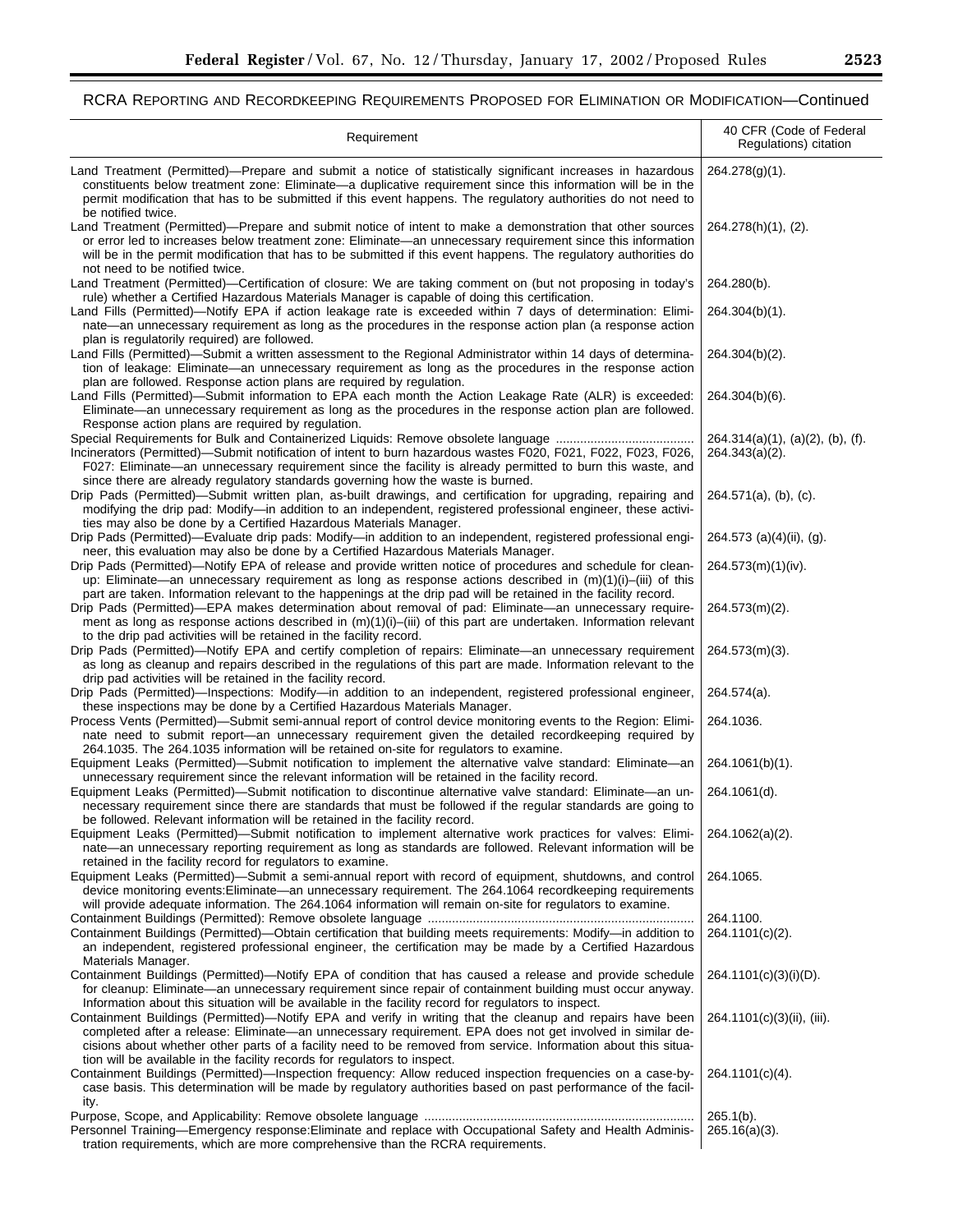# RCRA REPORTING AND RECORDKEEPING REQUIREMENTS PROPOSED FOR ELIMINATION OR MODIFICATION—Continued

e<br>B

| Requirement                                                                                                                                                                                                                                                                                                                                                                                                                                                                                                                                                                                                                                                                     | 40 CFR (Code of Federal<br>Regulations) citation |
|---------------------------------------------------------------------------------------------------------------------------------------------------------------------------------------------------------------------------------------------------------------------------------------------------------------------------------------------------------------------------------------------------------------------------------------------------------------------------------------------------------------------------------------------------------------------------------------------------------------------------------------------------------------------------------|--------------------------------------------------|
| Personnel Training—Record job titles: Eliminate—an unnecessary requirement—from information we received<br>from the field, the job title doesn't necessarily correspond to the work the employee does, and has little bear-<br>ing on whether the employee is capable of doing the job safely.                                                                                                                                                                                                                                                                                                                                                                                  | 265.16(d)(1), (2).                               |
| Personnel Training—Description of type and amount of training each employee will receive: Eliminate—from in-<br>formation we received from the field, this requirement is not necessarily a good indicator of whether an em-<br>ployee is capable of doing the job safely.                                                                                                                                                                                                                                                                                                                                                                                                      | $265.16(d)(3)$ .                                 |
| Contingency Plans—Coordination with other plans: Modify—Facilities should follow the One Plan guidance,<br>which is designed to eliminate overlap between different regulatory requirements for contingency plans. This<br>proposal has been endorsed by a recent General Accounting Office report on worker protection.                                                                                                                                                                                                                                                                                                                                                        | $265.52(b)$ .                                    |
| Emergency Procedures—Notify Regional Administrator that facility is in compliance with 265.56(h) before re-<br>suming operations: Eliminate—an unnecessary requirement. This is a notification to the regulatory Agency<br>that the emergency coordinator has ensured that no incompatible waste is being treated at the site and that<br>the emergency equipment is ready to use again. This emergency coordinator does not need to have this no-<br>tification to ensure that these tasks are done. The environmentally protective activities are still in place, and<br>are documented in the facility operating record, as well as documented by the emergency coordinator. | 265.56(i).                                       |
| Operating Record—Keep operating record for facility: Modify the amount of time most records have to be kept;<br>three years instead of for the life of the facility. This will standardize the RCRA record retention time require-<br>ments, eliminating confusion about how long records have to be kept.                                                                                                                                                                                                                                                                                                                                                                      | 265.73(b).                                       |
| Ground-water Monitoring (Interim Status Facilities)—Submit alternate ground-water monitoring plan: Modify—no<br>need to submit plan to Regional Administrator, it can be kept onsite where it will be available for regulators to<br>inspect.                                                                                                                                                                                                                                                                                                                                                                                                                                   | $265.90(d)(1)$ .                                 |
| Ground-water Monitoring (Interim Status Facilities)-Submit report: Modify-no need to submit report to Re-<br>gional Administrators. It can be kept on-site, where it will be available for regulators to inspect.                                                                                                                                                                                                                                                                                                                                                                                                                                                               | $265.90(d)(3)$ .                                 |
| Ground-water Monitoring (Interim Status Facilities)—Submit notification of increased indicator parameter con-<br>centrations: Modify-no need to submit reports; this information will be noted as part of the groundwater<br>quality assessment program.                                                                                                                                                                                                                                                                                                                                                                                                                        | $265.93$ (c)(1), (d)(1).                         |
| Ground-water Monitoring (Interim Status Facilities)-Submit information for ground-water quality assessment<br>plan: Modify—no need to submit information. It may be maintained on-site, where it will be available for regu-<br>lators to inspect.                                                                                                                                                                                                                                                                                                                                                                                                                              | 265.93(d)(2).                                    |
| Ground-water Monitoring (Interim Status Facilities)—Develop and submit ground-water quality assessment re-<br>ports: Modify-no need to submit these reports given other regulatory requirements in this part, which give<br>detailed instructions on assessments and cleanups.                                                                                                                                                                                                                                                                                                                                                                                                  | 265.93(d)(5), (e), (f).                          |
| Ground-water Monitoring (Interim Status Facilities)—Prepare and submit a quarterly report of concentrations of<br>values of the drinking water suitability parameters: Modify—report will be kept onsite, where it may be in-<br>spected by regulators.                                                                                                                                                                                                                                                                                                                                                                                                                         | $265.94(a)(2)(i)$ .                              |
| Ground-water Monitoring (Interim Status Facilities)—Prepare and submit a report on indicator parameter con-<br>centrations and evaluations: Modify-report will be kept onsite, where it may be inspected by regulators.                                                                                                                                                                                                                                                                                                                                                                                                                                                         | $265.94(a)(2)(ii)$ .                             |
| Ground-water Monitoring (Interim Status Facilities)—Prepare and submit a report on ground-water surface ele-<br>vations: Modify-report will be kept onsite, where it may be inspected by regulators.                                                                                                                                                                                                                                                                                                                                                                                                                                                                            | 265.94(a)(2)(iii).                               |
| Ground-water Monitoring (Interim Status Facilities)—Prepare and submit a report on the results of the ground-<br>water quality assessment program: Modify—report will be kept onsite, where it may be inspected by regu-<br>lators.                                                                                                                                                                                                                                                                                                                                                                                                                                             | $265.94(b)(2)$ .                                 |
| Closure (Interim Status Facilities)—Submit semi-annual corrective action report: Modify—according to Agency<br>staff experts, regulators will have sufficient information if these reports are sent in annually instead of semi-<br>annually.                                                                                                                                                                                                                                                                                                                                                                                                                                   | 265.113(e)(5).                                   |
| Certification of Closure: We are taking comment on (but we are not proposing in today's rule) whether a Cer- 265.115.<br>tified HazardousMaterials Manager is capable of performing this certification.                                                                                                                                                                                                                                                                                                                                                                                                                                                                         |                                                  |
| Certify completion of post-closure care: Modify-in addition to an independent, registered professional engi-<br>neer, this certification may be made by a Certified Hazardous Materials Managers.                                                                                                                                                                                                                                                                                                                                                                                                                                                                               | 265.120.                                         |
| Container Inspection Frequency: Modify—allow regulators to modify the self-inspection frequency for well-per-<br>forming facilities on a case-by-case basis.                                                                                                                                                                                                                                                                                                                                                                                                                                                                                                                    | 265.174.                                         |
| Assessment of Existing Tank System's Integrity: Modify-in addition to an independent, registered professional<br>engineer, this assessment may be done by Certified Hazardous Materials Managers.                                                                                                                                                                                                                                                                                                                                                                                                                                                                               | $265.191(a)$ , (b)(5)(ii).                       |
| Design and Installation of New Tank Systems or Components—assessment of structural integrity and accept-<br>ability for storing and treating waste: Modify-in addition to an independent, registered professional engineer,<br>this assessment may be done by Certified Hazardous Materials Managers.                                                                                                                                                                                                                                                                                                                                                                           | $265.192(a)$ .                                   |
| Design and Installation of New Tank Systems or Components—assessment of tank installation: Modify—in ad-<br>dition to an independent, registered professional engineer, assessment may be done by a Certified Haz-<br>ardous Materials Manager.                                                                                                                                                                                                                                                                                                                                                                                                                                 | 265.192(b).                                      |
| Tank Systems (Interim Status)—Demonstrate to EPA that technology and site conditions do not allow detection<br>of release within 24 hours: Eliminate this demonstration. Having a functional leak detection system capable<br>of detecting a release within 24 hours or the earliest practicable time, coupled with the tank design require-<br>ments, is adequately protective.                                                                                                                                                                                                                                                                                                | $265.193(a)$ .<br>265.193(e)(3)(iii).            |
| Tank Systems (Interim Status)-Obtain variance to use alternate tank design and operating practices: Eliminate<br>the need to obtain a variance and make this self-implementing. Records are to be kept on-site describing the<br>decisionmaking.                                                                                                                                                                                                                                                                                                                                                                                                                                | $265.193(g)(1)$ , (h).                           |
| Tank Systems (Interim Status): Allow reduced inspection frequencies on a case-by-case basis. This determina-<br>tion will be made by regulatory authorities based on past performance of the facility.                                                                                                                                                                                                                                                                                                                                                                                                                                                                          | $265.195(a)$ .                                   |

Ξ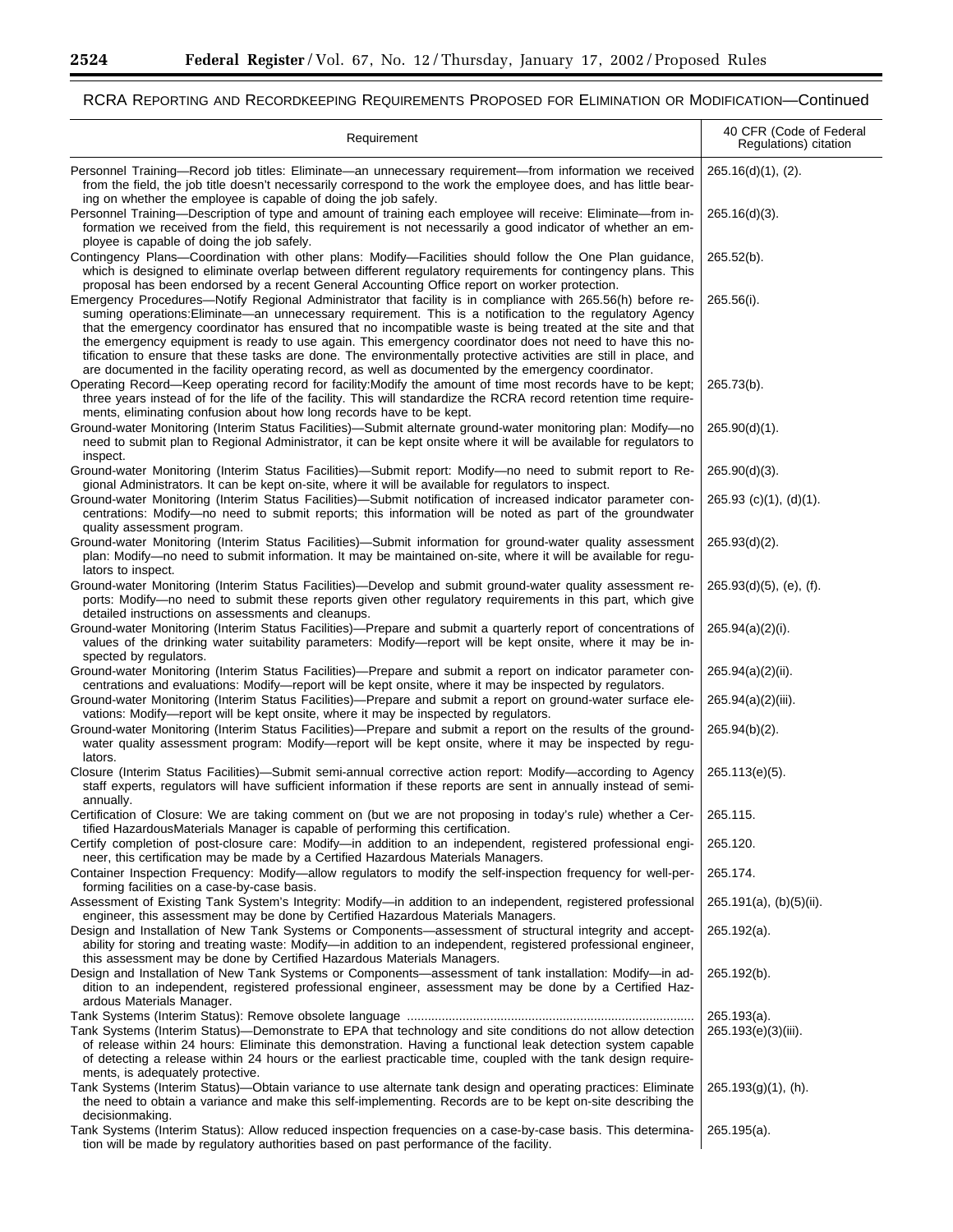| Requirement                                                                                                                                                                                                                                                                                                                                                                  | 40 CFR (Code of Federal<br>Regulations) citation |
|------------------------------------------------------------------------------------------------------------------------------------------------------------------------------------------------------------------------------------------------------------------------------------------------------------------------------------------------------------------------------|--------------------------------------------------|
| Tank Systems (Interim Status)—Notify EPA of release: Eliminate—the existing regulatory requirements for<br>cleanup and certification of the cleanup are adequately protective; this extra notification to the regulatory au-<br>thorities is unnecessary. This information will be retained in the facility record.                                                          | 265.196(d)(1), (d)(2).                           |
| Tank Systems (Interim Status)—Submit report describing releases: Eliminate—the cleanup requirements in the<br>regulations and the need to certify (required by 265.196(f)) is sufficient to protect human health and the envi-<br>ronment.                                                                                                                                   | $265.196(d)(3)$ .                                |
| Tank Systems (Interim Status)—Submit certification of completion of major repairs: Eliminate requirement to<br>submit certification—we do not ask for certifications to be submitted for other kinds of repairs; there is no<br>special reason for this certification to be submitted. Also, this certification may be done by a Certified Haz-<br>ardous Materials Manager. | 265.196(f).                                      |
| Surface Impoundments (Interim Status)-Submit the Response Action Plan to EPA: Eliminate-Response Ac-<br>tion Plans for other kinds of treatment units are not submitted to EPA. We are proposing that it is sufficient to<br>keep this Plan on-site.                                                                                                                         | $265.221(a)$ .<br>$265.223(a)$ .                 |
| Surface Impoundments (Interim Status)-Notify EPA in writing if flow rate exceeds action leakage rate for any<br>sumps within 7 days: Eliminate—an unnecessary requirement since the facility still has to address the leak-<br>age and record its response to the leakage in the facility record, which is available for inspection by regu-<br>lators.                      | 265.223(b)(1).                                   |
| Surface Impoundments (Interim Status)—Submit a written assessment to the Regional Administrator within 14<br>days of determination of leakage: Eliminate—an unnecessary requirement since the facility still has to ad-<br>dress the leakage and record its response to the leakage in the facility record, which is available for inspec-<br>tion by regulators.            | 265.223(b)(2).                                   |
| Surface Impoundments (Interim Status)—Compile and submit information to EPA each month the Action Leak-<br>age Rate is exceeded: Eliminate—an unnecessary requirement since information about the leak will be kept<br>onsite, where it is available for inspection by regulators.                                                                                           | 265.223(b)(6).                                   |
| Waste Piles (Interim Status)—Submit the Response Action Plan to EPA: Eliminate—an unnecessary require-<br>ment since other treatment units do not have to submit this plan. Removing this requirement will bring con-<br>sistency to the regulations.                                                                                                                        | $265.259(a)$ .                                   |
| Waste Piles (Interim Status)—NotifyEPA in writing of the exceedance amount of the leakage: Eliminate—an un-<br>necessary requirement as long as Response Action Plan is followed. Information about the facility's response<br>to the leakage will be available in the facility's operating record.                                                                          | 265.259(b)(1).                                   |
| Waste Piles (Interim Status)—Submit a written assessment to the Regional Administrator within 14 days of de-<br>termination of leakage: Eliminate—an unnecessary requirement as long as the Response Action Plan is fol-<br>lowed. Information about the facility's response to the leakage will be available in the facility's operating<br>record.                         | $265.259(b)(2)$ .                                |
| Waste Piles (Interim Status)—Submit information to EPA each month that the Action Leakage Rate is exceed-<br>ed: Eliminate—an unnecessary requirement as long as the Response Action Plan is followed. Information<br>about the facility's response to the leakage will be available in the facility's operating record.                                                     | $265.259(b)(6)$ .                                |
| Land Treatment (Interim Status)—Submit notification for food-chain crops at land treatment facility: Eliminate—<br>an unnecessary requirement as long as the other regulatory requirements in 265.276 are followed. Informa-<br>tion about compliance with these other regulatory requirements will be in the facility operating record.                                     | 265.276(a).                                      |
| Land Fills (Interim Status)-Submit the Response Action Plan to EPA: Eliminate requirement to submit plan.<br>Developing a plan, keeping it onsite, and implementing it when necessary is sufficient.                                                                                                                                                                         | $265.301(a)$ .<br>$265.303(a)$ .                 |
| Land Fills (Interim Status)-Notify EPA if action leakage rate is exceeded within 7 days of determination: Elimi-<br>nate—an unnecessary requirement as long as the Response Action Plan is followed and information on ad-<br>herence to the Plan is kept in the facility operating record, where it will be available for inspection by regu-<br>lators.                    | $265.303(b)(1)$ .                                |
| Land Fills (Interim Status)—Submit a written assessment to the Regional Administrator within 14 days of deter-<br>mination of leakage: Eliminate—an unnecessary requirement as long as the Response Plan is followed and<br>information on adherence to the Plan is kept in the facility operating record, where it will be available for in-<br>spection by regulators.     | 265.303(b)(2).                                   |
| Land Fills (Interim Status)—Submit information to EPA each month the Action Leakage Rate (ALR) is exceed-<br>ed: Eliminate—an unnecessary requirement as long as the remediation required by regulation takes place,<br>and information about the remediation is kept in the facility record.                                                                                | $265.303(b)(6)$ .                                |
|                                                                                                                                                                                                                                                                                                                                                                              | $265.314(a)$ , (a)(1), (a)(2), (b),<br>$(g)$ .   |
| Drip Pads (Interim Status)—Assessment of Drip Pad, Submit written plan, as-built drawings, and certification for<br>upgrading, repairing and modifying the drip pad: Modify-in addition to an independent, registered profes-<br>sional engineer, certification may be made by a Certified Hazardous Materials Manager.                                                      | $265.441(a)$ , (b), (c).                         |
| Drip Pads (Interim Status)—Assessment of Drip Pad: Modify—in addition to an independent, registered profes-<br>sional engineer, assessment may be done by a Certified Hazardous Materials Manager.                                                                                                                                                                           | $265.443(a)(4)(ii)$ , (g).                       |
| Drip Pads (Interim Status)—Notify EPA of release and provide written notice of procedures and schedule for<br>cleanup: Eliminate—an unnecessary requirement as long as cleanup required by regulation takes place, and<br>is recorded in the facility operating record, where it will be available for inspection by regulators.                                             | 265.443(m)(1)(iv), (2).                          |
| Drip Pads (Interim Status)—Notify Regional Administrator and certify completion of repairs: Eliminate—an un-<br>necessary requirement as long as the required cleanup and repairs are made.                                                                                                                                                                                  | $265.443(m)(3)$ .                                |
| Drip Pads (Interim Status)—Inspection of liners: Modify—in addition to an independent, registered professional<br>engineer, assessment may be done by a Certified Hazardous Materials Manager.                                                                                                                                                                               | $265.444(a)$ .                                   |
| Equipment Leaks (Interim Status)-Submit notification to implement the alternative valve standard: Eliminate-<br>an unnecessary requirement as long as other regulatory requirements in 265.1061 are followed.                                                                                                                                                                | $265.1061(b)(1)$ .                               |

۰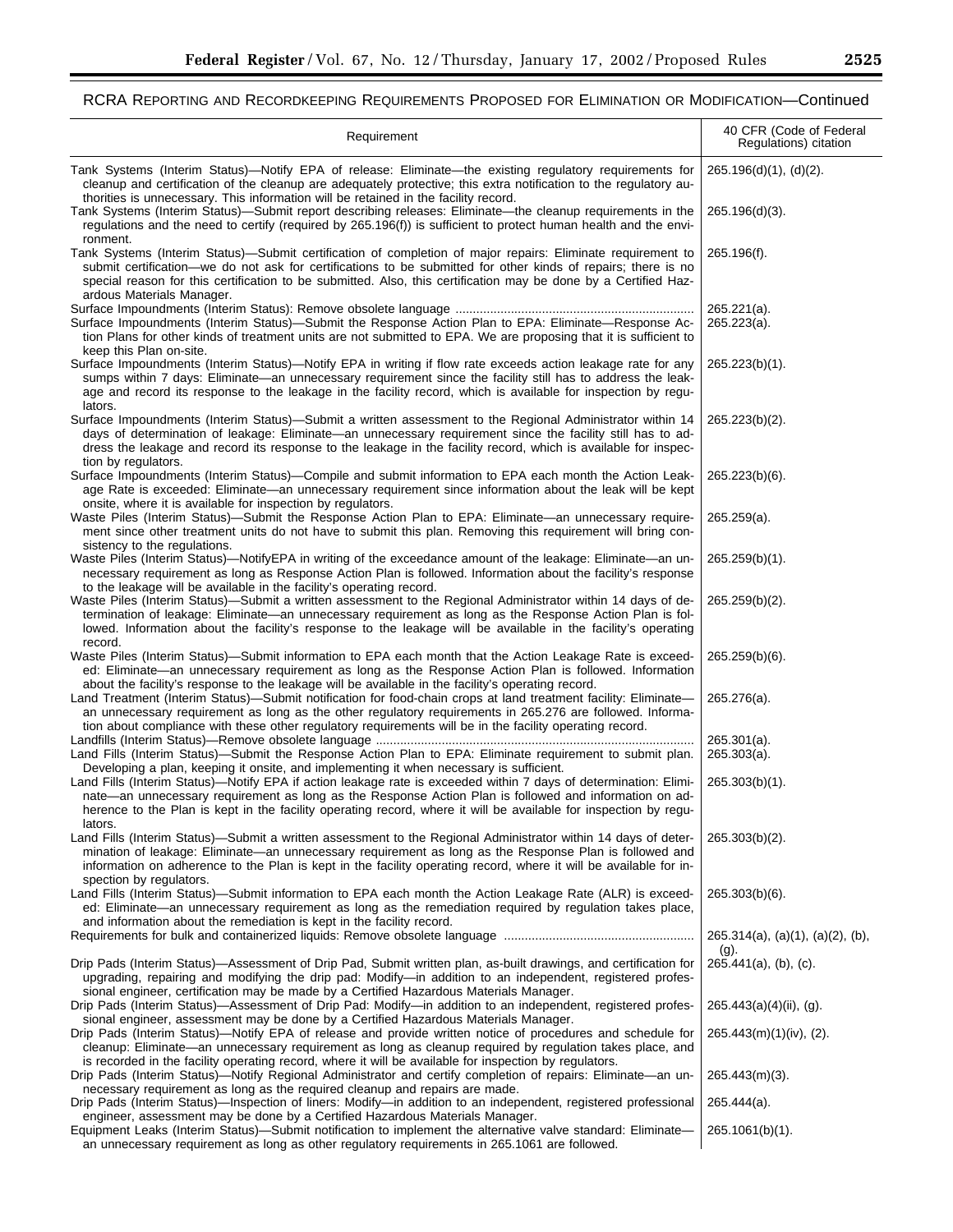# RCRA REPORTING AND RECORDKEEPING REQUIREMENTS PROPOSED FOR ELIMINATION OR MODIFICATION—Continued

| Requirement                                                                                                                                                                                                                                                                                                                                                                                                               | 40 CFR (Code of Federal<br>Regulations) citation |
|---------------------------------------------------------------------------------------------------------------------------------------------------------------------------------------------------------------------------------------------------------------------------------------------------------------------------------------------------------------------------------------------------------------------------|--------------------------------------------------|
| Equipment Leaks (Interim Status)—Submit notification to discontinue alternative valve standard: Eliminate—an<br>unnecessary requirement. Owners or operators can decide which standard to meet without notifying the<br>Agency. This information will be retained in the facility's operating record, where it will be available for in-<br>spection by regulatory authorities.                                           | 265.1061(d).                                     |
| Equipment Leaks (Interim Status)— Submit notification to implement alternative work practices for valves:<br>Eliminate—an unnecessary requirement. Owners or operators may use alternative work practice without noti-<br>fying the Agency. This information will be kept in the facility operating record, which is available for regulatory<br>authorities to inspect.                                                  | $265.1062(a)(2)$ .                               |
| Containment Buildings (Interim Status)—Notify EPA of intent to be bound by the regulations earlier than as                                                                                                                                                                                                                                                                                                                | 265.1100.                                        |
| specified in section 265.1100: Eliminate-an obsolete requirement.<br>Containment Buildings (InterimStatus)-Obtain certification that building meets design requirements: Modify-in<br>addition to an independent, registered professional engineer, this certification can be done by a Certified<br>Hazardous Materials Manager.                                                                                         | 265.1101(c)(2).                                  |
| Containment Buildings (InterimStatus)—Notify EPA of release and provide written notice of procedures and<br>schedule for cleanup: Eliminate—an unnecessary requirement to notify regulatory authorities about a cleanup<br>that must be done by regulation. Records of the cleanup will be in a facility's operating record, which is avail-<br>able for inspection by regulatory authorities.                            | 265.1101(c)(3)(i)(D).                            |
| Containment Buildings (Interim Status)—Notify EPA and verify in writing that the cleanup and repairs have<br>been completed: Eliminate-an unnecessary requirement as long as cleanup required by regulation takes<br>place. This information will be maintained in the operating record, which is available for inspection by regu-<br>lators.                                                                            | 265.1101(c)(3)(ii), (iii).                       |
| Containment Buildings—Interim Status: Allow reduced inspection frequencies on a case-by-case basis. This de-<br>termination will be made by regulatory authorities based on past performance of the facility.                                                                                                                                                                                                             | 265.1101(c)(4).                                  |
| Boilers and Industrial Furnaces (Permitted)—Recordkeeping: Modify—records only have to be kept for three<br>years, making this record retention time consistent with other treatment units. Bringing consistency to record<br>retention times will assist facilities in complying with our regulations.                                                                                                                   | 266.102(e)(10).                                  |
| Boilers and Industrial Furnaces (Interim Status)—Evaluation of data and making determinations: Modify—in ad-<br>dition to an independent, registered professional engineer, this evaluation can be made by a Certified Haz-<br>ardous Materials Manager.                                                                                                                                                                  | 266.103(b)(2)(ii)(D).                            |
| Boilers and Industrial Furnaces (Interim Status)—Periodic recertifications of compliance: Modify—extend period                                                                                                                                                                                                                                                                                                            | 266.103(d).                                      |
| of time from three to five years, which Agency field staff believe is sufficient for regulatory purposes.<br>Boilers and Industrial Furnaces (Interim Status)-Recordkeeping: Modify-records only have to be kept for<br>three years, making this record retention time consistent with other treatment units. Bringing consistency to<br>record retention times will assist facilities in complying with our regulations. | 266.103(k).                                      |
| Direct Transfer Equipment—Assessment of equipment: Modify—in addition to an independent, registered pro-                                                                                                                                                                                                                                                                                                                  | 266.111(e)(2).                                   |
| fessional engineer, this assessment can be done by a Certified Hazardous Materials Manager.<br>Storage of Solid Waste Military Munitions—Notification of loss or theft: Simplify notification process—there is no<br>need to notify the regulatory authorities twice.                                                                                                                                                     | $266.205(a)(1)(v)$ .                             |
| LDR Generator Requirements—Generator waste determination: Eliminate—a separate determination is unnec-                                                                                                                                                                                                                                                                                                                    | $268.7(a)(1)$ .                                  |
| essary. See discussion in proposed rule preamble.<br>LDR Generator Requirements-Generator waste determination: Eliminate-because we are eliminating<br>268.7(a)(1), this record retention requirement is unnecessary.                                                                                                                                                                                                     | $268.7(a)(6)$ .                                  |
| LDR Treatment Facility Requirements-Submit a recycling notice and certification to EPA: Modify-keep infor-                                                                                                                                                                                                                                                                                                                | $268.7(b)(6)$ .                                  |
| mation on-site. See discussion in proposed rule preamble.<br>LDR Hazardous Debris Requirements-Submit notification of claim that debris is excluded from definition of<br>hazardous waste: Modify-notification becomes one-time and remains on-site. See discussion in proposed<br>rule preamble.                                                                                                                         | $268.7(d)(1)$ .                                  |
| LDR Special Rules for Characteristic Wastes—Submit one-time notification: Modify—a separate determination                                                                                                                                                                                                                                                                                                                 | $268.9(a)$ .                                     |
| is unnecessary. See discussion in proposed rule preamble.<br>LDR Special Rules for CharacteristicWastes-Submit certification: Modify-keep information on-site.See dis-<br>cussion in proposed rule preamble.                                                                                                                                                                                                              | $268.9(d)$ .                                     |
| Part B Requirements for Tank Systems-Submit written assessment of structural integrity: Modify-in addition<br>to an registered, independent professional engineer, this assessment may be done by a Certified Hazardous<br>Materials Manager.                                                                                                                                                                             | $270.16(a)$ .                                    |
| Part B Requirements for Surface Impoundments—Assessment of structural integrity: Modify—in addition to a<br>registered, independent professional engineer, this assessment may be made by a Certified Hazardous Ma-<br>terials Manager.                                                                                                                                                                                   | 270.17(d).                                       |

# *B. We Are Proposing Weekly Hazardous Waste Tank Inspections*

We are proposing to reduce the selfinspection frequencies for hazardous waste tanks from daily to weekly. Tank regulations are found in 40 CFR 264.190 and 265.190.

This proposal is based on three factors. First, other kinds of tanks are required to be inspected at frequencies less than daily. These tanks have to meet criteria for protecting human health and the environment similar to those for hazardous waste tanks. For example, in the Underground Storage Tank Program, tanks containing petroleum or hazardous substances are only required to be monitored for releases every thirty days. Oil tanks

regulated under the Spill Prevention, Control and Countermeasure Program (SPCC) are required to be frequently observed by operating personnel for signs of deterioration, leaks which might cause a spill, or accumulation of oil inside diked areas. It is up to the engineer who certifies the SPCC Plan how often these observations should occur.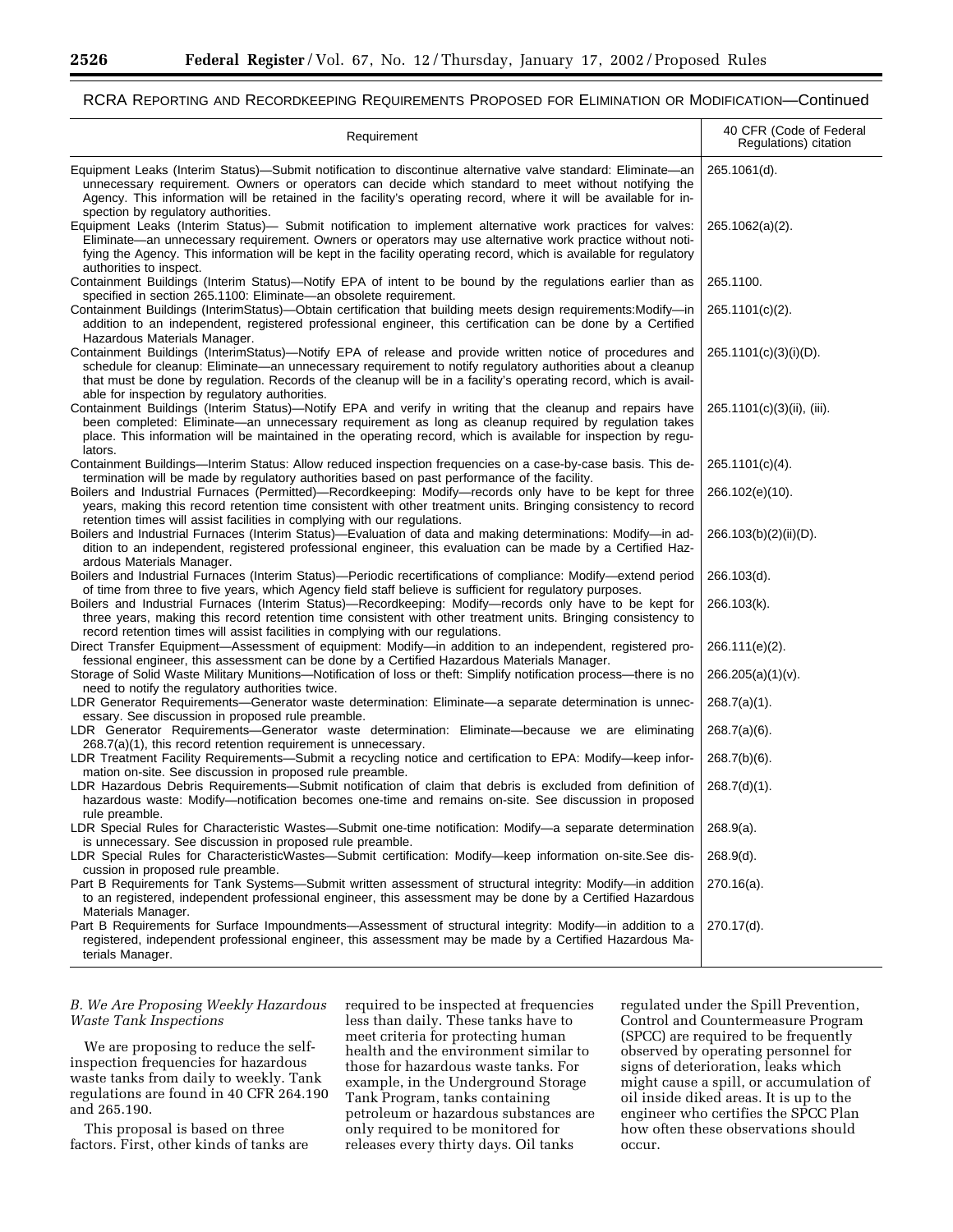Comments we received on the ''Notice of Data Availability,'' as well as the outreach we did, support going from a daily to weekly inspection frequency. Commenters and an expert on tank systems made the point that the integrity and safety of hazardous waste tanks would not be compromised by reducing the daily inspection requirement to a weekly frequency. Several commenters pointed out that hazardous waste storage tanks, which have secondary containment, are even more protectively designed than process tanks which handle the same chemicals.

Additionally, the tanks are equipped with leak detection systems, and are subject to routine visual inspection by employees. Leak detection systems provide continuous surveillance for the presence of a leak or spill. Technically, they consist of wire grids, observation wells, and U-tubes containing thermalconductivity or electrical-resistivity sensors, or vapor detectors. Visual inspection is effective for aboveground or vaulted tanks, and for other tanks where access to potentially leaking parts is available. Visual monitoring can also be effective for the inspection of ancillary equipment.

Upon detection of a leak, either through the leak detection system or visual observation, the owner or operator of the tank system must immediately stop the flow of hazardous waste, determine and rectify the cause of the leak, remove the waste, and contain releases to the environment.

Finally, tanks are simpler to design, construct, and manage than units such as combustion units or land disposal units, and therefore require less oversight than these more complicated units for assessing that they are performing protectively.

# *C. We Propose To Allow Facilities the Opportunity To Adjust the Frequency of Their Self-Inspections*

For containers, containment buildings, and tanks (in addition to moving their inspection frequency from daily to weekly), we are proposing to allow on a case-by-case basis decreased inspection frequencies (from the frequency currently required by regulation). The regulations for containers are found in 40 CFR 264.170 and 265.170; containment buildings in 40 CFR 264.1100 and 265.1100; and tanks in 40 CFR 264.190 and 265.190. In all cases, inspections would have to occur at least monthly. Decreased inspection frequencies would be established on a site-specific basis by the Directors of authorized states' hazardous waste programs, or by EPA.

Considerations for decreasing inspection frequencies will be based on factors such as: a demonstrated commitment by facility management to sound environmental practices, demonstrations of good management practices over the years (having a record of sustained compliance with environmental laws and requirements), demonstrated commitment to continued environmental improvement, demonstrated commitment to pubic outreach and performance reporting, the installation of automatic monitoring devices at the facility, and the chemical and physical characteristics of the waste being managed in the unit. States or EPA may also include a qualification that facilities must revert to the original inspection schedule if there are spills or releases.

Several states and a coalition of environmental groups and trade unions commented that they do not support any decrease in inspection frequency because of concerns that if inspection frequencies were decreased, the amount of time between a leak and its discovery would increase. If the factors described above are taken into account when extending the inspection frequencies, there will be little or no increase in the likelihood of an undetected release. These decreased inspection frequencies should only be offered to the safest and best-performing facilities. In addition, the proposed approach may reduce the likelihood of release by providing a financial incentive for companies to avoid releases in order to be approved for reduced inspection frequency.

We also received comments from the states expressing concern over the added administrative burden in implementing case-by-case changes to inspection frequencies. We are not mandating that states offer these changes. We are only providing the option to states that are interested.

Another group of commenters suggested that inspection frequency changes should be self-implementing. For example, an inspection schedule should be deemed approved if EPA does not specifically deny the request in writing within 30 days. Where we were able to identify an across-the-board change, like tanks going to weekly inspections, we did so. We think beyond that, a case-by-case evaluation of facility conditions is still necessary. It is important that regulatory agencies make the decisions to decrease inspection frequencies. Thus, we are not proposing the self-implementing option.

# *D. We Propose Reducing the Burden of RCRA Personnel Training Requirements and Eliminating an Overlap With Occupational Safety and Health Administration Training Requirements*

We currently require facilities to train their employees in facility operations and emergency response procedures. We also require a written job description for each employee. And, we require training records for current employees to be kept until closure of the facility. These requirements are found in 40 CFR 264.16 and 265.16. The idea behind these regulations is that trained employees are safe employees, and will be able to prevent releases of hazardous waste to the environment. By working with the Occupational Safety and Health Administration, we have developed an improved way of meeting these goals.

During our research, we compared the personnel training requirements imposed by EPA under RCRA with those imposed by OSHA through their Hazardous Waste Operations and Emergency Response regulation. Based on this analysis and comments received on the ''Notice of Data Availability,'' we discovered that there is really only one area of overlap. This overlap is emergency response training. A recent report from the General Accounting Office titled: ''Worker Protection, Better Coordination Can Improve Safety and Hazardous Materials Facilities'' independently reached the same conclusion about an overlap in these two sets of emergency response training requirements.

We propose changing the RCRA regulations to have facilities comply with the OSHA regulations for emergency response training, and to drop the current RCRA requirements. The OSHA requirements are more extensive than the current RCRA requirements, and should therefore replace the RCRA requirements.

We are also proposing eliminating the requirement that facilities include job titles and descriptions as part of their personnel records. Based on comments received from the ''Notice of Data Availability,'' we believe that requiring job descriptions provide little value in protecting human health and the environment. Often these job descriptions bear little resemblance to the work the employees do, and they have little relationship to whether an employee is trained properly.

Finally, we are proposing to eliminate the regulatory requirement for a description of the training employees will receive. The facility inspections ensure adequate training—simply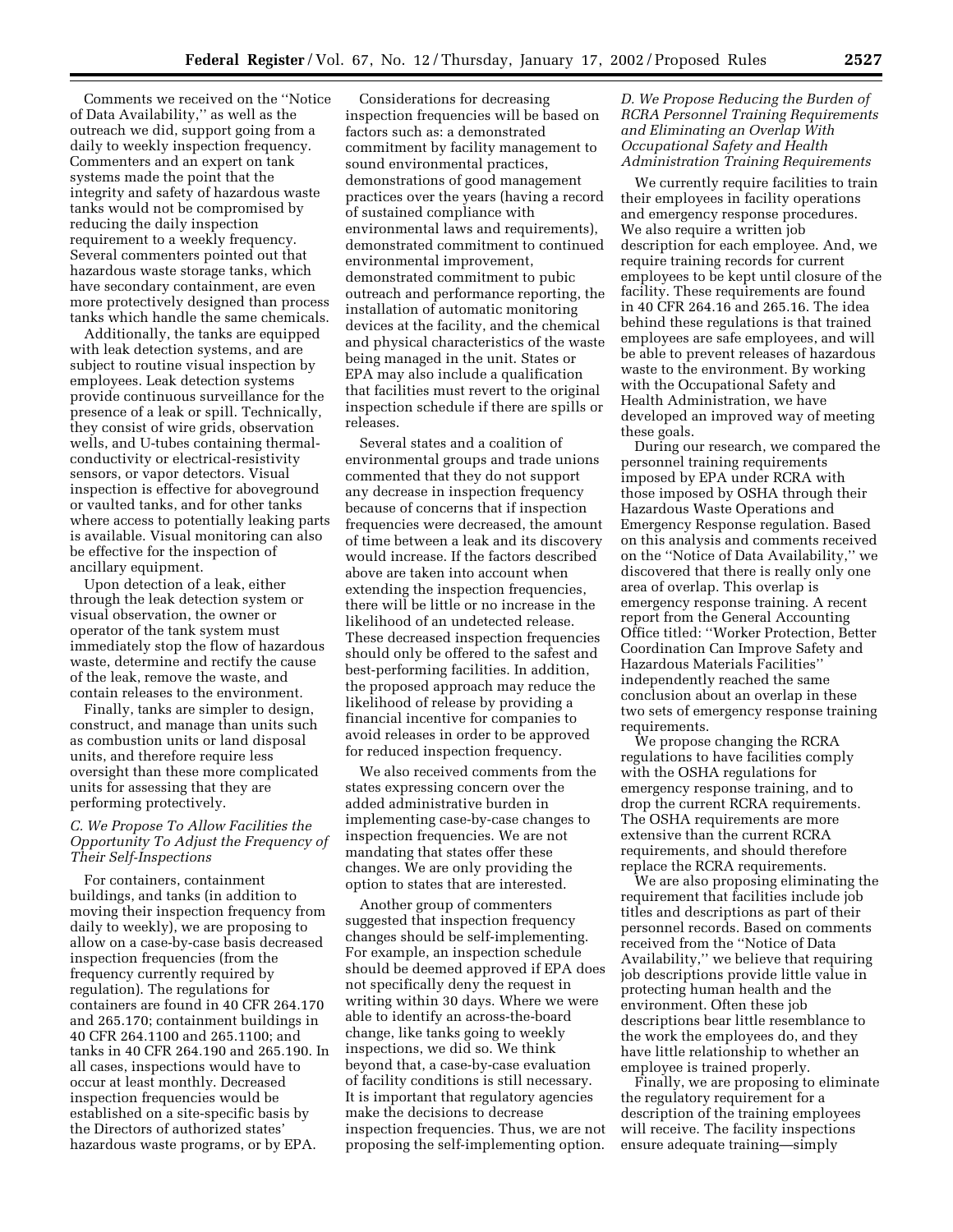documenting the employee(s) name(s) and date(s) of training is sufficient.

# *E. We Propose To Further Eliminate and Streamline the Land Disposal Restrictions (LDR) Paperwork Requirements, Existing LDR Paperwork Requirements*

The Land Disposal Restrictions (LDR) are a major regulatory component of the RCRA program. In addition to establishing treatment standards for hazardous waste prior to land disposal, they require generators and TSDFs to determine if their waste needs to be treated before land disposal, submit demonstrations and petitions to EPA if applicable, and send notices and/or certifications with shipments to TSDFs.

Based on our review of the LDR paperwork requirements, as well as our conversations with the regulated community, states, and the public through a series of public forums, we have determined that a number of LDR requirements for waste determinations, notifications, and certifications could be eliminated without diminishing the protection of human health or the environment.

# **Proposed Changes to LDR Paperwork Requirements**

# *Change 1: We Propose To Drop the § 268.7(a)(1) Generator Waste Determination Requirement*

We propose to eliminate the need for generators to conduct the waste determination required by § 268.7(a)(1). Section 268.7(a)(1) requires a generator to determine if their hazardous waste must be treated prior to land disposal. This determination can be made either through testing or knowledge of the waste's properties and constituents. After consulting with staff with field experience, we concluded that a combination of several other requirements provide the same safeguards as the § 268.7(a)(1) requirement.

First, a determination of whether a waste is hazardous is required by § 262.11 (which says that generators of solid waste must determine whether a waste is hazardous). This means a generator must know what properties and constituents are present in his waste—for example, does it contain toxic constituents that cause it to exhibit the Toxicity Characteristic described in § 261.24? Some of this same information is used in the determination as to whether the waste must be treated to comply with the LDRs.

Second, § 264.13(a)(1) requires TSDFs to perform a general waste analysis to determine ''all of the information which must be known to treat, store, or dispose of the waste in accordance with this part and part 268 of this chapter'' (emphasis added). Therefore, the owner or operator of a TSDF is already required to work with the waste generator to ensure that adequate information is available to comply with LDRs.

Third, in § 268.40, hazardous waste is prohibited from land disposal unless it meets the requirements in the Table of Treatment Standards (which requires knowledge of EPA hazardous waste code, waste constituents, wastewater and nonwastewater classification, and treatability group).

These other determinations are sufficient to assure that a waste is properly characterized for achieving compliance with the LDRs. Therefore, we conclude that the § 268.7(a)(1) determination is duplicative, and we propose to eliminate it.

# *Change 2: We Propose To Modify the § 268.7(b)(6) Recycler Notification and Certification Requirements*

Currently, treatment facilities must test their waste to determine whether it complies with LDR treatment standards. A one-time notice containing this information must be sent to the disposal facility. The treatment facility must also send a one-time notice to regulatory authorities that the treatment technology was operated properly. We originally thought that the regulating agency would review these reports to monitor what happens to this waste.

Based on a recent analysis of actual state and Regional facility oversight of treatment and recycling facilities, we have found that this information is not routinely used for its intended purpose. Our informants suggested that it would be sufficient for this information to be available in the facility's files if any question arises as to whether adequate treatment occurred.

Therefore, we are proposing that treatment and recycling facilities no longer send these notifications and certifications to EPA, as long as the information contained in them is kept in facility records.

# *Change 3: We Propose To Modify the § 268.7(d) Hazardous Debris Notification Requirement*

Currently, generators or treatment facilities who claim that their hazardous debris is excluded from the definition of hazardous waste must send a one-time notice of this claim to EPA, and keep a copy of the notice in their files. We established this requirement on the assumption that regulatory agencies would review the notices to make themselves aware that this treated

debris was being sent to a nonhazardous waste landfill.

We have been unable to verify that this information is routinely used for its intended purpose. Therefore, we are proposing that generators and treaters of excluded debris not send these notifications to EPA, as long as the information that would have been in the notifications is kept in facility records.

# *Change 4: We Propose To Modify the § 268.9(a) Characteristic Waste Determination Requirement*

We propose to eliminate the need for a separate LDR waste determination for characteristic waste. As with the § 268.7(a)(1) generator determinations above, the § 268.9(a) determinations are duplicated elsewhere. Generators are already required to determine whether they have a hazardous waste under § 262.11, and treaters are required to obtain a detailed chemical and physical analysis under § 264.13. Under § 268.40, hazardous waste is prohibited from land disposal unless it meets the requirements in the Table of Treatment Standards (which requires knowledge of the EPA hazardous characteristic waste code, underlying hazardous constituents, wastewater/nonwastewater classification, and treatability group).

These other determinations are sufficient to assure a waste is properly characterized for achieving compliance with the LDRs and, therefore, protecting human health and the environment.

# *Change 5: We Propose To Modify the § 268.9(d) Notification Requirement*

Under § 268.9(d), once a characteristic waste is treated so it is no longer characteristic, a one-time notification and certification about this must be placed in the generator's or treater's files, and also sent to EPA. We continue to see value in parties knowing that they are receiving wastes that are still subject to land disposal restrictions, even though they no longer exhibit a characteristic.

These records do not need to be sent to EPA, however, if they are kept on site in the facility's files. We have not been able to verify that this information, once sent to EPA, is routinely used. Therefore, we conclude based on the absence of such information from regulatory agencies, that its submission is not critical to overall protection of human health and the environment. And in the event of a question of compliance or enforcement action, it will be available in a facility's files.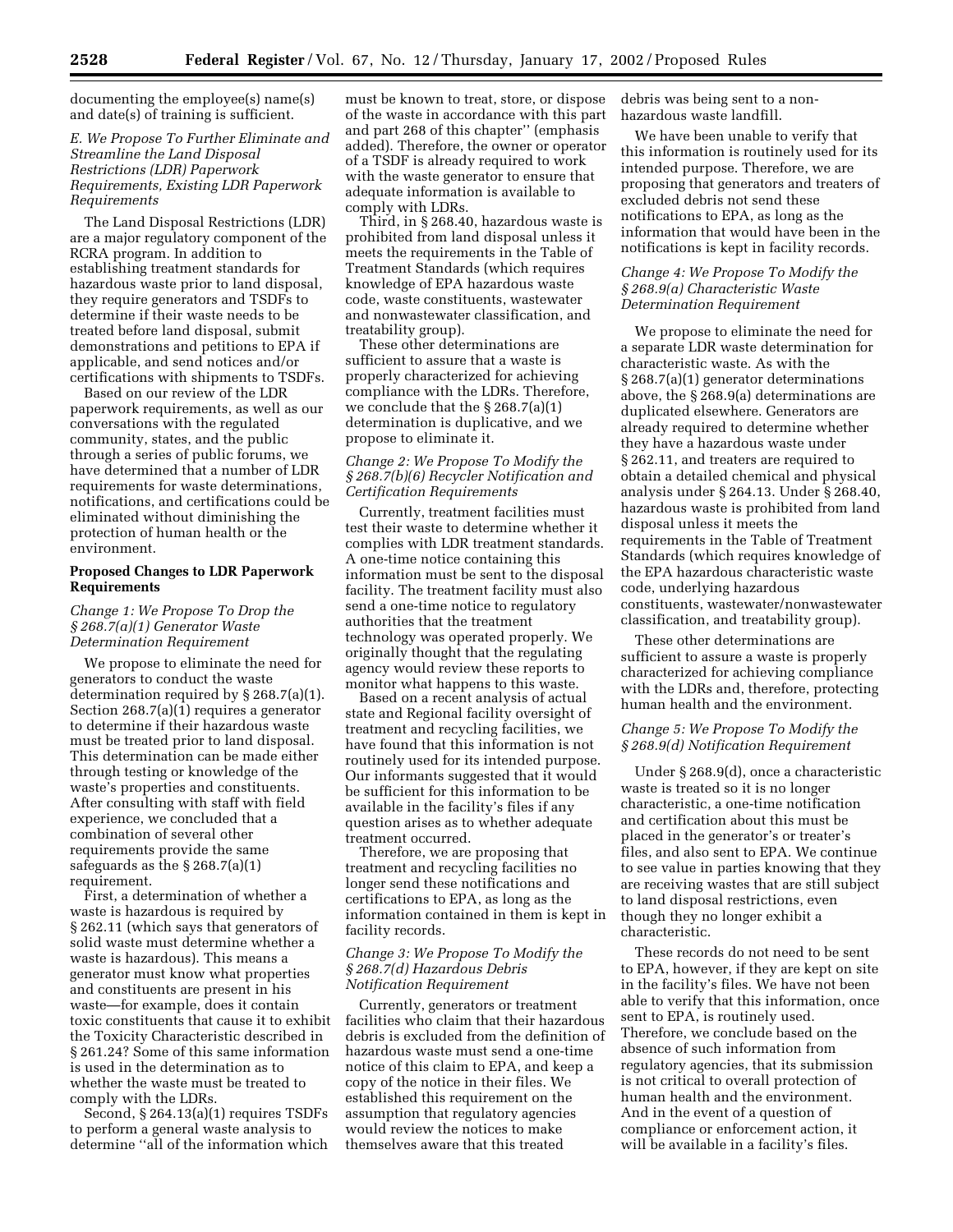#### **III. Other Burden Reduction Proposals**

# *Boiler and Industrial Furnace Records To Be Kept 3 Years*

Owner/operators of Boilers and Industrial Furnaces must conduct tests, such as performance tests for their continuous emissions monitors, and report the results to us. We propose to standardize the retention period for all records required to be kept by the Boilers and Industrial Furnaces to three years, bringing it in line with other RCRA recordkeeping retention periods. See 40 CFR 266.102 for the Boiler and Industrial Furnace regulations.

# *Certified Hazardous Materials Managers*

Owners/operators of hazardous waste facilities must certify that their treatment, storage, and disposal units are functioning properly. For example, tank systems for storing or treating hazardous waste must be certified by an independent, qualified, registered professional engineer that the tanks meet thickness and strength requirements.

We propose to modify most of the RCRA certification requirements to allow a person who is a ''Certified Hazardous Materials Manager'' to make the certification. The Certified Hazardous Materials Manager Certification is accredited by the Council on Engineering and Scientific Specialties Board, which also accredits certified industrial hygienists, and certified safety professionals. The Certified Hazardous Materials Manager must have a combination of education and hands-on work experience at a hazardous waste facility, pass a closed book examination, continue their professional education, and follow a code of ethics.

The Agency was not aware of this discipline when most of the regulations were written that require engineers to do certifications. Most certification duties that an independent, qualified, registered professional engineer must perform can be carried out by a Certified Hazardous Materials Manager.

# *General Facility Standards Are Streamlined and Updated*

When EPA originally developed the operating record requirements, we thought that records should routinely be kept for the life of the facility. Our reasoning was that in case an issue or problem came up about an earlier practice at a facility, the records would be available for examination.

After many years of experience with RCRA, we are better able to distinguish records that must be kept for the life of the facility from those which can be

discarded after some period of time without affecting protections of human health and the environment.

As discussed below, information about what wastes are disposed at a facility, where the disposed waste is located, and information relevant for facility closure must be kept for the life of the facility. More routine information, such as whether certain notices were filed and records of inspections, can be discarded after three years. In the RCRA regulations, we have generally settled on three years as a reasonable time frame for keeping records. This is consistent with other Agency programs, such as the Toxics Substance Control Act and the Toxic Chemical Release Reporting Community Right to Know programs, that impose a three year record retention time in their regulations.

We propose to modify a number of the §§ 264.73 and 265.73 operating record requirements to require only a threeyear limit on keeping information. The following are proposed record retention times for each part of the operating record: § 264.73:

(b)(1) Description and quantity of each hazardous waste received and what was done with it: Maintain until closure of the facility.

(b)(2) The location of each hazardous waste: Maintain until closure of the facility.

(b)(3) Records and results of waste analyses and waste determinations: Maintain for three years after entry into the operating record.

(b)(4) Reports of implementation of contingency plan: Maintain for three years after entry into the operating record.

(b)(5) Records of inspections: Maintain for three years after entry into the operating record.

(b)(6) Monitoring, testing, and analytical data: Maintain until closure of the facility.

(b)(7) § 264.12(b) notices: Maintain for three years after entry into the operating record.

(b)(8) Closure estimates: Maintain in operating record until closure of the facility.

(b)(9) Waste minimization certification: Maintain for three years after entry into the operating record.

(b)(10) Records of quantities of waste placed in land disposal units under an extension to the effective date of any land disposal restriction: Maintain in operating record until closure of the facility.

 $(b)(11)$  For off-site treatment facility, notices and certifications from generator: Maintain for three years after entry into the operating record.

(b)(12) For on-site treatment facility, notices and certifications: Maintain for three years after entry into the operating record.

(b)(13) For off-site land disposal facility, notices and certifications from generator: Maintain for three years after entry into the operating record.

(b)(14) For on-site land disposal facility, notices and certifications: Maintain for three years after entry into the operating record.

(b)(15) For off-site storage facility, notices and certifications from generator: Maintain for three years after entry into the operating record.

(b)(16) For on-site storage facility, notices and certifications: Maintain for three years after entry into the operating record.

(b)(17) Records required under § 264.1(j)(13): Maintain for three years after entry into the operating record.

We propose to similarly change the § 265.73 Operating Record requirements.

# *Consolidation of Facility Contingency Plans Is Encouraged*

Owners and operators of hazardous waste facilities must have contingency plans in place to minimize hazards to human health and the environment from fires, explosions, or unplanned releases of hazardous waste. We received several comments on the ''Notice of Data Availability'' asking that we streamline or combine the various contingency plans required not only by EPA, but by other federal agencies too.

EPA already allows combined plans. In 1996, EPA in conjunction with the Department of Transportation, the Department of the Interior, and the Department of Labor issued the ''Integrated Contingency Plan Guidance.'' This Guidance provides a mechanism for consolidating the multiple contingency plans that facilities have to prepare to comply with various government regulations. Owners and operators of hazardous waste facilities should consider developing one contingency plan based on this Guidance.

Facilities which adopt the ''Integrated Contingency Plan'' will minimize the duplication and costs associated with the preparation and use of multiple contingency plans. The use of a single plan per facility will also eliminate confusion for ''first responders'' (for example, firemen) who often must decide which of the contingency plans is applicable to a particular emergency. And, the adoption of a standard plan should ease the burden of coordination with local emergency planning committees.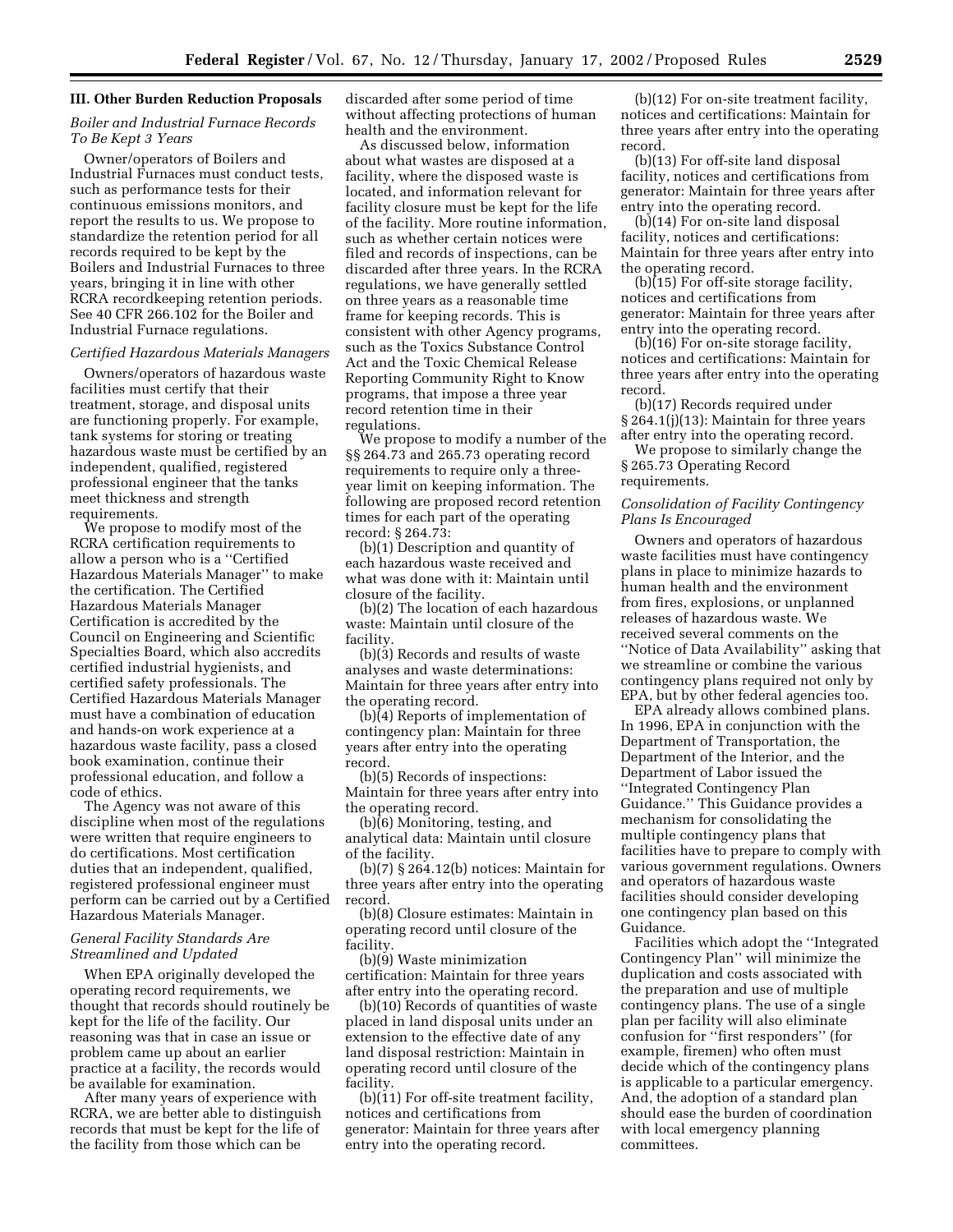The ''Integrated Contingency Plan Guidance'' can be found in the June 5, 1996 **Federal Register** (61 FR 28641– 28664) or on the Internet at *http:// www.epa.gov/swercepp/p-tech.htm*.

Today's proposals clarifies our regulations (see 40 CFR 265.52) to say that combined plans are acceptable.

# *We Propose To Streamline the Variance From Classification as a Solid Waste Procedure*

We have established provisions in our regulations to allow regulated entities to submit applications for variances, exclusions, petitions, and exceptions from certain RCRA requirements.

To simplify one of these applications, we propose to eliminate the requirement that a petitioner for a variance from classification as a solid waste survey the industry-wide prevalence of the material production process (the requirement is found in 40 CFR 260.31(b)). In practice, we have found that we do not use this information in making decisions on these variances. A variance petitioner can continue to submit such information if they choose, but it will no longer be an application requirement.

# *We Propose To Eliminate the Requirement for Treatability Study Reports*

We also propose to eliminate the requirement that facilities submit in their annual report under § 261.4(f)(9) an estimate of the number of treatability studies and the amount of waste expected to be used in treatability studies in the upcoming year. Based on the observations of recipients (EPA and state regulators), we have determined that these reports do not contribute to the protection of human health and the environment. Moreover, these annual forecasts are not necessarily accurate, and we obtain the precise information anyway in the annual report that is submitted.

# *We Propose To Streamline Groundwater Monitoring Requirements*

Hazardous waste treatment, storage, and disposal facilities must implement a groundwater monitoring system to detect the presence of contaminants in the groundwater. If contamination is detected, monitoring must be performed. If the level of contamination exceeds the groundwater protection standard, corrective action must be undertaken.

We propose to allow owners/ operators of facilities to report on the effectiveness of corrective action on an annual basis instead of the current semiannual basis. In combination with other

forms of oversight by regulatory agencies, annual reporting will provide adequate information to ensure compliance.

This proposed change makes sense because monitoring and cleaning up groundwater is almost always a multiyear or even multi-decade effort. Semiannual reporting of data is not necessary for ensuring protection of human health and the environment.

We are also proposing to allow groundwater monitoring plans and reports to be kept at a facility.

And, we also propose to modify the § 264.99(g) requirement that facilities who are doing compliance monitoring conduct an annual Appendix IX analysis of all monitoring wells. Specifically, we propose allowing, on a case-by-case basis, sampling for a subset of the wells. Appendix IX analyses are costly at large facilities, and analyzing all wells does not necessarily contribute to protection of human health and the environment. This is especially the case if there are multiple units and wells at a facility, and only one unit shows signs of contamination.

Also, monitoring for constituents that are not likely to be found at a site is not a good use of resources and does not increase the protection of monitoring programs. Therefore, we propose allowing, on a case-by-case basis, sampling for a subset of the Appendix IX constituents. These decisions will be based on regulatory agencies' judgement of what supports the protection of human health and the environment, as well as on the contaminant situation at a site.

# *Biennial Report Changes Are Being Implemented Separately*

We are not making changes to the Biennial Report through this effort. Reform of the Biennial Report has already been started in the 2001 Biennial Report cycle.

Changes made to the 2001 Biennial Report include streamlining the Biennial Report Source, Origin, Form, and Management codes; clarifying the types of waste to be reported; and removing some data elements. The 2001 Biennial Report forms and instructions are located on the Internet at: *www.epa.gov/epaoswer/hazwaste/data/ brs01/forms.htm.* 

# *Electronic Reporting and Recordkeeping Changes Are Being Handled Separately*

In the ''Notice of Data Availability,'' we discussed allowing all RCRArequired documents to be kept and sent electronically. Since the publication of the ''Notice,'' the Agency has begun to develop a separate rulemaking (the

''Cross-Media Electronic Reporting and Recordkeeping Rule'') that will establish Agency-wide standards for electronic reporting and recordkeeping. We are deferring our efforts in this area to the ''Cross-Media Electronic Reporting and Recordkeeping'' rulemaking.

# **IV. How Would Today's Proposed Regulatory Changes Be Administered and Enforced in the States?**

# *A. Applicability of Federal Rules in Authorized States*

Under section 3006 of RCRA, EPA may authorize qualified states to administer the RCRA hazardous waste program within the state. Following authorization, the state requirements authorized by EPA apply in lieu of equivalent Federal requirements and become Federally enforceable as requirements of RCRA. EPA maintains independent authority to bring enforcement actions under RCRA sections 3007, 3008, 3013, and 7003. Authorized states also have independent authority to bring enforcement actions under state law. A state may receive authorization by following the approval process described in 40 CFR part 271. 40 CFR part 271 also describes the overall standards and requirements for authorization.

After a state receives initial authorization, new Federal regulatory requirements promulgated under the authority in the RCRA statute which existed prior to the 1984 Hazardous and Solid Waste Amendments (HSWA) do not apply in that state until the state adopts and receives authorization for equivalent state requirements. The state must adopt such requirements to maintain authorization.

In contrast, under RCRA section 3006(g), (42 U.S.C. 6926(g)), new Federal requirements and prohibitions imposed pursuant to HSWA provisions take effect in authorized states at the same time that they take effect in unauthorized States. Although authorized states are still required to update their hazardous waste programs to remain equivalent to the Federal program, EPA carries out HSWA requirements and prohibitions in authorized states, including the issuance of new permits implementing those requirements, until EPA authorizes the state to do so.

Authorized states are required to modify their programs only when EPA promulgates Federal requirements that are more stringent or broader in scope than existing Federal requirements. RCRA section 3009 allows the states to impose standards more stringent than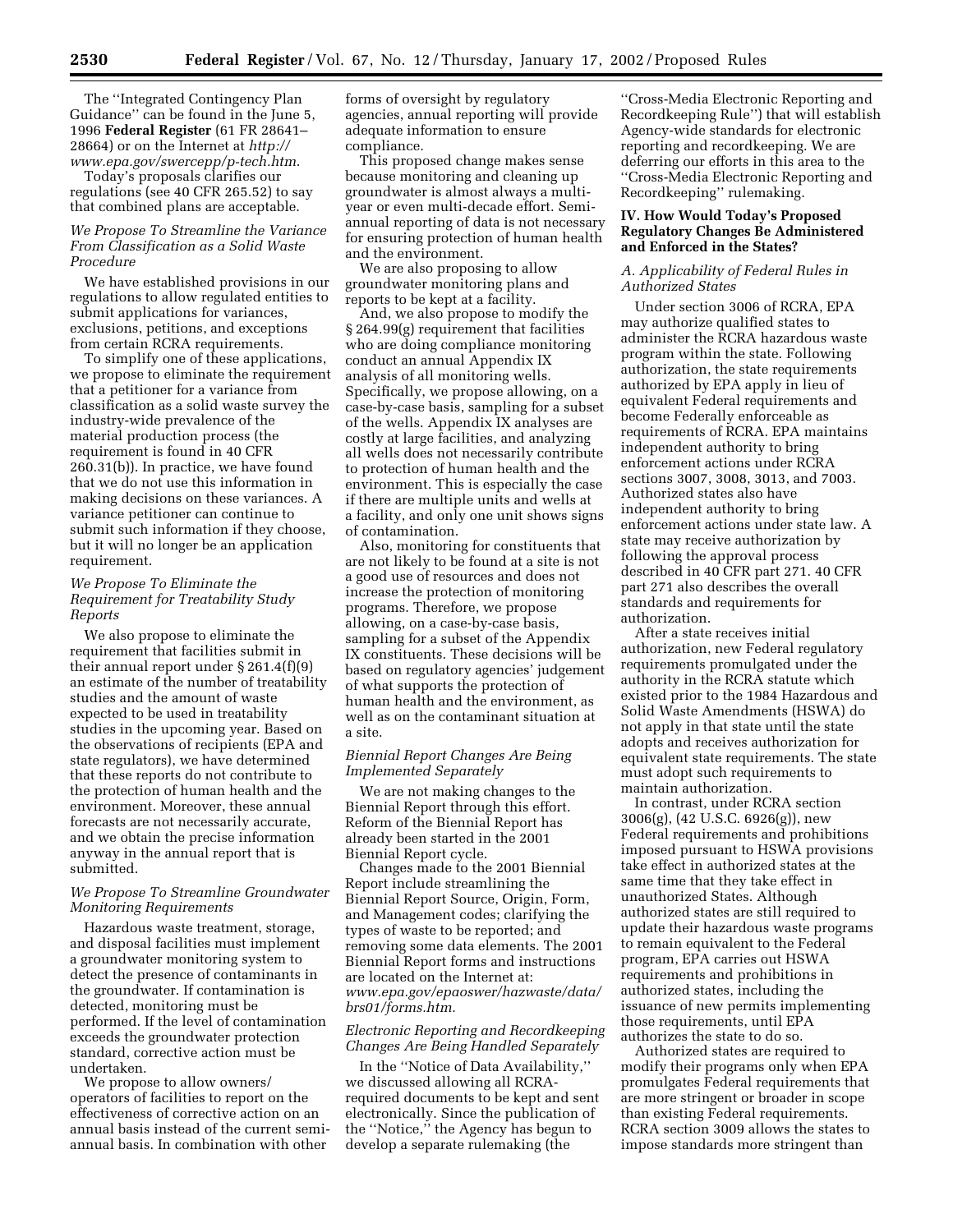those in the Federal program. See also 40 CFR 271.1(i). Therefore, authorized states are not required to adopt Federal regulations, both HSWA and non-HSWA, that are considered less stringent.

# *B. Authorization of States for Today's Proposal*

Today's proposal affects many aspects of the RCRA program and would be promulgated pursuant to both HSWA and non-HSWA statutory authority. Today's proposal would amend provisions in the RCRA regulations which were promulgated pursuant to HSWA. These provisions include, among others, the land disposal restrictions and the regulation of air emissions from hazardous waste facilities, which were promulgated pursuant to authority in sections 3004(m) and (o) respectively, of RCRA. Therefore, when promulgated, the Agency would add the rule to Table 1 in 40 CFR 271.1(j), which identifies the Federal program requirements that are promulgated pursuant to the statutory authority that was added by HSWA. States may apply for final authorization for the HSWA provisions in Table 1, as discussed in the following section of this preamble. Other sections of today's proposal would be promulgated pursuant to non-HSWA authority.

The requirements in today's proposed rulemaking are equivalent to or less stringent than the existing provisions in the Federal regulations which they would amend. Therefore, States would not be required to adopt and seek authorization for this rulemaking. EPA would implement this rulemaking only in those States which are not authorized for the RCRA program, and will implement provisions promulgated pursuant to HSWA only in those states which have not received authorization for the HSWA provision that would be amended.

This rule will provide significant benefits to EPA, states, and the regulated community, without compromising human health or environmental protection. Because this rulemaking would not become effective in authorized States until they adopted and are authorized for it, EPA will strongly encourage states to amend their programs and seek authorization for today's proposal, once it becomes final.

# *C. Abbreviated Authorization Procedures*

EPA considers today's proposal to be a minor rulemaking and is proposing to add it to the list of minor or routine rulemakings in Table 1 to 40 CFR 271.21. Placement in this table would

enable states to use the abbreviated procedures located in 40 CFR 271.21(h) when they seek authorization for today's proposed changes after they are promulgated. These abbreviated procedures were established in the HWIR-media rulemaking (see 63 FR 65927, November 30, 1998). EPA requests comment on this placement in Table 1 to 40 CFR 271.21.

#### **V. Administrative Requirements**

#### *A. Executive Order 12866*

Under Executive Order 12866, [58 FR 51735 (October 4, 1993)] the Agency must determine whether a regulatory action is ''significant'' and therefore subject to OMB review and the requirements of the Executive Order. The Order defines ''significant regulatory action'' as one that is likely to result in a rule that may:

(1) Have an annual effect on the economy of \$100 million or more or adversely affect in a material way the economy, a sector of the economy, productivity, competition, jobs, the environment, public health or safety, or State, local, or tribal governments or communities;

(2) Create a serious inconsistency or otherwise interfere with an action taken or planned by another agency;

(3) Materially alter the budgetary impact of entitlements, grants, user fees, or loan programs or the rights and obligations of recipients thereof; or

(4) Raise novel legal or policy issues arising out of legal mandates, the President's priorities, or the principles set forth in the Executive Order.

Pursuant to the terms of Executive Order 12866, it has been determined that this rule is a ''significant regulatory action'' because the rule raises novel legal or policy issues. As such, this action was submitted to OMB for review. Changes made in response to OMB suggestions or recommendations will be documented in the public record.

# *B. Environmental Justice Executive Order 12898*

Under Executive Order 12898, ''Federal Actions to Address Environmental Justice in Minority Populations and Low-Income Populations'' as well as through EPA's April 1995, ''Environmental Justice Strategy, OSWER Environmental Justice Task Force Action Agency Report'' and National Environmental Justice Advisory Council, EPA has undertaken to incorporate environmental justice into its policies and programs. EPA is committed to addressing environmental justice concerns, and is assuming a leadership role in environmental justice initiatives to enhance environmental

quality for all residents of the United States. The Agency's goals are to ensure that no segment of the population, regardless of race, color, national origin, or income, bears disproportionately high and adverse human health and environmental effects as a result of EPA's policies, programs, and activities.

EPA has considered the impacts of this proposed rulemaking on lowincome populations and minority populations and concluded that any risks resulting from the rule would be very small. The basic reason for this finding is that the current features of the RCRA program that protect human health and the environment would be preserved or enhanced under the proposal. As mentioned earlier, the proposal would eliminate or modify paperwork requirements that have been deemed unnecessary because they add little to the protectiveness of the regulations. Most of the paperwork requirements entail notices and reports that are obscure, inconsequential or infrequently submitted. In addition, the proposal would give facilities added flexibility in how they can comply with the regulations. For example, the proposal would let facilities choose between hiring a certified hazardous materials manager or licensed professional engineer to perform specified activities (e.g., certifications). The proposal also would streamline certain requirements, such as contingency planning and personnel training, that are essential to a facility's protectiveness. Such flexibility and streamlining will make it easier for facilities to comply with the regulations.

Despite eliminating a number of paperwork requirements based on interviews and comments, we leave intact the basic environmentally protective activities that facilities are currently undertaking. That is, we would require facilities to continue performing their technical activities, but require them to submit less information to us on their daily activities. Note, however, that the proposal would not curtail the right of regulatory agencies to request any of the information we are proposing to eliminate. Facilities must continue to keep on-site records of their waste management activities and make them available to regulators when requested. As such, the rule would not limit regulators' or the public's ability to learn what is happening at a facility. In addition, basic information about a facility will still be readily accessible to the public via the Agency Web site and non-Agency Web sites such as the ''Right to Know Network'' Web site (*www.rtknet.org*). However, we specifically request comment on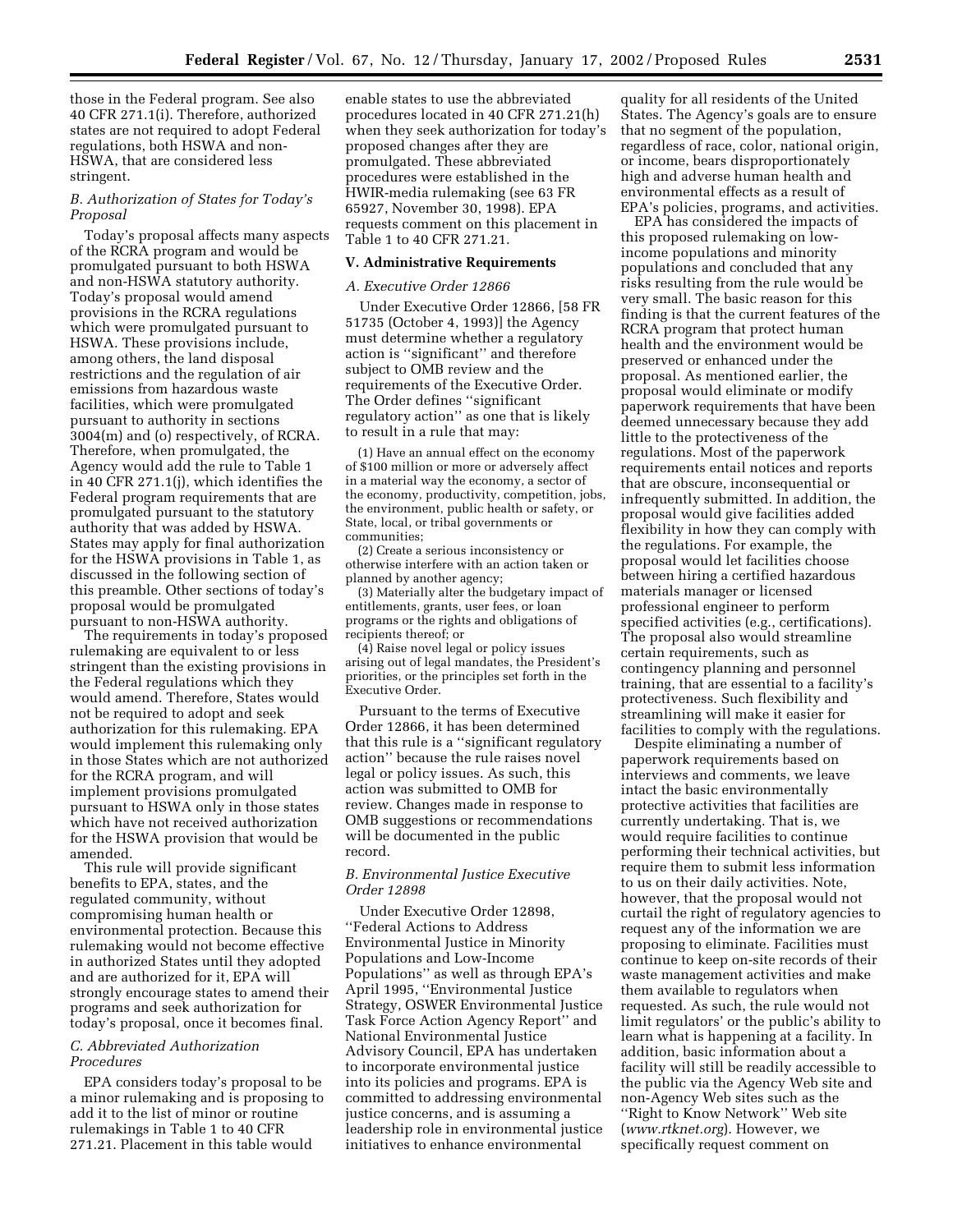whether today's proposals in any way diminishes protection of human health and the environment.

# *C. Executive Order 13045: Protection of Children From Environmental Health Risks and Safety Risks*

Executive Order 13045: ''Protection of Children from Environmental Health Risks and Safety Risks'' (62 FR 19885, April 23, 1997) applies to any rule that: (1) Is determined to be ''economically significant'' as defined under Executive Order 12866, and (2) concerns an environmental health or safety risk that EPA has reason to believe may have a disproportionate effect on children. If the regulatory action meets both criteria, the Agency must evaluate the environmental health or safety effects of the planned rule on children, and explain why the planned regulation is preferable to other potentially effective and reasonably feasible alternatives considered by the Agency.

This proposed rule is not subject to the Executive Order because it is not economically significant as defined in Executive Order 12866, and because the Agency does not have reason to believe the environmental health or safety risks addressed by this action present a disproportionate risk to children. The proposal would eliminate or modify paperwork requirements that have been deemed unnecessary because there is no evidence suggesting they contribute in a substantial way to the protectiveness of the regulations. In particular, we propose eliminating notices and reports that are redundant, inconsequential for compliance with technical requirements, or only rarely required to be sent in to regulatory authorities. Most of the reports we propose cutting or modifying are reports notifying the regulatory agency that some other regulatory requirement was performed. The proposal would leave intact the basic environmentally protective activities that facilities are currently undertaking.

# *D. National Technology Transfer and Advancement Act of 1995*

Section 12(d) of the National Technology Transfer and Advancement Act of 1995 (''NTTAA''), Public Law 104–113, section 12(d) (15 U.S.C. 272 note) directs EPA to use voluntary consensus standards in its regulatory activities unless to do so would be inconsistent with applicable law or otherwise impractical. Voluntary consensus standards are technical standards (e.g., materials specifications, test methods, sampling procedures, and business practices) that are developed or adopted by voluntary consensus

standards bodies. The NTTAA directs EPA to provide Congress, through OMB, explanations when the Agency decides not to use available and applicable voluntary consensus standards.

This proposed rulemaking does not involve technical standards. Therefore, EPA is not considering the use of any voluntary consensus standards.

EPA welcomes comments on this aspect of the proposed rulemaking and, specifically, invites the public to identify potentially-applicable voluntary consensus standards and to explain why such standards should be used in this regulation.

# *E. Regulatory Flexibility Act (RFA), as Amended by the Small Business Regulatory Enforcement Fairness Act of 1996 (SBREFA)*

The RFA generally requires an agency to prepare a regulatory flexibility analysis of any rule subject to notice and comment rulemaking requirements under the Administrative Procedure Act or any other statute unless the agency certifies that the rule will not have a significant economic impact on a substantial number of small entities. Small entities include small businesses, small organizations, and small governmental jurisdictions.

For purposes of assessing the impacts of today's rule on small entities, small entity is defined as: (1) A small business; (2) a small governmental jurisdiction that is a government of a city, county, town, school district or special district with a population of less than 50,000; and (3) a small organization that is any not-for-profit enterprise which is independently owned and operated and is not dominant in its field.

After considering the economic impacts of today's final rule on small entities, I certify that this action will not have a significant economic impact on a substantial number of small entities. In determining whether a rule has a significant economic impact on a substantial number of small entities, the impact of concern is any significant *adverse* economic impact on small entities, since the primary purpose of the regulatory flexibility analyses is to identify and address regulatory alternatives ''which minimize any significant economic impact of the proposed rule on small entities''. 5 U.S.C. 603 and 604. Thus, an agency may certify that a rule will not have a significant economic impact on a substantial number of small entities if the rule relieves regulatory burden, or otherwise has a positive economic effect on small entities subject to the rule. Today's proposal is specifically

intended to be deregulatory and to reduce, not increase, the paperwork and related burdens of the RCRA hazardous waste program. For businesses in general, including all small businesses, the proposed changes would reduce the labor time and other costs of preparing, keeping records of, and submitting reports to the Agency. The proposed rule, for example, would reduce the frequency by which businesses must conduct specified recordkeeping and reporting activities. It also would eliminate certain recordkeeping and reporting requirements altogether, i.e., in cases where the documents are little used by the public or regulators. In addition, the rule would eliminate redundancies between the RCRA regulations and other regulatory programs (e.g., RCRA and OSHA requirements for personnel training), thereby streamlining facilities' compliance activities. Finally, the rule would provide increased flexibility in how waste handlers may comply with the regulations. For example, we would allow waste handlers to seek relief, on a case-by-case basis, from the inspection frequencies in the regulations. Facilities successfully demonstrating that the regulatory frequencies are not necessary (e.g., because of site-specific mitigating factors) would be granted a reduced inspection frequency by the Agency. We have therefore concluded that today's proposed rule will relieve regulatory burden for small entities.

# *F. Executive Order 13132 (Federalism)*

Executive Order 13132, entitled ''Federalism'' (64 FR 43255, August 10, 1999), requires EPA to develop an accountable process to ensure ''meaningful and timely input by State and local officials in the development of regulatory policies that have federalism implications.'' ''Policies that have federalism implications'' are defined in the Executive Order to include regulations that have ''substantial direct effects on the States, on the relationship between the national government and the States, or on the distribution of power and responsibilities among the various levels of government.''

This proposed rule does not have federalism implications. It will not have substantial direct effects on the States, on the relationship between the national government and the States, or on the distribution of power and responsibilities among the various levels of government, as specified in Executive Order 13132. As explained above, today's proposal eliminates or relaxes many of the paperwork requirements in the regulations. Because these changes are equivalent to or less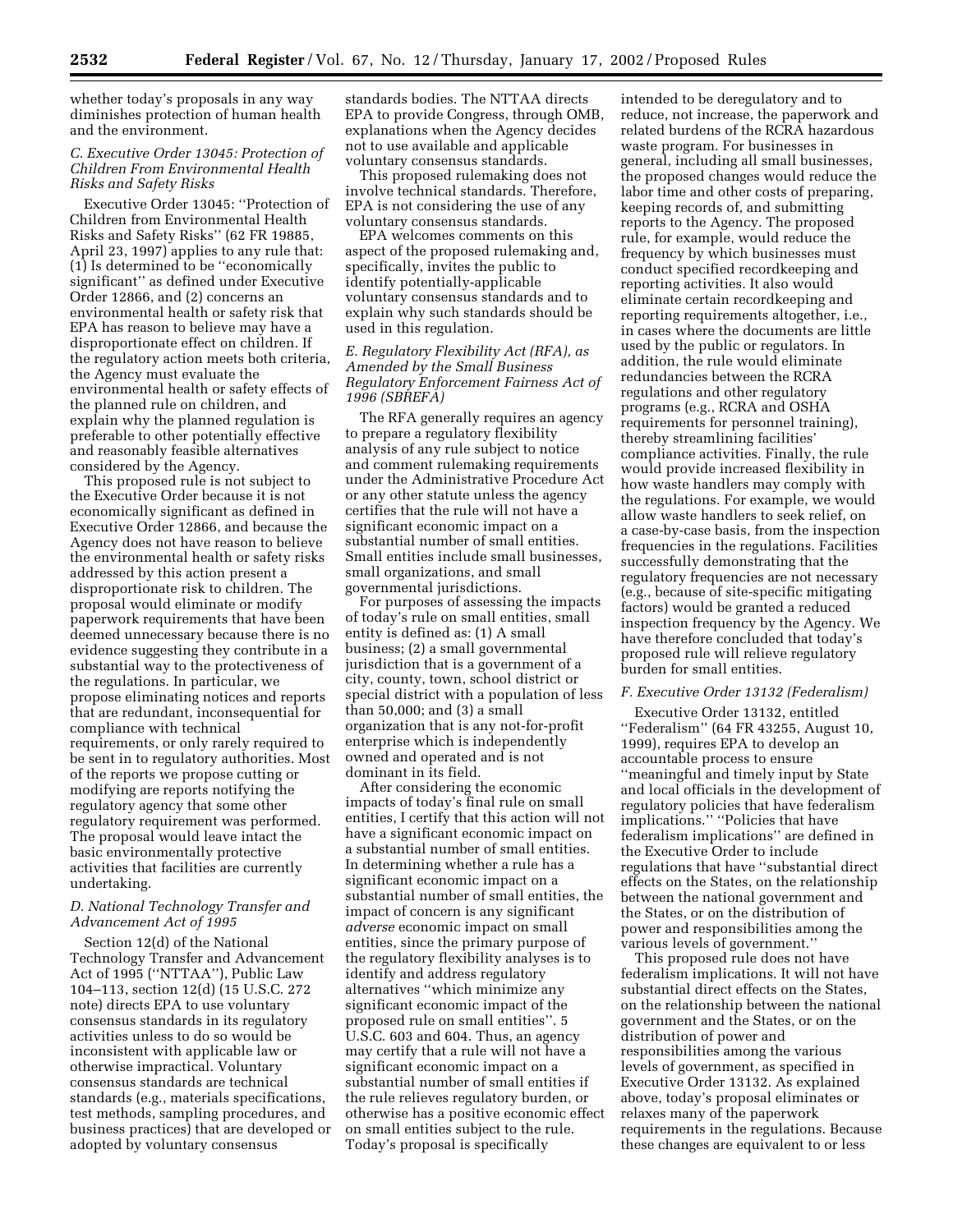stringent than the existing Federal program, States would not be required to adopt and seek authorization for them. Thus, Executive Order 13132 does not apply to this proposed rule.

In the spirit of Executive Order 13132, and consistent with EPA policy to promote communications between EPA and State and local governments, we specifically solicit comment on this proposed rule from State and local officials.

# *G. Unfunded Mandates Reform Act*

Title II of the Unfunded Mandates Reform Act of 1995 (UMRA), Public Law 104–4, establishes requirements for Federal agencies to assess the effects of their regulatory actions by State, local, and tribal governments and the private sector. Under section 202 of UMRA, EPA generally must prepare a written statement, including a cost-benefit analysis, for proposed rules and final rules for which the Agency published a notice of proposed rulemaking if those rules contain ''Federal mandates'' that may result in the expenditure by State, local, and tribal governments, in the aggregate, or to the private sector, of \$100 million or more in any one year. If a written statement is needed, section 205 of the UMRA generally requires EPA to identify and consider a reasonable number of regulatory alternatives. Under section 205, EPA must adopt the least costly, most costeffective or least burdensome alternative that achieves the objectives of the rule, unless the Administrator publishes with the final rule an explanation why that alternative was not adopted. The provisions of section 205 do not apply when they are inconsistent with applicable law.

EPA has determined that this rule will not result in the expenditure of \$100 million or more by State, local, and tribal governments, in the aggregate, or by the private sector in any one year because this is a burden reduction rulemaking which reduces costs.

# *H. Executive Order 13175: Consultation and Coordination With Indian and Tribal Governments*

Executive Order 13175, entitled ''Consultation and Coordination with Indian Tribal Governments'' (65 FR 67249, November 6, 2000), requires EPA to develop an accountable process to ensure ''meaningful and timely input by tribal officials in the development of regulatory policies that have tribal implications.'' ''Policies that have tribal implications'' are defined in the Executive Order to include regulations that have ''substantial direct effects on one or more Indian tribes, on the

relationship between the Federal government and the Indian tribes, or on the distribution of power and responsibilities between the Federal government and Indian tribes.''

This proposed rule does not have tribal implications. It will not have substantial direct effects on tribal governments, on the relationship between the Federal government and Indian tribes, or on the distribution of power and responsibilities between the Federal government and Indian tribes, as specified in Executive Order 13175. As explained above, today's proposal eliminates or relaxes many of the paperwork requirements in the regulations. Accordingly, the requirements of section 3(b) of Executive Order 13084 do not apply to this proposed rule. Thus, Executive Order 13175 does not apply to this proposed rule.

In the spirit of Executive Order 13175, and consistent with EPA policy to promote communications between EPA and tribal governments, EPA specifically solicits additional comment on this proposed rule from tribal officials.

# *I. Paperwork Reduction Act*

We have prepared a document listing the information collection requirements of this proposed rule, and have submitted it for approval to the Office of Management and Budget (OMB) under the provisions of the Paperwork Reduction Act, 44 U.S.C. 3501 *et seq.*

We calculate the reporting and recordkeeping burden reduction for this rule as 929,000 hours and \$120,000,000. Burden means total time, effort, or financial resources expended by persons to generate, maintain, retain, disclose, or provide information to or for a Federal agency. That includes the time needed to review instructions; develop, acquire, install, and utilize technology and systems for the purposes of collecting, validating, and verifying information, processing and maintaining information, and disclosing and providing information; adjust the existing ways to comply with any previously applicable instructions and requirements; train personnel to be able to respond to a collection of information; search data sources; complete and review the collection of information; and transmit or otherwise disclose the information.

# *J. Executive Order 13211 (Energy Effects)*

This proposed rule is not a ''significant energy action'' as defined in Executive Order 13211, ''Actions Concerning Regulations That

Significantly Affect Energy Supply, Distribution, or Use'' (66 FR 28355 (May 22, 2001)) because it is not likely to have a significant adverse effect on the supply, distribution, or use of energy. Further, we have concluded that this proposed rule is not likely to have any adverse energy effects.

# **List of Subjects**

# *40 CFR Part 260*

Environmental protection, Administrative practice and procedure, Confidential business information, Hazardous waste Reporting and recordkeeping requirements.

# *40 CFR Part 261*

Comparable fuels, Syngas fuels, Excluded hazardous waste, Hazardous waste, Reporting and recordkeeping requirements.

#### *40 CFR Part 264*

Air pollution control, Hazardous waste, Insurance, Packaging and containers, Reporting and recordkeeping requirements, Security measures, Surety bonds.

#### *40 CFR Part 265*

Air pollution control, Hazardous waste, Insurance, Packaging and containers, Reporting and recordkeeping requirements, Security measures, Surety bonds, Water supply.

#### *40 CFR Part 266*

Energy, Hazardous waste, Recycling, Reporting and recordkeeping requirements.

# *40 CFR Part 268*

Hazardous waste, Reporting and recordkeeping requirements.

#### *40 CFR Part 270*

Administrative practice and procedure, Confidential business information, Hazardous materials transportation, Hazardous waste, Reporting and recordkeeping requirements, Water pollution control, Water supply.

#### *40 CFR Part 271*

Administrative practice and procedure, Confidential business information, Hazardous materials transportation, Hazardous waste, Indians-lands, Intergovernmental relations, Penalties, Reporting and recordkeeping requirements, Water pollution control, Water supply.

#### Dated: December 20, 2001. **Christine Todd Whitman,**

*Administrator.*

For the reasons set out in the preamble, it is proposed that title 40 of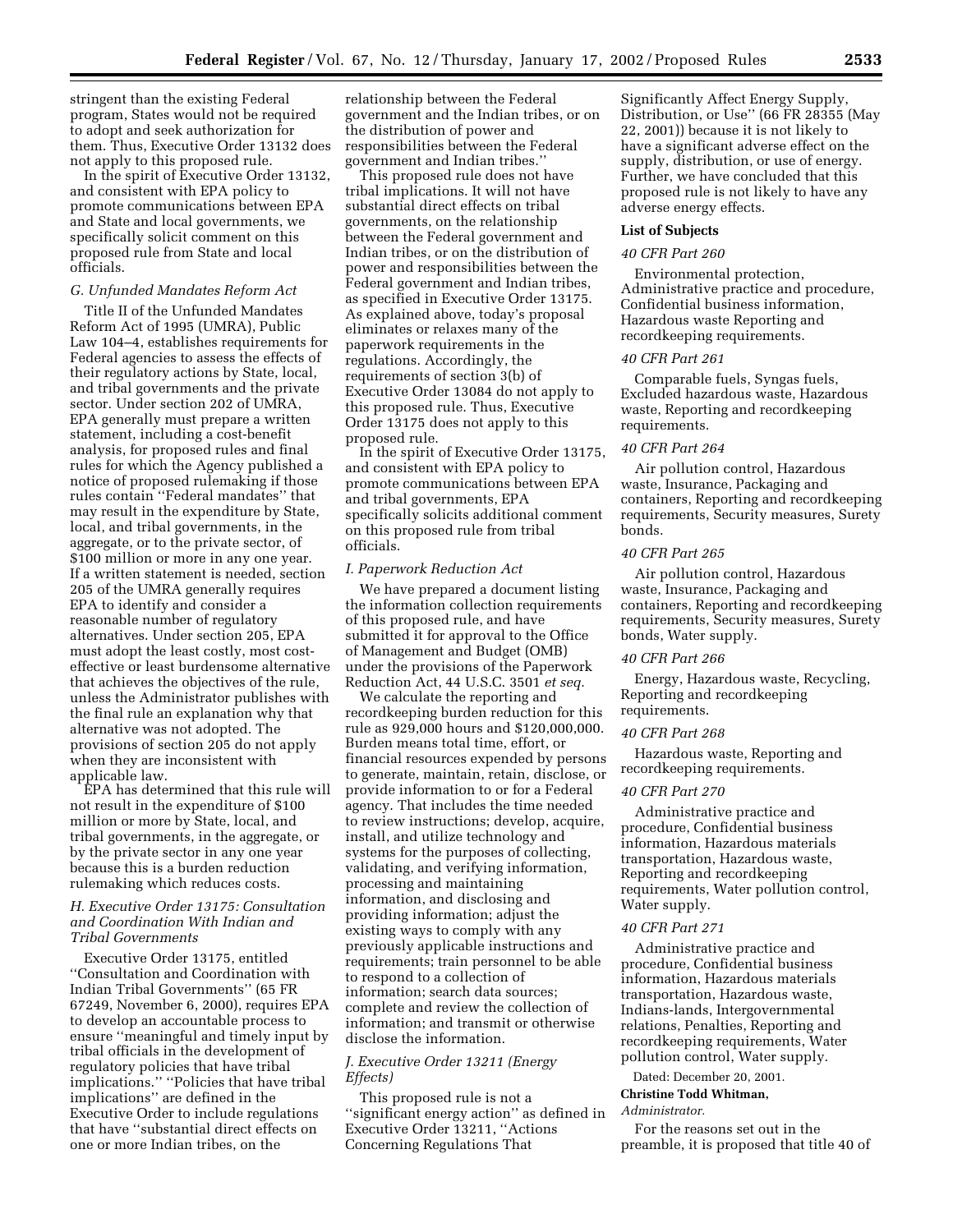the Code of Federal Regulations be amended as follows:

# **PART 260—HAZARDOUS WASTE MANAGEMENT SYSTEM: GENERAL**

1. The authority citation for part 260 continues to read as follows:

**Authority:** 42 U.S.C. 6905, 6912(a), 6921– 6927, 6930, 6934, 6935, 6937, 6938, 6939, and 6974.

# **Subpart C—Rulemaking Petitions**

# **§ 260.31 [Amended]**

2. Section 260.31 is amended by removing paragraph (b)(2) and redesignating paragraphs (b)(3) through (b)(8) as  $(b)(2)$  through  $(b)(7)$ .

# **PART 261—IDENTIFICATION AND LISTING OF HAZARDOUS WASTE**

3. The authority citation for part 261 continues to read as follows:

**Authority:** 42 U.S.C. 6905, 6912(a), 6921, 6922, 6924(y), and 6938.

#### **Subpart A—General**

#### **§ 261.4 [Amended]**

4. Section 261.4 is amended by removing paragraphs (a)(9)(iii)(E) and (f)(9); and redesignating paragraphs  $(f)(10)$  and  $(f)(11)$  as  $(f)(9)$  and  $(f)(10)$ .

5. Section 261.38 is amended by removing the last sentence of paragraph (c)(1) introductory text and removing and reserving paragraph (c)(1)(i).

# **PART 264—STANDARDS FOR OWNERS AND OPERATORS OF HAZARDOUS WASTE TREATMENT, STORAGE, AND DISPOSAL FACILITIES**

6. The authority citation for part 264 continues to read as follows:

**Authority:** 42 U.S.C. 6905, 6912(a), 6924, and 6925.

# **Subpart B—General Facility Standards**

7. Section 264.16 is amended by revising paragraphs  $(a)(1)$ ,  $(a)(3)$  and  $(d)$ to read as follows (the *Comment* following paragraph (a)(1) is unchanged):

#### **§ 264.16 Personnel training.**

(a)(1) Facility personnel must successfully complete a program of classroom instruction or on-the-job training that teaches them to perform their duties in a way that ensures the facility's compliance with the requirements of this part.

\* \* \* \* \* (3) The owner or operator of the facility shall ensure that all personnel potentially involved in emergency response at the facility:

(i) Have received training required by the Occupational Safety and Health Administration at 29 CFR 1910.120(p)(8) or 1910.120(q) as applicable; and

(ii) Have been trained in all elements of the facility's contingency plan applicable to their roles in emergency response.

\* \* \* \* \* (d) The owner or operator must maintain at the facility records documenting the training or job experience required under paragraphs (a), (b), and (c) of this section that has been given to and completed by facility personnel.

\* \* \* \* \*

# **Subpart D—Contingency Plan and Emergency Procedures**

8. Section 264.52 is amended by revising paragraph (b) to read as follows:

#### **§ 264.52 Content of contingency plan.**

\* \* \* \* \* (b) If the owner or operator has already prepared a Spill Prevention, Control, and Countermeasures (SPCC) Plan in accordance with part 112 of this chapter, or part 1510 of chapter V, or some other emergency or contingency plan, he need only amend that plan to incorporate hazardous waste management provisions that are sufficient to comply with the requirements of this part. The owner or operator should consider developing one contingency plan based on the National Response Team's Integrated Contingency Plan Guidance (''One Plan'') which meets all regulatory requirements.

\* \* \* \* \*

#### **§ 264.56 [Amended]**

9. Section 264.56 is amended by removing paragraph (i) and redesignating paragraph (j) as paragraph (i).

# **Subpart E—Manifest System, Recordkeeping, and Reporting**

10. Section 264.73 is amended by revising paragraphs (b) introductory text, (b)(1), (b)(2), (b)(6), (b)(8), and (b)(10) to read as follows (the Comment following paragraph (b)(2) is unchanged):

# **§ 264.73 Operating record.**

\* \* \* \* \* (b) The following information must be recorded, as it becomes available, and maintained in the operating record for three years after it is entered into the operating record unless noted otherwise as follows:

(1) A description and the quantity of each hazardous waste received, and the method(s) and date(s) of its treatment, storage, or disposal at the facility. This information must be maintained in the operating record until closure of the facility;

(2) The location of each hazardous waste within the facility and the quantity at each location. For all facilities, this information must include cross-references to manifest document numbers if the waste was accompanied by a manifest. For disposal facilities, the location and quantity of each hazardous waste must be recorded on a map or diagram that shows each cell or disposal area. All of this information must be maintained in the operating record until closure of the facility.

\* \* \* \* \* (6) Monitoring, testing, or analytical data, and corrective action data where required by subpart F of this part and §§ 264.19, 264.191, 264.193, 264.195, 264.222, 264.223, 264.226, 264.252 through 264.254, 264.276, 264.278, 264.280, 264.302 through 264.304, 264.309, 264.347, 264.602, 264.1034(c) through 264.1034(f), 264.1035, 264.1063(d) through 264.1063(i), 264.1064, and 264.1082 through 264.1090. All of this information must be maintained in the operating record until closure of the facility.

\* \* \* \* \* (8) All closure cost estimates, and for disposal facilities, all post-closure cost estimates. This information must be maintained in the operating record until closure of the facility.

\* \* \* \* \* (10) Records of the quantities and date of placement for each shipment of hazardous waste placed in land disposal units under an extension to the effective date of any land disposal restriction granted pursuant to § 268.5 of this chapter, a petition pursuant to § 298.6 of this chapter, or a certification under § 268.8 of this chapter, and the applicable notice required by a generator under § 268.7(a) of this chapter. This information must be maintained in the operating record until closure of the facility.

\* \* \* \* \* 11. Section 264.90 is amended by revising paragraph (a)(2) to read as follows:

# **§ 264.90 Applicability.**

 $(a) * * * *$ (2) All solid waste management units must comply with the requirements in § 264.101. A surface impoundment, waste pile, land treatment unit, or landfill must comply with the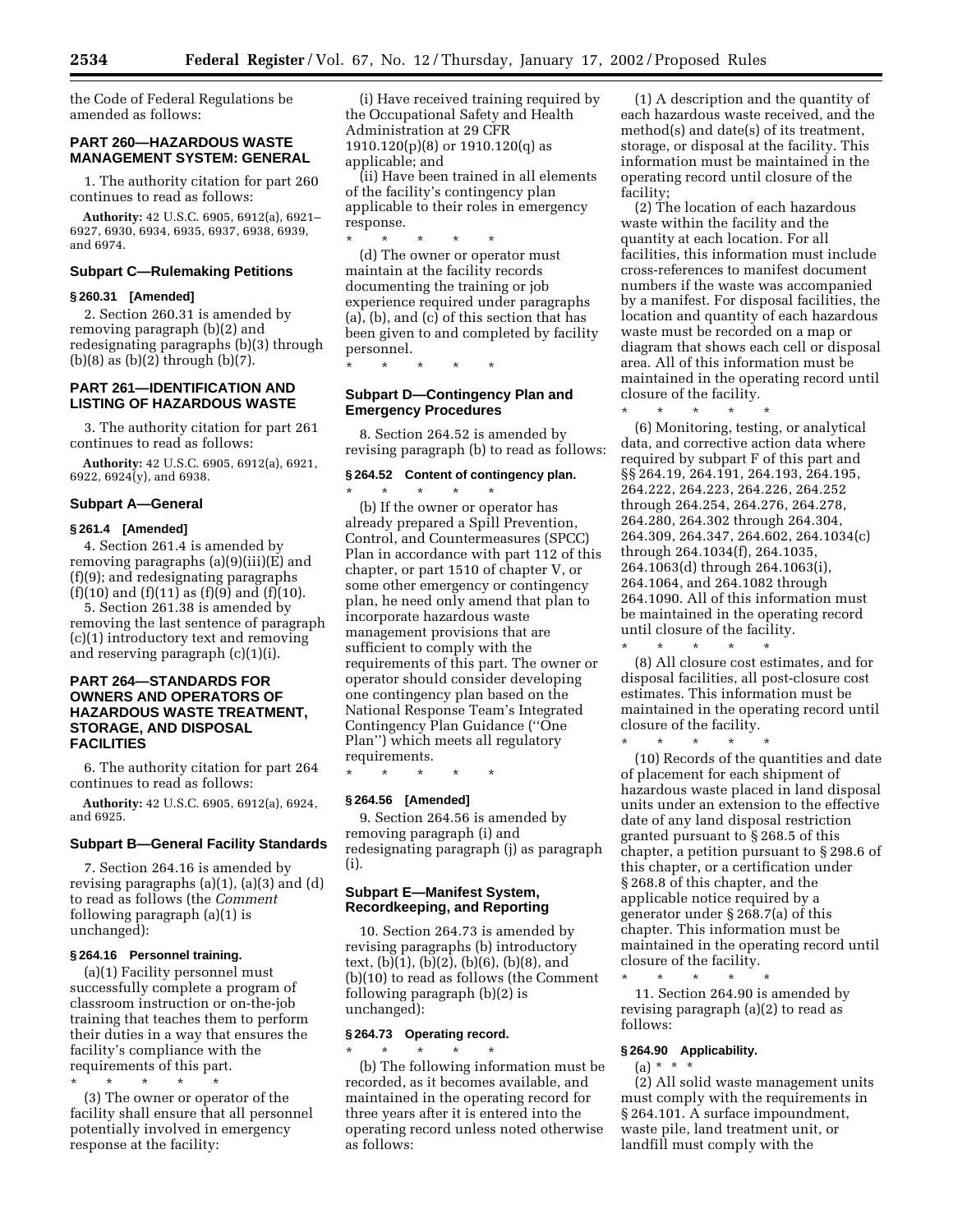requirements of §§ 264.91 through 264.100 in lieu of § 264.101 for purposes of detecting, characterizing and responding to releases to the uppermost aquifer. The financial assurance responsibility requirements of § 264.101 apply to all regulated units. \* \* \* \* \*

12. Section 264.98 is amended by revising paragraphs (c), (g)(5)(ii),  $(g)(6)(i)$ , and  $(g)(6)(ii)$  to read as follows:

#### **§ 264.98 Detection monitoring program.**

 $\star$   $\star$ 

(c) The owner or operator must conduct and maintain records for a ground-water monitoring program for each chemical parameter and hazardous constituent specified in their permit. The Regional Administrator, on a discretionary basis, may allow sampling for a site-specific subset of constituents from the Appendix IX list of this part and other representative/related waste constituents. The owner or operator must maintain a record of ground-water analytical data as measured and in a form necessary for the determination of statistical significance under § 264.97(h).

- $(g) * * * *$
- $(5) * * * *$
- 

(ii) Note in the operating record whether this contamination was caused by a source other than the regulated unit or from an error in sampling, analysis, or evaluation;

- $*$  \*
- (6) \* \* \*

(i) Note in the operating record that statistically significant evidence of contamination was found;

(ii) Enter into the operating record a report demonstrating that a source other than a regulated unit caused the contamination, or that the contamination resulted from an error in sampling, analysis, or evaluation; \* \* \* \* \*

- 
- 13. Section 264.99 is amended:
- a. Revising paragraph (g);

b. Removing and reserving paragraph  $(h)(1);$ 

c. Removing paragraphs (i)(1) and (i)(2) and redesignating paragraphs (i)(3) and (i)(4) as (i)(1) and (i)(2).

The revision reads as follows:

# **§ 264.99 Compliance monitoring program.**

\* \* \* \* \* (g) The owner or operator must analyze samples from monitoring wells at the compliance point. The number of wells and samples will be worked out on a case-by-case basis with the Regional Administrator. The specific constituents from Appendix IX of part 264 to be analyzed will also be worked

out on a case-by-case basis with the Regional Administrator. This analysis must be done annually to determine whether additional hazardous constituents are present in the uppermost aquifer and, if so, at what concentration, pursuant to procedures in § 264.98(f). If the owner or operator finds Appendix IX constituents in the ground water that are not already identified in the permit as monitoring constituents, the owner or operator may resample within one month and repeat the Appendix IX analysis. If the second analysis confirms the presence of new constituents, the owner or operator must report the concentration of these additional constituents to the Regional Administrator within seven days after the completion of the second analysis and add them to the monitoring list. If the owner or operator chooses not to resample, then he or she must report the concentrations of these additional constituents to the Regional Administrator within seven days after completion of the initial analysis, and add them to the monitoring list. \* \* \* \* \*

14. Section 264.113 is amended by revising paragraph (e)(5) to read as follows:

### **§ 264.113 Closure; time allowed for closure.**

\* \* \* \* \*

(e) \* \* \*

(5) During the period of corrective action, the owner or operator shall provide an annual report to the Regional Administrator describing the progress of the corrective action. This report shall include all ground-water monitoring data, and an evaluation of the effect of the continued receipt of non-hazardous wastes on the corrective action.

\* \* \* \* \* 15. Section 264.120 is revised to read as follows:

# **§ 264.120 Certification of completion of post-closure care.**

No later than 60 days after completion of the established post-closure care period for each hazardous waste disposal unit, the owner or operator must submit to the Regional Administrator a certification that the post-closure care period was done in accordance with the specifications in the post-closure plan. The certification must be signed by the owner or operator and an independent registered professional engineer or Certified Hazardous Materials Manager. Documentation supporting the certification must be furnished to the Regional Administrator upon request until he releases the owner or operator

from the financial assurance requirements for post-closure care under § 264.145(i).

#### **Subpart I—Use and Management of Containers**

16. Section 264.174 is revised to read as follows:

#### **§ 264.174 Inspections.**

At least weekly, or less frequently as determined by the Director, the owner or operator must inspect areas where containers are stored. In all cases, inspections must occur at least monthly. Director decisions about less frequent inspections will be based on an evaluation of the compliance record of a facility. The owner or operator must look for leaking containers and for deterioration of containers and the containment system caused by corrosion or other factors.

# **Subpart J—Tank Systems**

17. Section 264.191 is amended by revising paragraphs (a) and (b)(5)(ii) to read as follows (the **Note** following paragraph (b)(5)(ii) is unchanged):

#### **§ 264.191 Assessment of existing tank system's integrity.**

(a) For each existing tank system that does not have secondary containment, the owner or operator must determine that the tank system is not leaking or is unfit for use. Except as provided in paragraph (c) of this section, the owner or operator must obtain and keep an assessment reviewed and certified by an independent, qualified registered professional engineer or a Certified Hazardous Materials Manager attesting to the tank system's integrity.

- (b)  $* * * *$
- $(5)^{*}$  \* \*

(ii) For other than non-enterable underground tanks and for ancillary equipment, this assessment must include a leak test or other integrity examination that is certified by an independent, qualified registered professional engineer or a Certified Hazardous Materials Manager that addresses cracks, leaks, corrosion, or erosion.

\* \* \* \* \*

18. Section 264.192 is amended by revising paragraphs (a) introductory text and (b) introductory text to read as follows:

# **§ 264.192 Design and installation of new tank systems or components.**

(a) Owners or operators of new tank systems or components must obtain and submit to the Regional Administrator, at the time of submittal of part B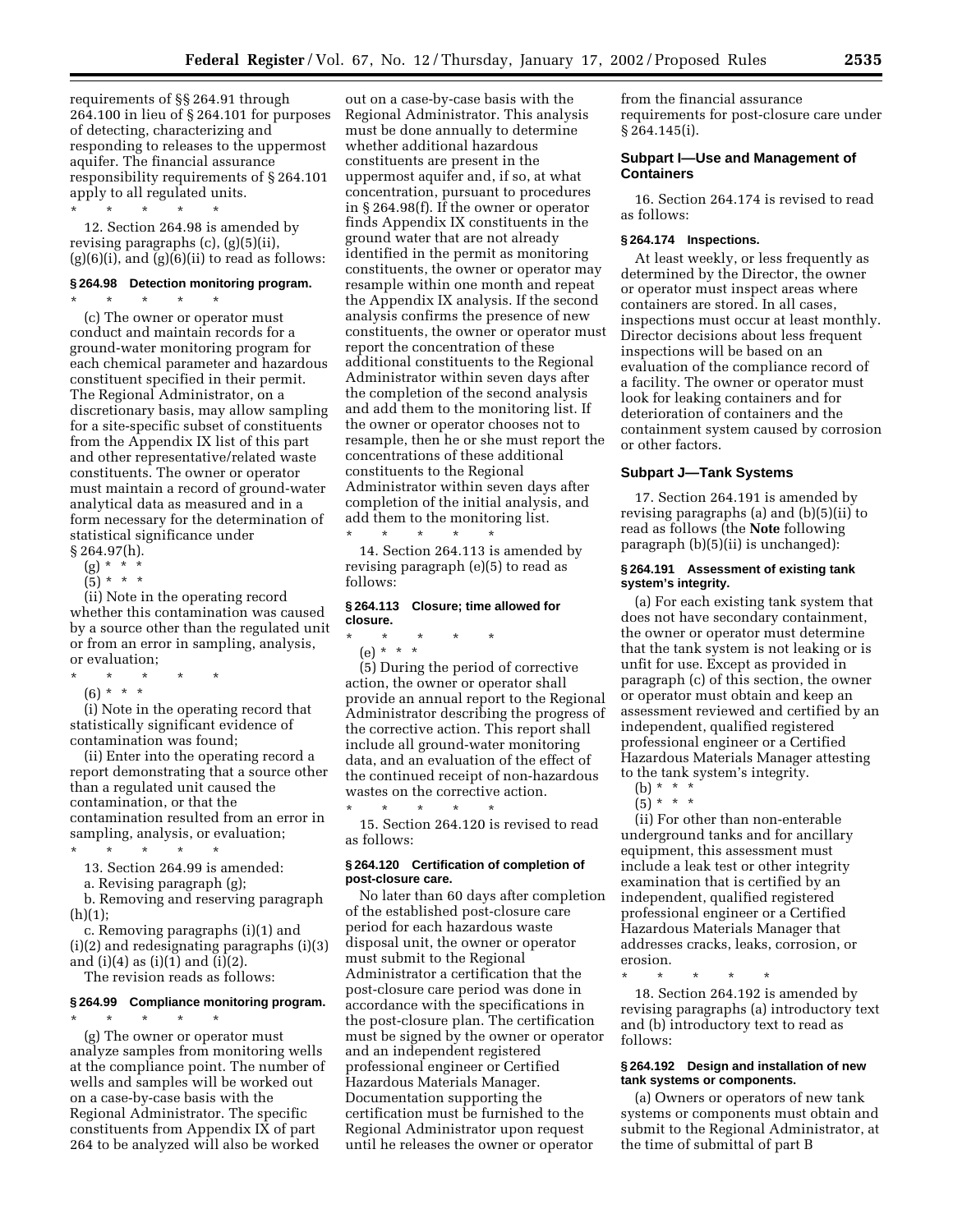information, an assessment, reviewed and certified by an independent, qualified, registered professional engineer or a Certified Hazardous Materials Manager attesting that the tank system has sufficient structural integrity and is acceptable for the storing and treating of hazardous waste. The assessment must show that the foundation, structural support, seams, connections, and pressure controls (if applicable) are adequately designed and that the tank system has sufficient structural strength, compatibility with the waste(s) to be stored or treated, and corrosion protection to ensure that it will not collapse, rupture, or fail. This assessment, which will be used by the Regional Administrator to approve or disapprove the acceptability of the tank system design, must include, at a minimum, the following information:  $\star$   $\qquad$   $\star$   $\qquad$   $\star$   $\qquad$   $\star$ 

(b) The owner or operator of a new tank system must ensure that proper handling procedures are adhered to in order to prevent damage to the system during installation. Prior to covering, enclosing, or placing a new tank system or component in use, an independent, qualified registered professional engineer or Certified Hazardous Materials Manager or independent, qualified installation inspector must inspect the system or component for the presence of any of the following items: \* \* \* \* \*

19. Section 264.193 is amended:

a. By revising paragraph (a); b. By revising paragraphs (c)(3) and (c)(4); (the **Note** following paragraph

(c)(4) is unchanged);

c. By revising paragraph (e)(3)(iii) (the **Note** following paragraph (e)(3)(iii) is unchanged);

- d. By revising paragraph (g) introductory text and paragraph (g)(1);
- e. By removing paragraph (h) and redesignating paragraph (i) as (h).

The revisions read as follows:

# **§ 264.193 Containment and detection of releases.**

(a) Secondary containment must be provided for all existing and new tank systems and components.

- \* \* \* \* \*
	- $(c) * * * *$

(3) Provided with a leak-detection system that is designed and operated so that it will detect the failure of either the primary or secondary containment structure or the presence of any release of hazardous waste or accumulated liquid in the secondary containment system within 24 hours, or at the earliest practicable time; and

(4) Sloped or otherwise designed or operated to drain and remove liquids

resulting from leaks, spills, or precipitation. Spilled or leaked waste and accumulated precipitation must be removed from the secondary containment system within 24 hours, or in as timely a manner as is possible to prevent harm to human health and the environment.

- \* \* \* \* \*
	- (e) \* \* \*  $(3) * * * *$

(iii) Provided with a built-in, continuous leak-detection system capable of detecting a release within 24 hours, or at the earliest practicable time. \* \* \* \* \*

(g) The owner or operator is not required to comply with the requirements of this section if he or she implements alternate design and operating practices and keeps records at the facility describing these practices. Such alternate design and operating practices, together with location characteristics, must prevent the migration of any hazardous waste or hazardous constituents into the ground water or surface water at least as effectively as secondary containment, during the active life of the tank system; or, in the event of a release that does migrate to ground or surface water, no substantial present or potential hazard will be posed to human health or the environment. New underground tank systems may not be exempted from the secondary containment requirements of this section.

(1) The owner or operator who uses these alternate tank design and operating practices and who has a release must:

(i) Comply with the requirements of § 264.196 and

(ii) Decontaminate or remove contaminated soil to the extent necessary to:

(A) Enable the tank system to resume operation with the capability for the detection of releases at least equivalent to the capability it had prior to the release; and

(B) Prevent the migration of hazardous waste or hazardous constituents to ground or surface water.

(iii) If contaminated soil cannot be removed or decontaminated, the owner or operator must comply with the requirements of § 264.197(b). \* \* \* \* \*

20. Section 264.195 is amended by revising paragraph (b) to read as follows (the **Note** following paragraph (b) is unchanged):

# **§ 264.195 Inspections.**

\* \* \* \* \* (b) The owner or operator must inspect at least weekly, or less

frequently as determined by the Director. In all cases, inspections must occur at least monthly. Director decisions about less frequent inspections will be based on an evaluation of the compliance record of a facility.

\* \* \* \* \*

21. Section 264.196 is amended by removing paragraph (d); redesignating paragraphs (e) and (f) as paragraphs (d) and (e), respectively; and revising newly designated paragraph (e) to read as follows:

#### **§ 264.196 Response to leaks or spills and disposition of leaking or unfit-for-use tank systems.**

\* \* \* \* \* (e) *Certification of major repairs.* If the owner/operator has repaired a tank system in accordance with paragraph (d) of this section, and the repair has been extensive (e.g., installation of an internal liner; repair of a ruptured primary containment or secondary containment vessel), the tank system must not be returned to service unless the owner/operator has obtained a certification by an independent, qualified, registered, professional engineer or Certified Hazardous Materials Manager that the repaired system is capable of handling hazardous wastes without release for the intended

#### **Subpart K—Surface Impoundments**

22. Section 264.223 is amended by removing paragraphs (b)(1), (b)(2) and (b)(6); redesignating paragraphs (b)(3) through (b)(5) as paragraphs (b)(1) through (b)(3), respectively; and revising paragraph (c) introductory text to read as follows:

# **§ 264.223 Response actions.**

\* \* \* \* \*

(c) To make the leak and/or remediation determinations in paragraphs  $(b)(1)$ ,  $(2)$ , and  $(3)$  of this section, the owner or operator must:

#### \* \* \* \* \*

life of the system.

# **Subpart L—Waste Piles**

23. Section 264.251 is amended by revising paragraph (c) introductory text to read as follows:

# **§ 264.251 Design and operating requirements.**

\* \* \* \* \* (c) The owner or operator of each new waste pile, each lateral expansion of a waste pile unit, and each replacement of an existing waste pile unit must install two or more liners, and a leachate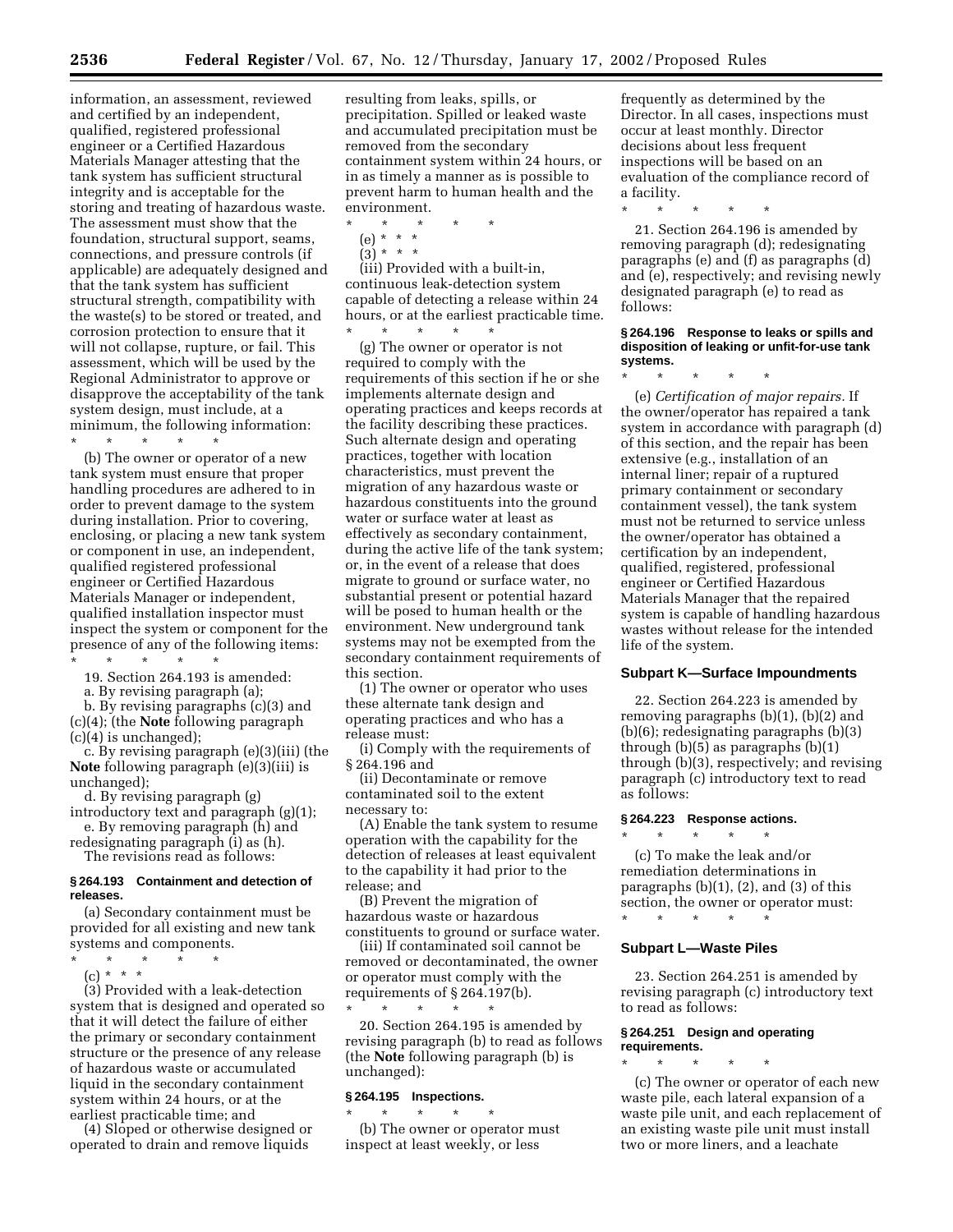collection and removal system above and between the liners.

\* \* \* \* \*

24. Section 264.253 is amended by removing paragraphs (b)(1), (b)(2) and (b)(6); redesignating paragraphs (b)(3) through  $(b)(5)$  as  $(b)(1)$  through  $(b)(3)$ , respectively; and revising paragraph (c) introductory text to read as follows:

# **§ 264.253 Response actions.** \* \* \* \* \*

(c) To make the leak and/or remediation determinations in paragraphs  $(b)(1)$ ,  $(2)$ , and  $(3)$  of this section, the owner or operator must: \* \* \* \* \*

# **Subpart M—Land Treatment**

#### **§ 264.278 [Amended]**

25. Section 264.278 is amended by removing and reserving paragraph (g)(1); removing paragraphs (h)(1) and (h)(2) and redesignating paragraphs (h)(3) and  $(h)(4)$  as  $(h)(1)$  and  $(h)(2)$ .

#### **Subpart N—Landfills**

26. Section 264.304 is amended by removing paragraphs (b)(1), (b)(2) and (b)(6); redesignating paragraphs (b)(3) through  $(b)(5)$  as  $(b)(1)$  through  $(b)(3)$ ; and revising paragraph (c) introductory text, to read as follows:

# **§ 264.304 Response actions.**

\* \* \* \* \*

(c) To make the leak and/or remediation determinations in paragraphs  $(b)(1)$ ,  $(2)$ , and  $(3)$  of this section, the owner or operator must: \* \* \* \* \*

27. Section 264.314 is amended by removing paragraph (a) and redesignating paragraphs (b) through (f) as paragraphs (a) through (e) and by revising newly designated paragraphs (a) and (e) introductory text to read as follows:

#### **§ 264.314 Special requirements for bulk and containerized liquids.**

(a) The placement of bulk or noncontainerized liquid hazardous waste or hazardous waste or hazardous waste containing free liquids (whether or not sorbents have been added) in any landfill is prohibited.

(e) The placement of any liquid that is not a hazardous waste in a landfill is prohibited unless the owner or operator of the landfill demonstrates to the Regional Administrator, or the Regional Administrator determines that:

\* \* \* \* \*

\* \* \* \* \*

# **Subpart O—Incinerators**

# **§ 264.343 [Amended]**

28. Section 264.343 is amended by removing the last sentence of paragraph (a)(2).

# **Subpart W—Drip Pads**

29. Section 264.571 is amended by revising paragraphs (a), (b), and (c) to read as follows:

#### **§ 264.571 Assessment of existing drip pad integrity.**

(a) For each existing drip pad, the owner or operator must determine whether it meets all of the requirements of this subpart, except the requirements for liners and leak detection systems of § 264.573(b). The owner or operator must obtain an assessment reviewed and certified by an independent, qualified registered professional engineer or Certified Hazardous Materials Manager. The assessment must be updated and recertified annually until all upgrades, repairs, or modifications necessary to achieve compliance with the standards of § 264.573 are complete.

(b) The owner or operator must develop a plan for upgrading, repairing, and modifying the drip pad to meet the requirements of § 264.573(b). This plan must describe all changes to be made to the drip pad in sufficient detail to document compliance with the requirements of § 264.573. The plan must be completed no later than two years before the date that all repairs, upgrades, and modifications are complete. The plan must be reviewed and certified by an independent qualified registered professional engineer or a Certified Hazardous Materials Manager.

(c) Upon completion of all upgrades, repairs, and modifications, the owner or operator must develop as-built drawings for the drip pad together with a certification by an independent qualified registered professional engineer or a Certified Hazardous Materials Manager that the drip pad conforms to the drawings. \* \* \* \* \*

30. Section 264.573 is amended by revising paragraphs (a)(4)(ii), (g), and (m)(1)(iii) and removing paragraphs  $(m)(1)(iv)$  and  $(m)(3)$  and removing and reserving paragraph (m)(2) to read as follows:

#### **§ 264.573 Design and operating requirements.**

 $(a) * * * *$ 

 $(4) * * * *$ 

(ii) The owner or operator must obtain and keep on file an assessment of the

drip pad reviewed and certified by an independent, qualified, registered professional engineer or Certified Hazardous Materials Manager attesting to the results of the evaluation. The assessment must be reviewed, updated, and recertified annually. The evaluation must document the extent to which the drip pad meets the design and operating standards of this section, except for paragraph (b) of this section.  $\star$   $\star$   $\star$ 

(g) The owner or operator must evaluate the drip pad to determine that it meets the requirements of paragraphs (a) through (f) of this section and must obtain a certification of this by an independent, qualified, registered professional engineer or a Certified Hazardous Materials Manager and maintain this certification on-site.

\* \* \* \* \* (m) \* \* \* (1) \* \* \*

(iii) Determine what steps must be taken to repair the drip pad and clean up any leakage from below the drip pad, and establish a schedule for accomplishing the repairs. Records that repairs were completed on schedule must be kept at the facility.

\* \* \* \* \* 31. Section 264.574 is amended by revising paragraph (a) to read as follows:

# **§ 264.574 Inspections.**

(a) During construction or installation, liners and cover systems (for example, membranes, sheets, or coatings) must be inspected for uniformity, damage and imperfections. Immediately after construction or installation, liners must be inspected and certified to meet the requirements in § 264.573 by an independent, qualified registered professional engineer or a Certified Hazardous Materials Manager. This certification must be maintained at the facility as part of the facility operating record. After installation, liners and covers must be inspected to ensure tight seams and joints and the absence of tears, punctures, or blisters.

\* \* \* \* \*

# **Subpart AA—Air Emission Standards for Process Vents**

#### **§ 264.1036 [Removed and Reserved]**

32. Remove and reserve § 264.1036.

# **Subpart BB—Air Emission Standards for Equipment Leaks**

# **§ 264.1062 [Amended]**

33. Section 264.1061 is amended by removing paragraph (b)(1); redesignating paragraphs (b)(2) and (b)(3) as paragraphs (b)(1) and (b)(2),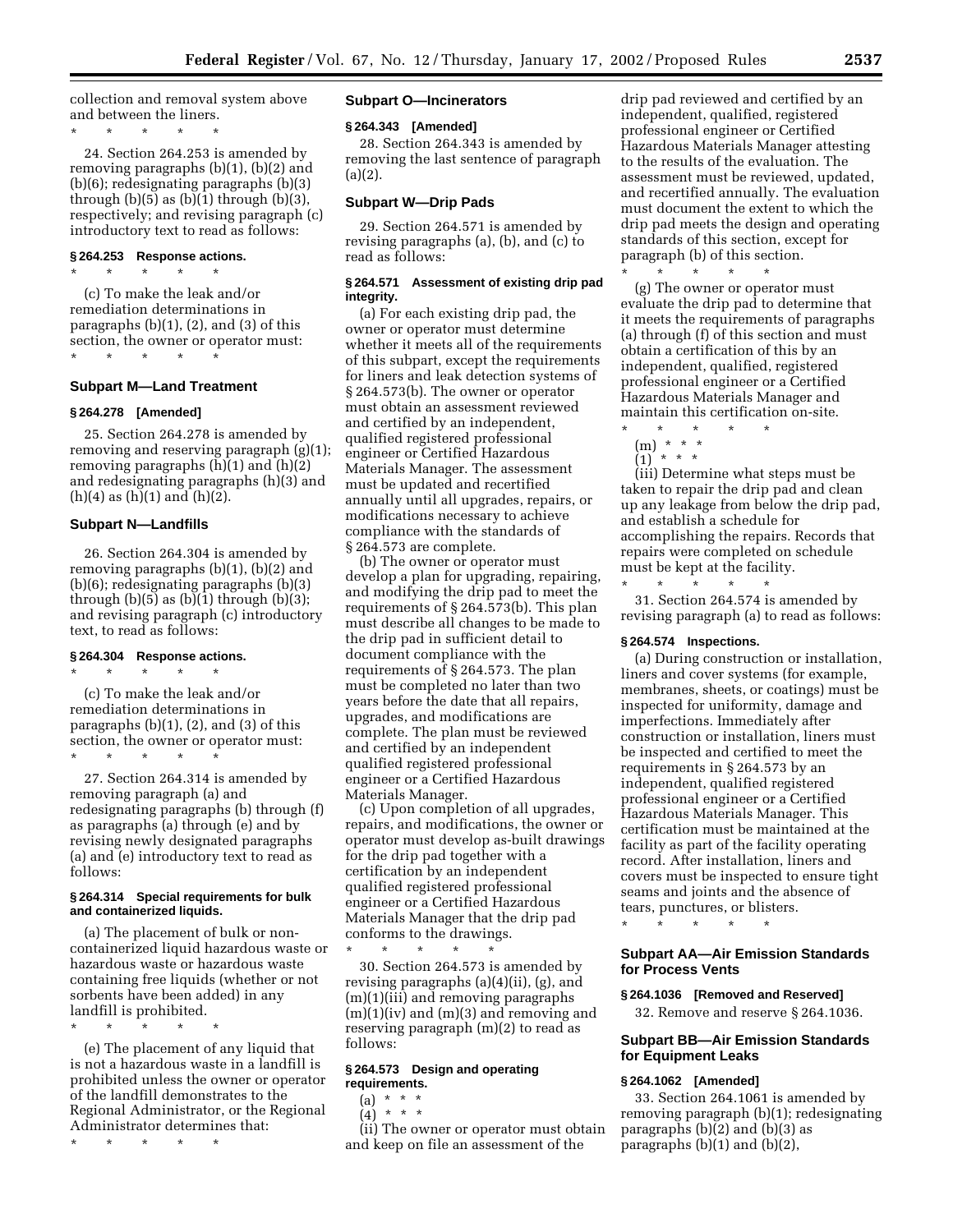respectively; and removing paragraph (d).

#### **§ 264.1062 [Amended]**

34. Section 264.1062 is amended by removing paragraph (a)(2) and redesignating paragraph (a)(1) as paragraph (a).

### **§ 264.1065 [Removed and Reserved]**

35. Remove and reserve § 264.1065.

#### **Subpart DD—Containment Buildings**

36. Section 264.1100 is amended by revising the introductory text to read as follows:

# **§ 264.1100 Applicability.**

The requirements of this subpart apply to owners or operators who store or treat hazardous waste in units designed and operated under § 264.1101 of this subpart. The owner or operator is not subject to the definition of land disposal in RCRA section 3004(k) provided that the unit:

\* \* \* \* \*

37. Section 264.1101 is amended by revising paragraphs (c)(2), (c)(3)(i)(C) and (c)(4), removing paragraphs  $(c)(3)(i)(D)$  and  $(c)(3)(iii)$  and removing and reserving paragraph (c)(3)(ii) to read as follows:

# **§ 264.1101 Design and operating standards.**

\* \* \* \* \*

(c) \* \* \* (2) Obtain certification by an independent qualified registered professional engineer or Certified Hazardous Materials Manager that the containment building design meets the

- requirements of paragraphs (a), (b), and (c) of this section.
	- $(3) * * * *$
	- $(i)$  \* \* \*

(C) Determine what steps must be taken to repair the containment building, remove any leakage from the secondary containment system, and establish a schedule for accomplishing the clean-up and repairs. Records that repairs were completed on schedule must be kept at the facility.

(ii) [Reserved]

(4) Inspect and record in the facility's operating record at least once every seven days, or less frequently as determined by the Director, data gathered from monitoring and leak detection equipment as well as the containment building and the area immediately surrounding the containment building to detect signs of releases of hazardous waste. In all cases, inspections must occur at least monthly. Director decisions about less frequent inspections will be based on an

evaluation of the compliance record of a facility. \* \* \* \* \*

# **PART 265—INTERIM STATUS STANDARDS FOR OWNERS AND OPERATORS OF HAZARDOUS WASTE TREATMENT, STORAGE, AND DISPOSAL FACILITIES**

38. The authority citation for part 265 continues to read as follows:

**Authority:** 42 U.S.C. 6905, 6906, 6912, 6922, 6923, 6924, 6925, 6935, 6936, and 6937, unless otherwise noted.

#### **Subpart B—General Facility Standards**

39. Section 265.1 is amended by revising paragraph (b) to read as follows (the *Comment* following paragraph (b) is unchanged):

#### **§ 265.1 Purpose, scope, and applicability.**

\* \* \* \* \* (b) Except as provided in § 265.1080(b), the standards of this part, §§ 264.552, 264.553, and 264.554 of this chapter apply to owners and operators of facilities that treat, store, or dispose of hazardous waste and who have complied with the requirements for interim status under RCRA section 3005(e) and § 270.10 of this chapter. \*\*\*

40. Section 265.16 is amended by revising paragraphs (a)(1) and (a)(3) and (d) to read as follows:

# **§ 265.16 Personnel training.**

(a)(1) Facility personnel must successfully complete a program of classroom instruction or on-the-job training that teaches them to perform their duties in a way that ensures the facility's compliance with the requirements of this part. \* \* \* \* \*

(3) The owner or operator of the facility shall ensure that all personnel potentially involved in emergency response at the facility:

(i) Have received training required by the Occupational Safety and Health Administration at 29 CFR  $1910.120(p)(8)$  or  $1910.120(q)$  as applicable; and

(ii) Have been trained in all elements of the facility's contingency plan applicable to their roles in emergency response.

\* \* \* \* \* (d) The owner or operator must maintain at the facility records documenting the training or job experience required under paragraphs (a), (b), and (c) of this section that has been given to and completed by facility personnel.

\* \* \* \* \*

# **Subpart D—Contingency Plans and Emergency Procedures**

41. Section 265.52 is amended by revising paragraph (b) to read as follows:

#### **§ 265.52 Content of contingency plan.**

\* \* \* \* \* (b) If the owner or operator has already prepared a Spill Prevention, Control, and Countermeasures (SPCC) Plan in accordance with part 112 of this chapter, or part 1510 of chapter V, or some other emergency or contingency plan, he need only amend that plan to incorporate hazardous waste management provisions that are sufficient to comply with the requirements of this Part. The owner or operator should consider developing one contingency plan based on the National Response Team's Integrated Contingency Plan Guidance (One Plan) which meets all regulatory requirements.

\* \* \* \* \* 42. Section 265.56 is amended by removing paragraph (i) and redesignating paragraph (j) as paragraph (i)

43. Section 265.73 is amended by revising paragraphs (b) introductory text,  $(b)(1)$ ,  $(b)(2)$ ,  $(b)(6)$ ,  $(b)(8)$ , and (b)(10) to read as follows (the *Comment* following paragraph (b)(6) is unchanged):

#### **§ 265.73 Operating record.** \* \* \* \* \*

(b) The following information must be recorded, as it becomes available, and maintained in the operating record for three years after it is entered into the operating record unless noted otherwise as follows:

(1) A description and the quantity of each hazardous waste received, and the method(s) and date(s) of its treatment, storage, or disposal at the facility. This information must be kept in the operating record until closure of the facility;

(2) The location of each hazardous waste within the facility and the quantity at each location. For all facilities, this information must include cross-references to manifest document numbers if the waste was accompanied by a manifest. For disposal facilities, the location and quantity of each hazardous waste must be recorded on a map or diagram that shows each cell or disposal area. All of this information must be maintained in the operating record until closure of the facility;

\* \* \* \* \* (6) Monitoring, testing or analytical data, and corrective action where required by subpart F of this part and by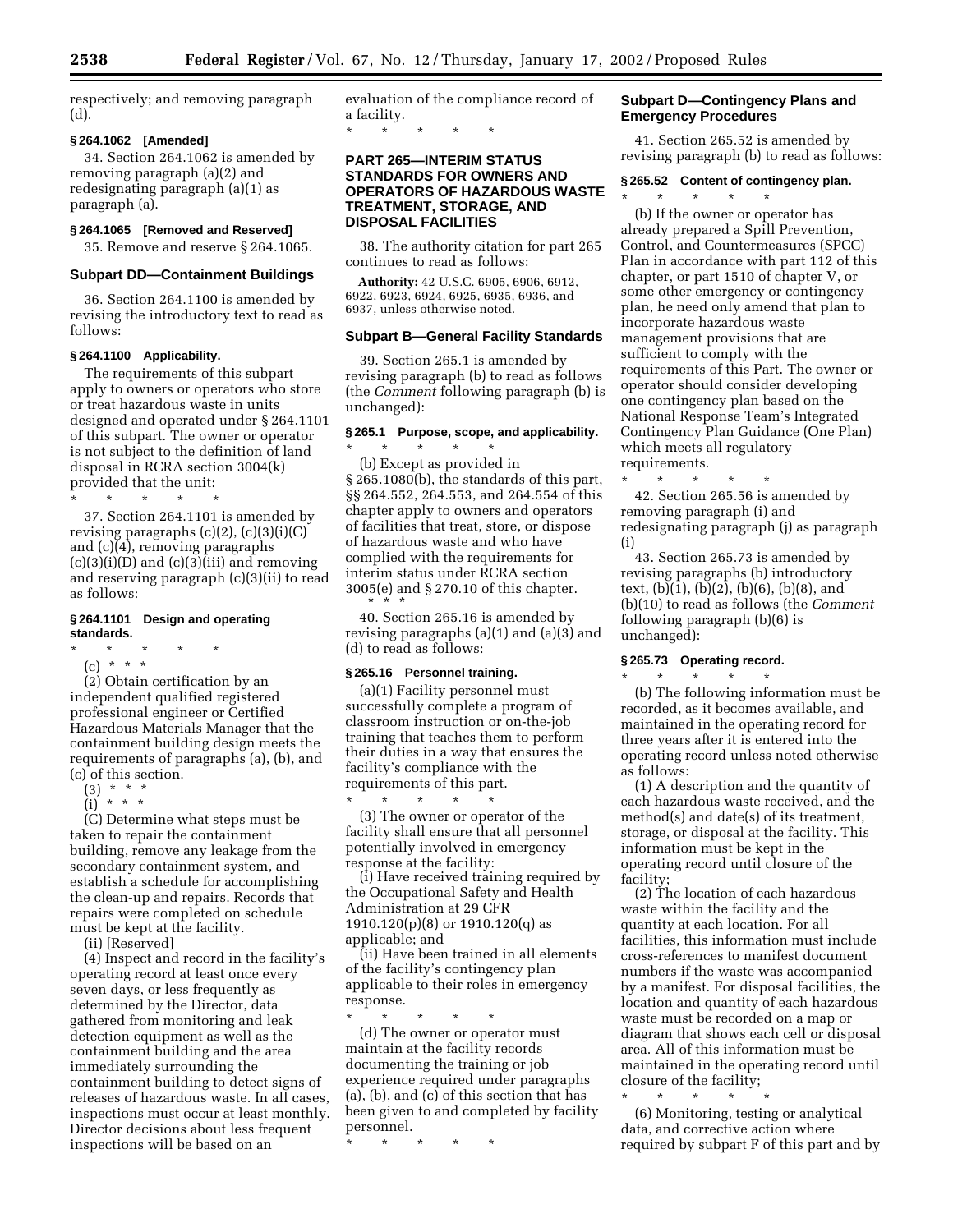§§ 265.19, 265.90, 265.94, 265.191, 265.193, 265.195, 265.222, 265.223, 265.226, 265.255, 265.259, 265.260, 265.276, 265.278, 265.280(d)(1), 265.302 through 265.304, 265.347, 265.377, 265.1034(c) through 265.1034(f), 265.1035, 265.1063(d) through 265.1063(i), 265.1064, and 265.1083 through 265.1090 of this part. All of this information must be maintained in the operating record until closure of the facility;

\* \* \* \* \*

(8) Records of the quantities (and date of placement) for each shipment of hazardous waste placed in land disposal units under an extension to the effective date of any land disposal restriction granted pursuant to § 268.5 of this chapter, monitoring data required pursuant to a petition under § 268.6 of this chapter, or a certification under § 268.8 of this chapter, and the applicable notice required by a generator under § 268.7(a) of this chapter. All of this information must be maintained in the operating record until closure of the facility. \* \* \* \* \*

(10) For an on-site treatment facility, the information contained in the notice (except the manifest number), and the certification and demonstration if applicable, required by the generator or the owner or operator under § 268.7 or § 268.8 of this chapter. All of this information must be maintained in the operating record until closure of the facility.

# \* \* \* \* \*

# **Subpart F—Groundwater Monitoring**

44. Section 265.90 is amended by revising paragraph  $(d)(1)$  and  $(d)(3)$  to read as follows:

#### **§ 265.90 Applicability.**

- \* \* \* \* \*
- (d) \* \* \*

(1) Within one year after [the effective date of the final rule], develop a specific plan, certified by a qualified geologist or geotechnical engineer, which satisfies the requirements of § 265.93(d)(3), for an alternate ground-water monitoring system;

\* \* \* \* \*

(3) Prepare a report in accordance with § 265.93(d)(4);

\* \* \* \* \*

45. Section 265.93 is amended: a. By revising paragraph (c)(1);

b. Redesignating paragraph (d)(1) as paragraph (d) introductory text, and redesignating paragraphs (d)(2) through  $(d)(7)$  as  $(d)(1)$  through  $(d)(6)$ , respectively;

c. Revising newly designated paragraphs (d) introductory text, (d)(1),  $(d)(2)$  introductory text,  $(d)(3)$ introductory text,  $(d)(4)$ ,  $(d)(5)$ ,  $(d)(6)$ , and paragraph (e) and (f).

The revisions read as follows:

# **§ 265.93 Preparation, evaluation and response.**

\* \* \* \* \* (c)(1) If the comparisons for the upgradient wells made under paragraph (b) of this section show a significant increase (or pH decrease), the owner or operator must note this in the operating record.

\* \* \* \* \* (d) If the analyses performed under paragraph (c)(2) of this section confirm a significant increase (or pH decrease), the owner or operator must:

(1) Develop a specific plan, based on the outline required under paragraph (a) of this section and certified by a qualified geologist or geotechnical engineer, for a ground-water quality assessment program at the facility.

(2) The plan to be developed under  $\S 265.90(d)(1)$  or paragraph  $(d)(1)$  of this section must specify:  $\star$   $\qquad$   $\star$   $\qquad$   $\star$ 

(3) The owner or operator must implement the ground-water quality assessment program which satisfies the requirements of paragraph (d)(2) of this section, and, at a minimum, determine: \* \* \* \* \*

(4) The owner or operator must make his first determination under paragraph (d)(3) of this section as soon as technically feasible, and prepare a report containing an assessment of the ground-water quality. This report must be kept in the facility operating record.

(5) If the owner or operator determines, based on the results of the first determination under paragraph (d)(3) of this section, that no hazardous waste or hazardous waste constituents from the facility have entered the ground water, then he may reinstate the indicator evaluation program described in § 265.92 and paragraph (b) of this section.

(6) If the owner or operator determines, based on the first determination under paragraph (d)(3) of this section, that hazardous waste or hazardous waste constituents from the facility have entered the ground water, then he:

(i) Must continue to make the determinations required under paragraph (d)(3) of this section on a quarterly basis until final closure of the facility, if the ground-water quality assessment plan was implemented prior to final closure of the facility; or

(ii) May cease to make the determinations required under paragraph (d)(3) of this section, if the ground-water quality assessment plan was implemented during the postclosure care period.

(e) Notwithstanding any other provision of this subpart, any groundwater quality assessment to satisfy the requirements of paragraph (d)(3) of this section which is initiated prior to final closure of the facility must be completed in accordance with paragraph (d)(4) of this section.

(f) Unless the ground water is monitored to satisfy the requirements of paragraph (d)(3) of this section, at least annually the owner or operator must evaluate the data on ground-water surface elevations obtained under § 265.92(e) to determine whether the requirements under § 265.91(a) for locating the monitoring wells continue to be satisfied. If the evaluation shows that § 265.91(a) is no longer satisfied, the owner or operator must immediately modify the number, location, or depth of the monitoring wells to bring the groundwater monitoring system into compliance with this requirement.

46. Section 265.94 is amended by revising the section heading and paragraphs (a) introductory text, (a)(2), and (b), to read as follows:

#### **§ 265.94 Recordkeeping requirements.**

(a) Unless the ground water is monitored to satisfy the requirements of § 265.93(d)(3), the owner or operator must:

\* \* \* \* \* (2) Keep records of the following: (i) During the first year when initial background concentrations are being established for the facility: concentrations or values of the parameters listed in § 265.92(b)(1) for each ground-water monitoring well.

(ii) Concentrations or values of the parameters listed in § 265.92(b)(3) for each ground-water monitoring well, along with the required evaluations for these parameters under § 265.93(b). The owner or operator must separately identify any significant differences from initial background found in the upgradient wells, in accordance with § 265.93(c)(1).

(iii) Results of the evaluations of ground-water surface elevations under § 265.93(f), and a description of the response to that evaluation, where applicable.

(b) If the ground water is monitored to satisfy the requirements of § 265.93(d)(3), the owner or operator must keep records of the following:

(1) Analyses and evaluations specified in the plan, which satisfies the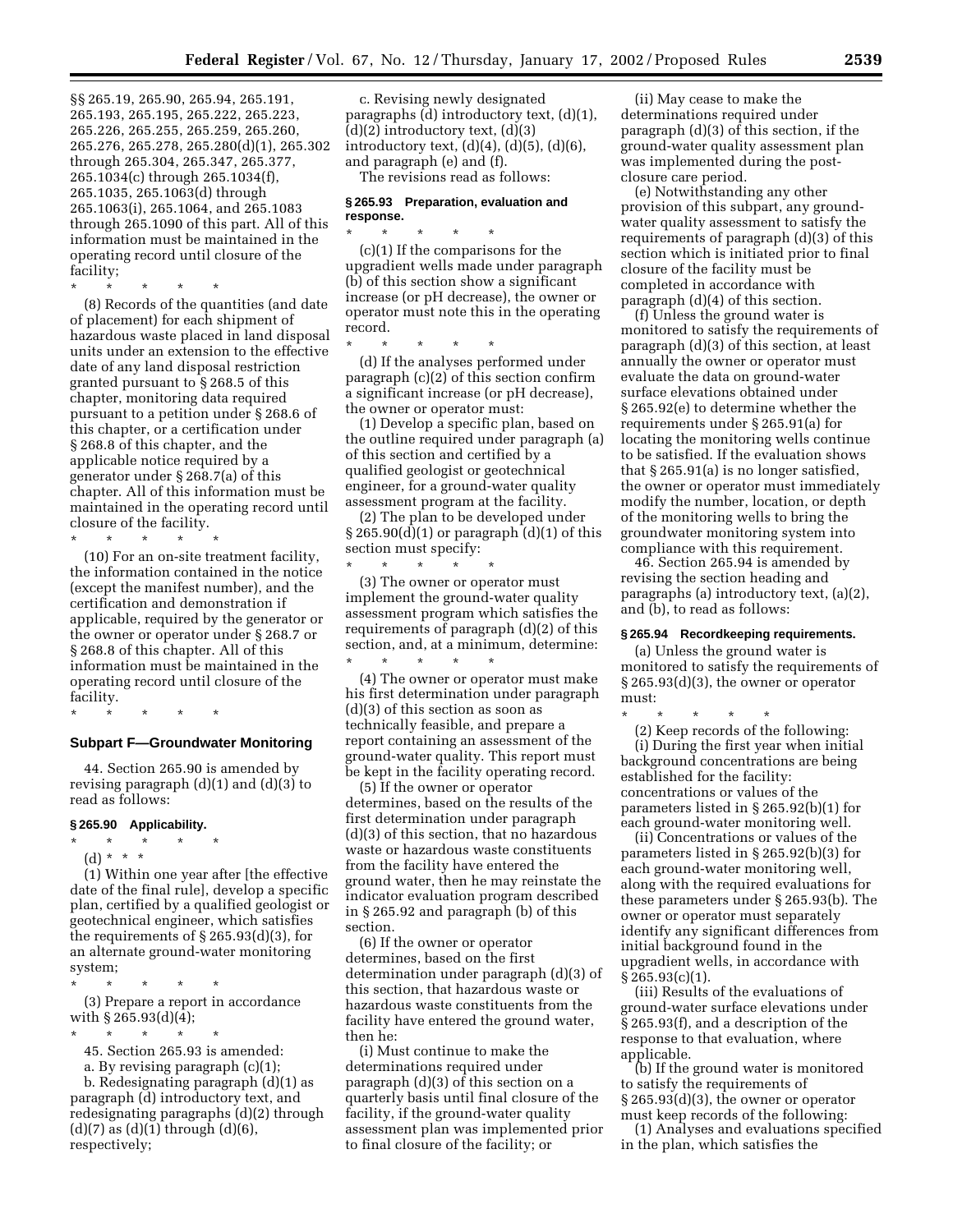requirements of  $\S 265.93(d)(2)$ , throughout the active life of the facility, and, for disposal facilities, throughout the post-closure care period as well; and

(2) Results of his or her ground-water quality assessment program, which includes, but is not limited to, the calculated (or measured) rate of migration of hazardous waste or hazardous waste constituents in the ground water.

# **Subpart G—Closure and Post-Closure**

47. Section 265.113 is amended by revising paragraph (e)(5) to read as follows:

# **§ 265.113 Closure; time allowed for closure.**

- \* \* \* \* \*
	- (e) \* \* \*

(5) The owner or operator must provide annual reports to the Regional Administrator describing the progress of the corrective action program. These reports must include ground-water monitoring data and an analysis of the effect of continued receipt of nonhazardous waste on the effectiveness of the corrective action.

\* \* \* \* \* 48. Section 265.120 is revised as follows:

#### **§ 265.120 Certification of completion of post-closure care.**

No later than 60 days after the completion of the established postclosure care period for each hazardous waste disposal unit, the owner or operator must submit to the Regional Administrator a certification that the post-closure care period for the hazardous waste disposal unit was performed in accordance with the specifications in the approved postclosure plan. The certification must be signed by the owner or operator and by an independent, qualified registered professional engineer or Certified Hazardous Materials Manager. Documentation supporting the certification must be furnished to the Regional Administrator upon request until he releases the owner or operator from the financial assurance requirements for post-closure care under  $§ 265.145(h).$ 

# **Subpart I—Use and Management of Containers**

49. Section 265.174 is revised to read as follows:

# **§ 265.174 Inspections.**

At least weekly, or less frequently as determined by the Director, the owner or operator must inspect areas where

containers are stored. In all cases, inspections must occur at least monthly. Director decisions about less frequent inspections will be based on an evaluation of the compliance record of a facility. The owner or operator must look for leaking containers and for deterioration of containers and the containment system caused by corrosion or other factors.

#### **Subpart J—Tank Systems**

50. Section 265.191 is amended by revising paragraphs (a) and (b)(5)(ii) to read as follows (the **Note** following paragraph (b)(5)(ii) is unchanged):

#### **§ 265.191 Assessment of existing tank system's integrity.**

(a) For each existing tank system that does not have secondary containment meeting the requirements of § 265.193, the owner or operator must determine that the tank system is not leaking or is unfit for use. Except as provided in paragraph (c) of this section, the owner or operator must obtain and keep an assessment reviewed and certified by an independent, qualified registered professional engineer or Certified Hazardous Materials Manager attesting to the tank system's integrity.

- $\star$   $\qquad$   $\star$   $\qquad$   $\star$ (b) \* \* \*
- 
- $(5) * * * *$

(ii) For other than non-enterable underground tanks and for ancillary equipment, this assessment must be either a leak test, as described in paragraph (b)(5)(i) of this section, or an internal inspection and/or other tank integrity examination certified by an independent, qualified registered professional engineer or Certified Hazardous Materials Manager that addresses cracks, leaks, corrosion, and erosion.

\* \* \* \* \* 51. Section 265.192 is amended by revising paragraphs (a) introductory text and (b) introductory text to read as follows:

#### **§ 265.192 Design and installation of new tank systems or components.**

(a) Owners or operators of new tank systems or components must ensure that the foundation, structural support, seams, connections, and pressure controls (if applicable) are adequately designed and that the tank system has sufficient structural strength, compatibility with the waste(s) to be stored or treated, and corrosion protection so that it will not collapse, rupture, or fail. The owner or operator must obtain an assessment by an independent, qualified registered

professional engineer or Certified Hazardous Materials Manager attesting that the system has sufficient structural integrity and is acceptable for the storing and treating of hazardous waste. This assessment must include the following information:

\* \* \* \* \*

(b) The owner or operator of a new tank system must ensure that proper handling procedures are adhered to in order to prevent damage to the system during installation. Prior to covering, enclosing, or placing a new tank system or component in use, an independent, qualified registered professional engineer or Certified Hazardous Materials Manager or independent, qualified installation inspector must inspect the system or component for the presence of any of the following items: \* \* \* \* \*

52. Section 265.193 is amended:

a. By revising paragraphs (a);

b. By revising paragraph (e)(3)(iii) (the **Note** following paragraph (e)(3)(iii) is unchanged);

c. By revising paragraphs (g) introductory text and (g)(1);

d. Removing paragraph (h);

e. Redesignating paragraph (i) as (h). The revisions read as follows:

# **§ 265.193 Containment and detection of releases.**

(a) Secondary containment must be provided for all existing and new tank systems and components.

- \* \* \* \* \*
- (e) \* \* \*
- $(3) * * * *$

(iii) Provided with a built-in, continuous leak-detection system capable of detecting a release within 24 hours, or at the earliest practicable time.  $\star$   $\star$   $\star$ 

(g) The owner or operator is not required to comply with the requirements of this section if he or she implements alternate design and operating practices and keeps records at the facility describing these practices. Such alternate design and operating practices, together with location characteristics, must prevent the migration of any hazardous waste or hazardous constituents into the ground water or surface water at least as effectively as secondary containment, during the active life of the tank system; or, in the event of a release that does migrate to ground or surface water, no substantial present or potential hazard will be posed to human health or the environment. New underground tank systems may not be exempted from the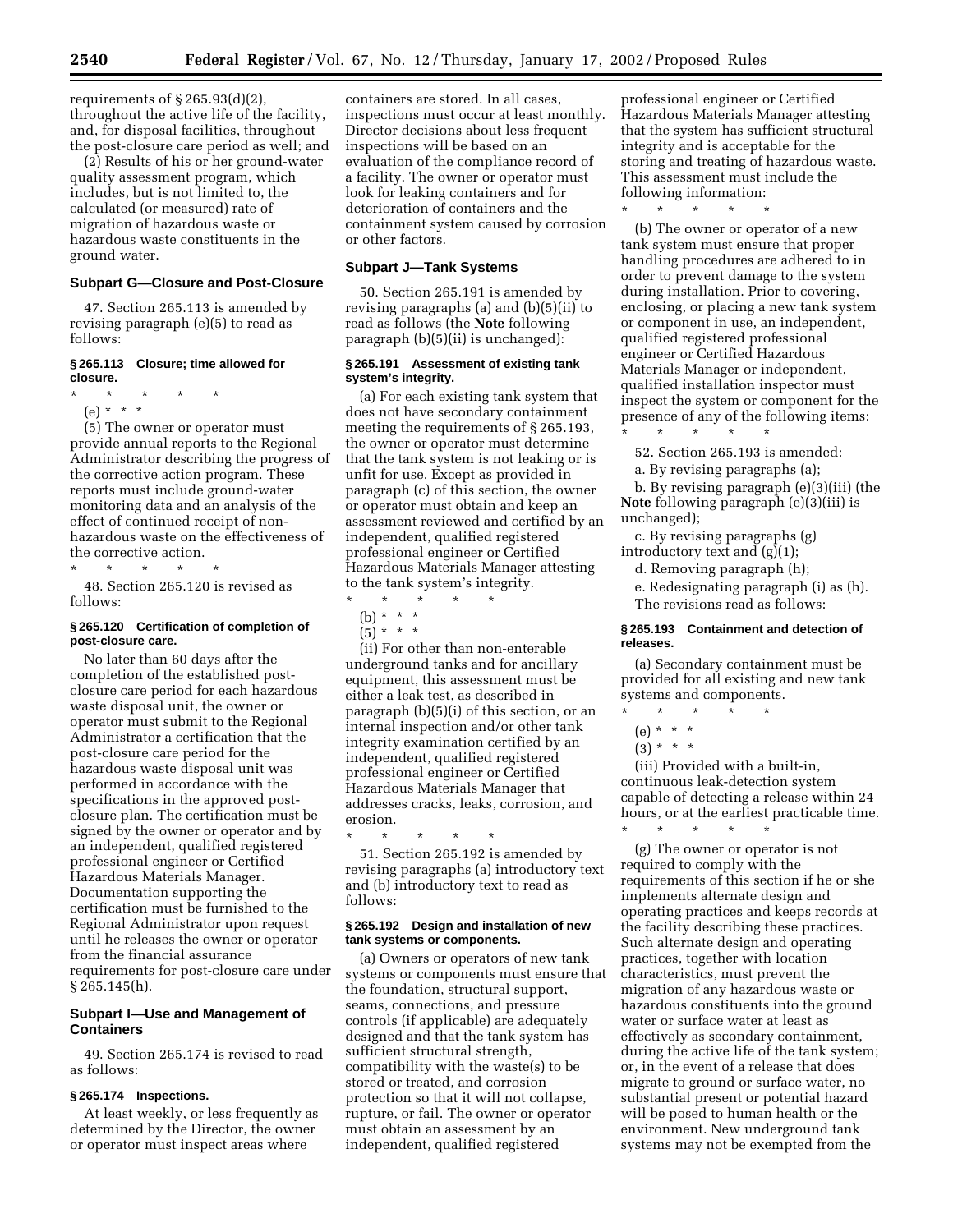secondary containment requirements of this section.

(1) The owner or operator who uses these alternate tank design and operating practices and who has a release must:

(i) Comply with the requirements of § 264.196 of this chapter and

(ii) Decontaminate or remove contaminated soil to the extent necessary to:

(A) Enable the tank system to resume operation with the capability for the detection of releases at least equivalent to the capability it had prior to the release; and

(B) Prevent the migration of hazardous waste or hazardous constituents to ground or surface water.

(iii) If contaminated soil cannot be removed or decontaminated, the owner or operator must comply with the requirements of § 264.197(b) of this chapter.

\* \* \* \* \*

53. Section 265.195 is amended by revising paragraph (a) to read as follows (the **Note** following paragraph (a) is unchanged):

### **§ 265.195 Inspections.**

(a) The owner or operator must inspect at least weekly, or less frequently as determined by the Director. In all cases, inspections must occur at least monthly. Director decisions about less frequent inspections will be based on an evaluation of the compliance record of a facility.

\* \* \* \* \*

54. Section 265.196 is amended by removing paragraph (d); redesignating paragraphs (e) and (f) as paragraphs (d) and (e), respectively; and revising newly designated paragraph (e), to read as follows (the **Note** following newly designated paragraph (e) is unchanged):

#### **§ 265.196 Response to leaks or spills and disposition of leaking or unfit-for-use tank systems.**

\* \* \* \* \*

(e) *Certification of major repairs.* If the owner/operator has repaired a tank system in accordance with paragraph (d) of this section, and the repair has been extensive (e.g., installation of an internal liner; repair of a ruptured primary containment or secondary containment vessel), the tank system must not be returned to service unless the owner/operator has obtained a certification by an independent, qualified, registered, professional engineer or Certified Hazardous Materials Manager that the repaired system is capable of handling hazardous wastes without release for the intended life of the system. \* \* \* \* \*

# **Subpart K—Surface Impoundments**

55. Section 265.221 is amended by revising paragraph (a) to read as follows:

#### **§ 265.221 Design and operating requirements.**

(a) The owner or operator of each new surface impoundment unit, each lateral expansion of a surface impoundment unit, and each replacement of a surface impoundment unit must have two or more liners, and a leachate collection and removal system between the liners. The leachate collection and removal system must be operated in accordance with § 264.221(c) of this chapter, unless exempted under § 264.221(d), (e), or (f) of this chapter.

\* \* \* \* \* 56. The second section designated as § 265.223 is amended:

a. By revising the first sentence of paragraph (a);

b. Removing paragraphs (b)(1), (b)(2), and (b)(6) and redesignating paragraphs  $(b)(3)$  through  $(b)(5)$  as paragraphs  $(b)(1)$ through (b)(3), respectively;

c. Revising paragraph (c) introductory text.

The revisions read as follows:

#### **§ 265.223 Response actions.**

(a) The owner or operator of surface impoundment units subject to § 265.221(a) must develop a response action plan. \* \* \*

\* \* \* \* \* (c) To make the leak and/or remediation determinations in paragraphs (b)(1), (2), and (3) of this section, the owner or operator must: \* \* \* \* \*

#### **Subpart L—Waste Piles**

57. Section 265.259 is amended: a. By revising the first sentence of paragraph (a);

b. Removing paragraphs (b)(1), (b)(2), and (b)(6) and redesignating paragraphs  $(b)(3)$  through  $(b)(5)$  as  $(b)(1)$  through (b)(3), respectively; and

c. Revising paragraph (c) introductory text.

The revisions read as follows:

#### **§ 265.259 Response actions.**

(a) The owner or operator of waste pile units subject to § 265.254 must develop a response action plan. \* \* \* \* \* \* \* \*

(c) To make the leak and/or remediation determinations in paragraphs  $(b)(1)$ ,  $(2)$ , and  $(3)$  of this section, the owner or operator must: \* \* \* \* \*

#### **Subpart M—Land Treatment**

#### **§ 265.276 [Amended]**

58. Section 265.276 is amended by removing paragraph (a) and redesignating paragraphs (b) and (c) as paragraphs (a) and (b), respectively.

# **Subpart N—Landfills**

59. Section 265.301 is amended by revising paragraph (a) to read as follows:

#### **§ 265.301 Design and operating requirements.**

(a) The owner or operator of each new landfill unit, each lateral expansion of a landfill unit, and each replacement of an existing landfill unit must install two or more liners and a leachate collection and removal system above and between the liners. The leachate collection and removal system must be operated in accordance with  $\S 264.301(d)$ , (e), or (f) of this chapter.

\* \* \* \* \* 60. Section 265.303 is amended:

a. By revising the first sentence of paragraph (a);

b. Removing paragraphs (b)(1), (b)(2), and (b)(6) and redesignating paragraphs  $(b)(3)$  through  $(b)(5)$  as  $(b)(1)$  through (b)(3), respectively; and

c. Revising paragraph (c) introductory text.

The revisions read as follows:

#### **§ 265.303 Response actions.**

(a) The owner or operator of landfill units subject to § 265.301(a) must develop a response action plan. \* \* \*

\* \* \* \* \* (c) To make the leak and/or remediation determinations in paragraphs  $(b)(1)$ ,  $(2)$ , and  $(3)$  of this section, the owner or operator must: \* \* \* \* \*

61. Section 265.314 is amended by removing paragraphs (a), redesignating paragraphs (b) through (g) as paragraphs (a) through (f), and revising newly designated paragraphs (a) and (f) introductory text to read as follows:

# **§ 265.314 Special requirements for bulk and containerized liquids.**

(a) The placement of bulk or noncontainerized liquid hazardous waste or hazardous waste containing free liquids (whether or not sorbents have been added) in any landfill is prohibited.

\* \* \* \* \* (f) The placement of any liquid which is not a hazardous waste in a landfill is prohibited unless the owner or operator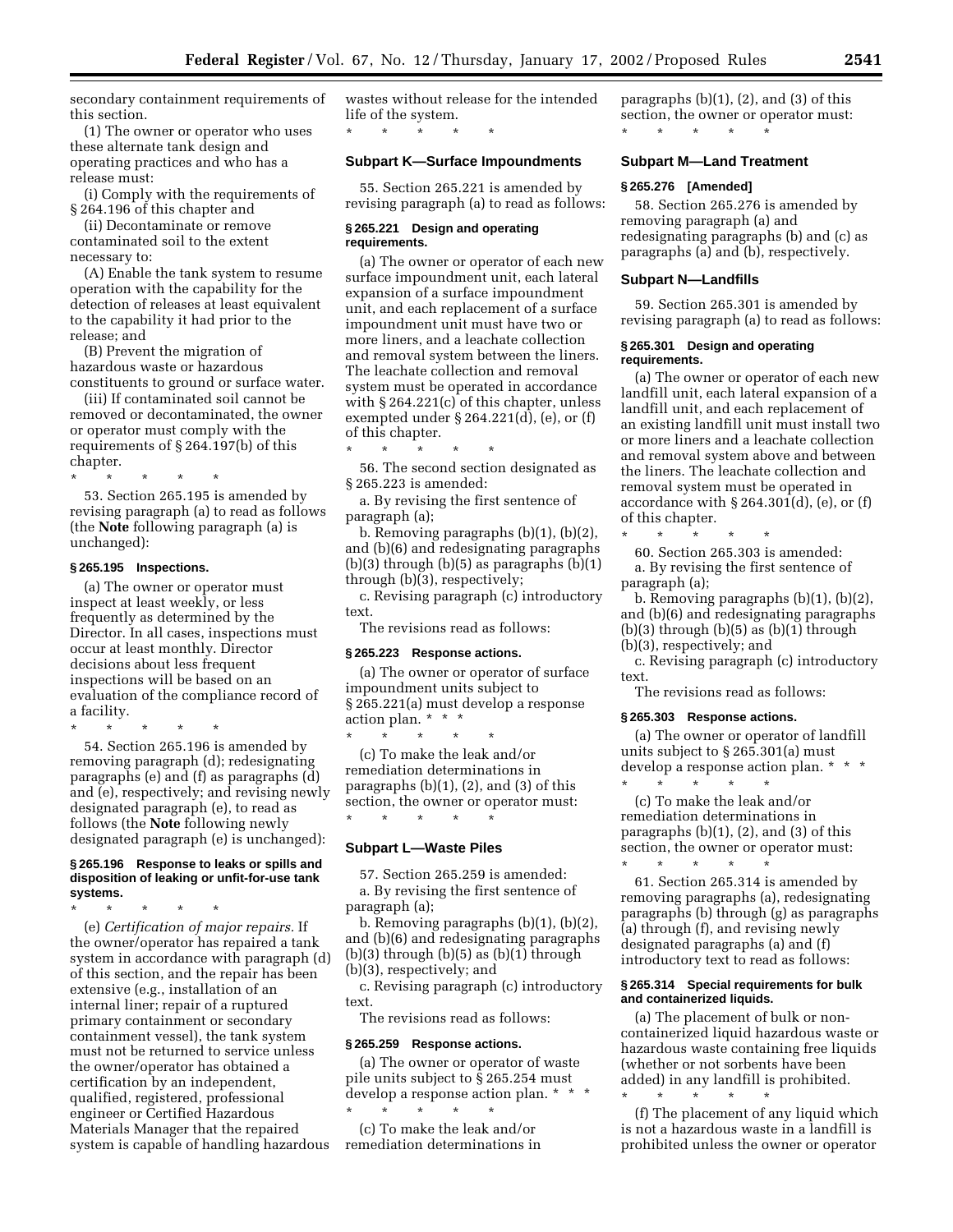of the landfill demonstrates to the Regional Administrator or the Regional Administrator determines that: \* \* \* \* \*

# **Subpart W—Drip Pads**

62. Section 265.441 is amended by revising paragraph (a), (b), and (c) to read as follows:

# **§ 265.441 Assessment of existing drip pad integrity.**

(a) For each existing drip pad, the owner or operator must determine whether it meets the requirements of this subpart, except for the requirements for liners and leak detection systems of § 265.443(b). The owner or operator must obtain and keep an assessment of the drip pad, reviewed and certified by an independent, qualified registered professional engineer or Certified Hazardous Materials Manager attesting to the results of the evaluation. The assessment must be reviewed, updated, and recertified annually until all upgrades, repairs, or modifications necessary to achieve compliance with all the standards of § 265.443 are complete.

(b) The owner or operator must develop a plan for upgrading, repairing, and modifying the drip pad to meet the requirements of § 265.443(b), and submit the plan to the Regional Administrator no later than 2 years before the date that all repairs, upgrades, and modifications are complete. This plan must describe all changes to be made to the drip pad in sufficient detail to document compliance with the requirements of § 265.443. The plan must be reviewed and certified by an independent qualified registered professional engineer or a Certified Hazardous Materials Manager.

(c) Upon completion of all repairs and modifications, the owner or operator must submit to the Regional Administrator or State Director the asbuilt drawings for the drip pad together with a certification by an independent qualified registered professional engineer or a Certified Hazardous Materials Manager attesting that the drip pad conforms to the drawings.

\* \* \* \* \*

63. Section 265.443 is amended by revising paragraphs (a)(4)(ii) and (g) and removing paragraph (m)(1)(iv), removing and reserving paragraph  $(m)(2)$ , and removing paragraph  $(m)(3)$ to read as follows:

# **§ 265.443 Design and operating requirements.**

 $(a) * * * *$ 

 $(4) * * * *$ 

(ii) The owner or operator must obtain and keep an assessment of the drip pad, reviewed and certified by an independent, qualified registered professional engineer or Certified Hazardous Materials Manager that attests to the results of the evaluation. The assessment must be reviewed, updated and recertified annually. The evaluation must document the extent to which the drip pad meets the design and operating standards of this section, except for paragraph (b) of this section. \* \* \* \* \*

(g) The drip pad must be evaluated to determine that it meets the requirements of paragraphs (a) through (f) of this section and a certification of this by an independent, qualified, registered professional engineer or a Certified Hazardous Materials Manager must be % obtained and kept on-site.

64. Section 265.444 is amended by revising paragraph (a) to read as follows:

#### **§ 265.444 Inspections.**

\* \* \* \* \*

(a) During construction or installation, liners and cover systems (e.g., membranes, sheets, or coatings) must be inspected for uniformity, damage and imperfections. Immediately after construction or installation, liners must be inspected and certified as meeting the requirements of § 265.443 by an independent, qualified registered professional engineer or a Certified Hazardous Materials Manager. This certification must be maintained at the facility as part of the facility operating record. After installation, liners and covers must be inspected to ensure tight seams and joints and the absence of tears, punctures, or blisters. \* \* \* \* \*

# **Subpart BB—Air Emission Standards for Equipment Leaks**

#### **§ 265.1061 [Amended]**

65. Section 265.1061 is amended by removing paragraph (b)(1); redesignating paragraphs (b)(2) and (b)(3) as paragraphs (b)(1) and (b)(2), respectively; and removing paragraph (d).

66. Section 265.1062 is amended by removing paragraph (a)(2) and redesignating paragraph (a)(1) as paragraph (a).

# **Subpart DD—Containment Buildings**

67. Section 265.1100 is amended by revising the introductory text to read as follows:

# **§ 265.1100 Applicability.**

The requirements of this subpart apply to owners or operators who store or treat hazardous waste in units designed and operated under § 265.1101 of this subpart. The owner or operator is not subject to the definition of land disposal in RCRA section 3004(k) provided that the unit:

\* \* \* \* \*

68. Section 265.1101 is amended by removing paragraphs (c)(3)(i)(D), and (c)(3)(iii) and removing and reserving paragraph (c)(3)(ii); and revising paragraphs (c)(2), (c)(3)(i)(C), and (c)(4)to read as follows:

### **§ 265.1101 Design and operating standards.**

\* \* \* \* \* (c) \* \* \*

(2) Obtain and keep a certification by an independent, qualified registered professional engineer or Certified Hazardous Materials Manager that the containment building design meets the requirements of paragraphs (a) through (c) of this section.

- $(3) * * * *$
- $(i) * * * *$

(C) Determine what steps must be taken to repair the containment building, remove any leakage from the secondary containment system, and establish a schedule for accomplishing the clean-up and repairs. Records that repairs were completed on schedule must be kept at the facility.

(ii) [Reserved]

(4) Inspect and record in the facility's operating record at least once every seven days, or less frequently as determined by the Director data gathered from monitoring and leak detection equipment as well as the containment building and the area immediately surrounding the containment building to detect signs of releases of hazardous waste. In all cases, inspections must occur at least monthly. Director decisions about less frequent inspections will be based on an evaluation of the compliance record of a facility.

\* \* \* \* \*

# **PART 266—STANDARDS FOR THE MANAGEMENT OF SPECIFIC HAZARDOUS WASTES AND SPECIFIC TYPES OF HAZARDOUS WASTE MANAGEMENT FACILITIES**

69. The authority citation for part 266 continues to read as follows:

**Authority:** 42 U.S.C. 1006, 2002(a), 3001– 3009, 3014, 6905, 6906, 6912, 6921, 6922, 6924–6927, 6934, and 6937.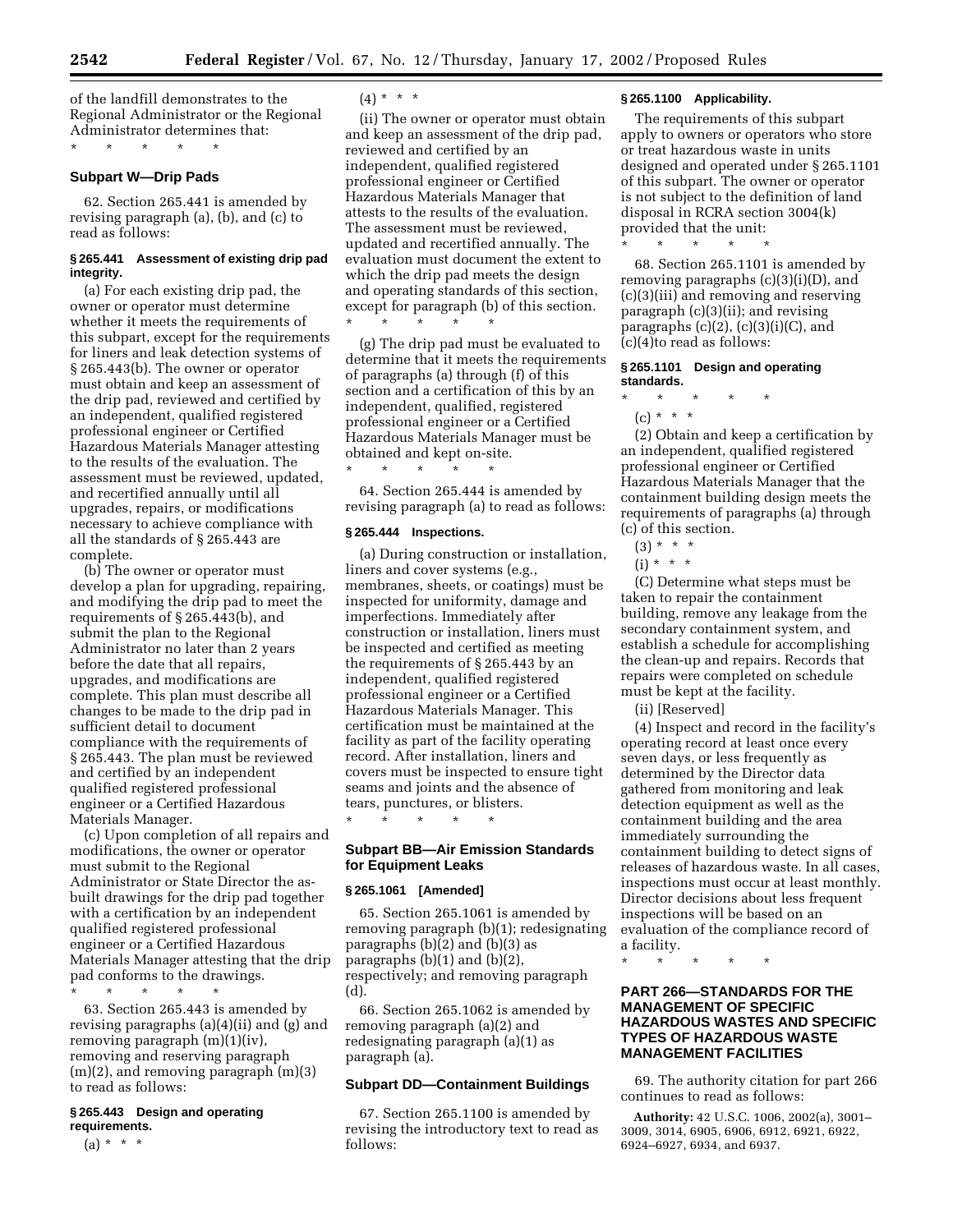### **Subpart H—Hazardous Waste Burned in Boilers and Industrial Furnaces**

70. Section 266.102 is amended by revising paragraph (e)(10) to read as follows:

#### **§ 266.102 Permit standards for burners.**

\* \* \* \* \* (e) \* \* \*

(10) *Recordkeeping.* The owner or operator must keep in the operating record of the facility all information and data required by this section for three years.

\* \* \* \* \* 71. Section 266.103 is amended by revising paragraphs (b)(2)(ii)(D), (d), and (k) to read as follows:

#### **§ 266.103 Interim status standards for burners.**

- \* \* \* \* \*
- (b) \* \* \*
- $(2)^* * * *$
- $(iii) * * * *$

(D) When best engineering judgment is used to develop or evaluate data and make determinations, it must be done by an independent qualified, registered professional engineer or Certified Hazardous Materials Manager, and a certification of his or her determinations must be provided in the certification of precompliance.

\* \* \* \* \* (d) *Periodic recertifications.* The owner or operator must conduct compliance testing and submit to the Director a recertification of compliance under provisions of paragraph (c) of this section within five years from submitting the previous certification or recertification. If the owner or operator seeks to recertify compliance under new operating conditions, he/she must comply with the requirements of paragraph (c)(8) of this section. \* \* \* \* \*

(k) *Recordkeeping.* The owner or operator must keep in the operating record of the facility all information and data required by this section for three years.

\* \* \* \* \* 72. Section 266.111 is amended by revising paragraph (e)(2)(i) to read as follows:

# **§ 266.111 Standards for direct transfer.**

\* \* \* \* \*

(e) \* \* \* (2) *Requirements prior to meeting secondary containment requirements.* (i) For existing direct transfer equipment that does not have secondary containment, the owner or operator shall determine whether the equipment is leaking or is unfit for use. The owner

or operator shall obtain and keep on file at the facility a certified assessment from a qualified, registered professional engineer or Certified Hazardous Materials Manager that attests to the equipment's integrity. \* \* \* \* \*

# **Subpart M—Military Munitions**

73. Section 266.205 is amended by revising paragraph  $(a)(1)(v)$  to read as follows:

# **§ 266.205 Standards applicable to the storage of solid waste military munitions.**

 $(a) * * * *$ 

 $(1) * * * *$ 

(v) The owner or operator must provide notice to the Director within 24 hours from the time the owner or operator becomes aware of any loss or theft of the waste military munitions, or any failure to meet a condition of this section.

**PART 268—LAND DISPOSAL RESTRICTIONS**

\* \* \* \* \*

74. The authority citation for part 268 continues to read as follows:

**Authority:** 42 U.S.C. 6905, 6912(a), 6921, and 6924.

75. Section 268.7 is amended by revising paragraphs (b)(6) and (d)(1); removing paragraphs  $(a)(1)$  and  $(a)(6)$ ; and redesignating paragraphs (a)(2) through  $(a)(5)$  as  $(a)(1)$  through  $(a)(4)$ and  $(a)(7)$  through  $(a)(10)$  as  $(a)(5)$ through (a)(8):

# **§ 268.7 Testing, tracking and recordkeeping requirements for generators, treaters, and disposal facilities.** \* \* \* \* \*

(b)  $* * * *$ 

(6) Where the wastes are recyclable materials used in a manner constituting disposal subject to the provisions of 40 CFR 266.20(b) regarding treatment standards and prohibition levels, the owner or operator of a treatment facility (i.e., the recycler) must, for the initial shipment of waste, prepare a one-time certification described in paragraph (b)(4) of this section, and a one-time notice which includes the information in paragraph (b)(3) of this section (except the manifest number). The certification and notification must be placed in the facility's on-site files. If the waste or the receiving facility changes, a new certification and notification must be prepared and placed in the on-site files. In addition, the recycling facility must also keep records of the name and location of each entity receiving the hazardous wastederived product.

- \* \* \* \* \*
- (d) \* \* \*

(1) A one-time notification, including the following information, must be prepared and placed in the facility's on site files.

\* \* \* \* \* 76. Section 268.9 is amended by revising paragraphs (a) and (d) introductory text to read as follows:

#### **§ 268.9 Special rules regarding wastes that exhibit a characteristic.**

(a) A generator of hazardous waste must determine, following the requirements of § 262.11 of this chapter, or if applicable, § 264.13 of this chapter, and including the ability to use knowledge of the waste, if the waste has to be treated before it can be land disposed.

(1) This is done by determining if the hazardous waste meets the treatment standards in §§ 268.40, 268.48, and 268.49. In addition, some hazardous wastes must be treated by particular treatment methods before they can be land disposed. These methods of treatment are specified in § 268.40, and are described in detail in § 268.42, Table 1. Wastes with required treatment methods do not need to meet concentration levels.

(2) For purposes of this part 268, the waste will carry the waste code for any applicable listed waste (40 CFR part 261, subpart D). In addition, where the waste exhibits a characteristic, the waste will carry one or more of the characteristic waste codes (40 CFR part 261, subpart C), except when the treatment standard for the listed waste operates in lieu of the treatment standard for the characteristic waste, as specified in paragraph (b) of this section.

(3) If the generator determines that their waste displays a hazardous characteristic (and is not D001 nonwastewater treated by CMBST, RORGS, or POLYM of § 268.42, Table 1), the generator must meet treatment standards for all underlying hazardous constituents (as defined at § 268.2(i)) in the characteristic waste.

\* \* \* \* \*

(d) Wastes that exhibit a characteristic are also subject to § 268.7 requirements, except that once the waste is no longer hazardous, a one-time notification and certification must be placed in the generators or treaters files. The notification and certification must be updated if the process or operation generating the waste changes and/or if